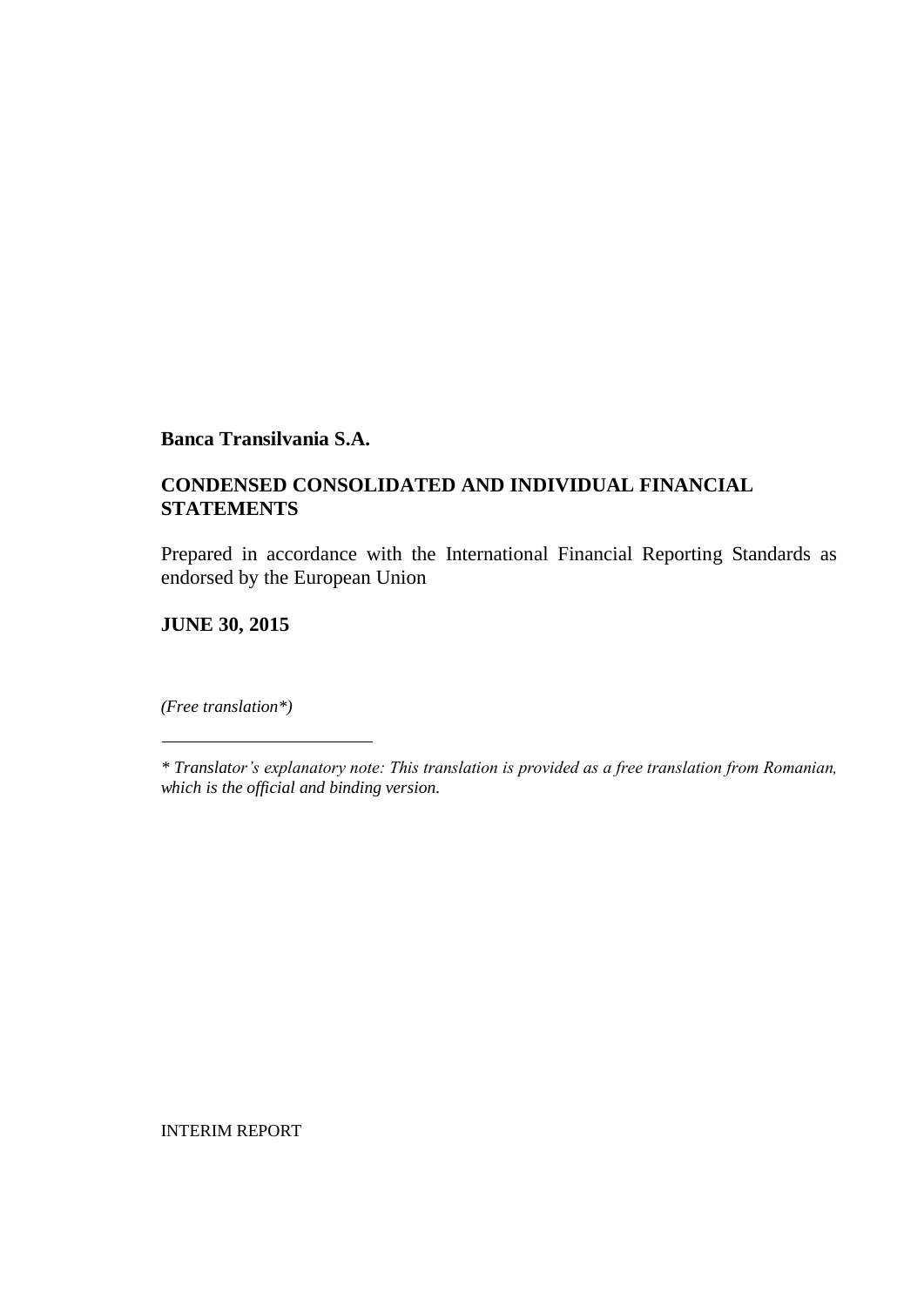# **TABLE OF CONTENTS**

| Consolidated and Individual Statement of Comprehensive Income                     |           |
|-----------------------------------------------------------------------------------|-----------|
| Consolidated and Individual Statement of Other Elements of Comprehensive Income 4 |           |
| Consolidated and Individual Statement of Financial Position                       |           |
| Consolidated and Individual Statement of Changes in Equity                        | $6 - 9$   |
| Consolidated and Individual Statement of Cash Flows                               | $10 - 11$ |
| Notes to the Condensed Consolidated and Individual Financial Statements           | $12 - 35$ |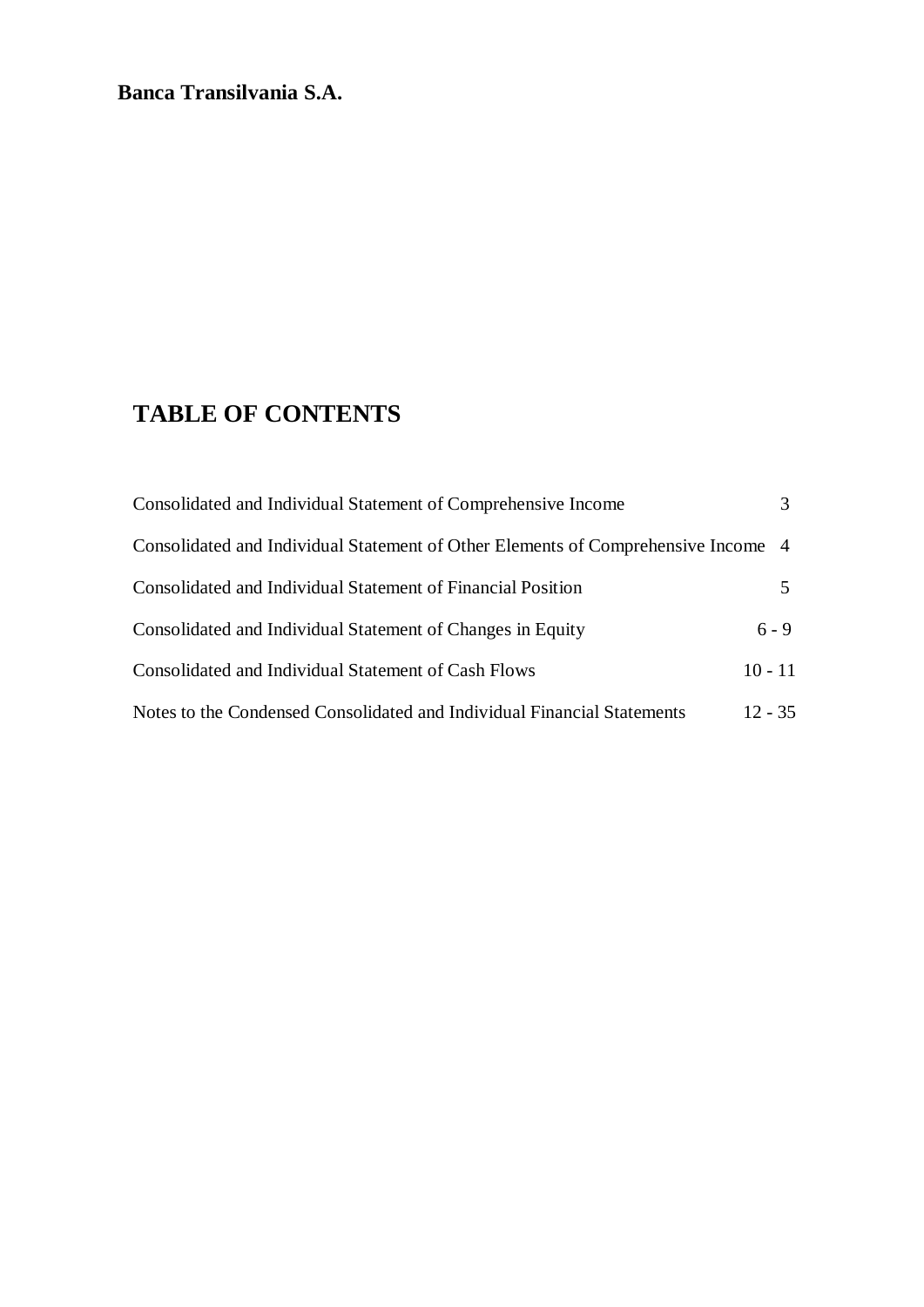# **Consolidated and Individual Statement of Comprehensive Income**

#### *For the six-month period ended June 30, 2015*

|                                                                            |              | Group        |                 |              | <b>Bank</b>     |  |
|----------------------------------------------------------------------------|--------------|--------------|-----------------|--------------|-----------------|--|
|                                                                            |              | Unaudited(*) | Unaudited $(*)$ | Unaudited(*) | Unaudited $(*)$ |  |
|                                                                            | <b>Notes</b> | 30-06-2015   | 30-06-2014      | 30-06-2015   | 30-06-2014      |  |
|                                                                            |              | <b>RON</b>   | <b>RON</b>      | <b>RON</b>   | <b>RON</b>      |  |
|                                                                            |              | thousand     | thousand        | thousand     | thousand        |  |
| Interest income                                                            |              | 905,589      | 914,989         | 769,174      | 894,828         |  |
| Interest expense                                                           |              | (263, 832)   | (327,785)       | (247, 137)   | (325, 863)      |  |
| Net interest income                                                        | 4            | 641,757      | 587,204         | 522,037      | 568,965         |  |
| Fee and commission income                                                  |              | 279,294      | 237,605         | 260,848      | 230,743         |  |
| Fee and commission expense                                                 |              | (49, 546)    | (37, 877)       | (49, 943)    | (37, 424)       |  |
| Net fee and commission income                                              | 5            | 229,748      | 199,728         | 210,905      | 193,319         |  |
| Net trading income<br>Net income from sale of available for sale financial |              | 60,330       | 48,971          | 69,824       | 56,155          |  |
| instruments                                                                | 6            | 200,286      | 107,854         | 200,490      | 107,575         |  |
| Contribution to Bank Deposit Guarantee Fund                                | 7            | (95,216)     | (73, 152)       | (80, 944)    | (73, 152)       |  |
| Other operating income                                                     |              | 61,003       | 28,759          | 43,145       | 17,124          |  |
|                                                                            |              |              |                 |              |                 |  |
| <b>Operating income</b>                                                    |              | 1,097,908    | 899,364         | 965,457      | 869,986         |  |
| Net income/expense from impairment losses on assets,                       |              |              |                 |              |                 |  |
| other liabilities and loan commitments                                     | 8            | 237,873      | (257,718)       | (254, 806)   | (256, 273)      |  |
| Personnel expenses                                                         | 9            | (292, 663)   | (226, 369)      | (244, 467)   | (216, 258)      |  |
| Amortization                                                               | 18           | (40, 911)    | (33,596)        | (26,942)     | (29, 685)       |  |
| Other operating expenses                                                   | 10           | (248,902)    | (165,930)       | (212, 935)   | (158, 230)      |  |
| <b>Operating expenses</b>                                                  |              | (344, 603)   | (683, 613)      | (739, 150)   | (660, 446)      |  |
| <b>Gain from acquisition</b>                                               | 20           | 1,564,480    |                 |              |                 |  |
| Profit before income tax                                                   |              | 2,317,785    | 215,751         | 226,307      | 209,540         |  |
| Income tax expense                                                         | 11           | (38, 816)    | (29,046)        | (36,099)     | (28, 506)       |  |
| Net profit for the period                                                  |              | 2,278,969    | 186,705         | 190,208      | 181,034         |  |
| Profit attributable to:                                                    |              |              |                 |              |                 |  |
| Shareholders of the Bank                                                   |              | 2,278,104    | 185,950         | 190,208      | 181,034         |  |
| Non-controlling interests                                                  |              | 865          | 755             |              |                 |  |
| Net profit for the period                                                  |              | 2,278,969    | 186,705         | 190,208      | 181,034         |  |
| Basic earnings per share                                                   | 29           | 0.7528       | 0.0707          | 0.0629       | 0.0688          |  |
| Diluted earnings per share                                                 | 29           | 0.7485       | 0.0707          | 0.0629       | 0.0688          |  |

(\*) Unaudited /Unreviewed by the financial auditor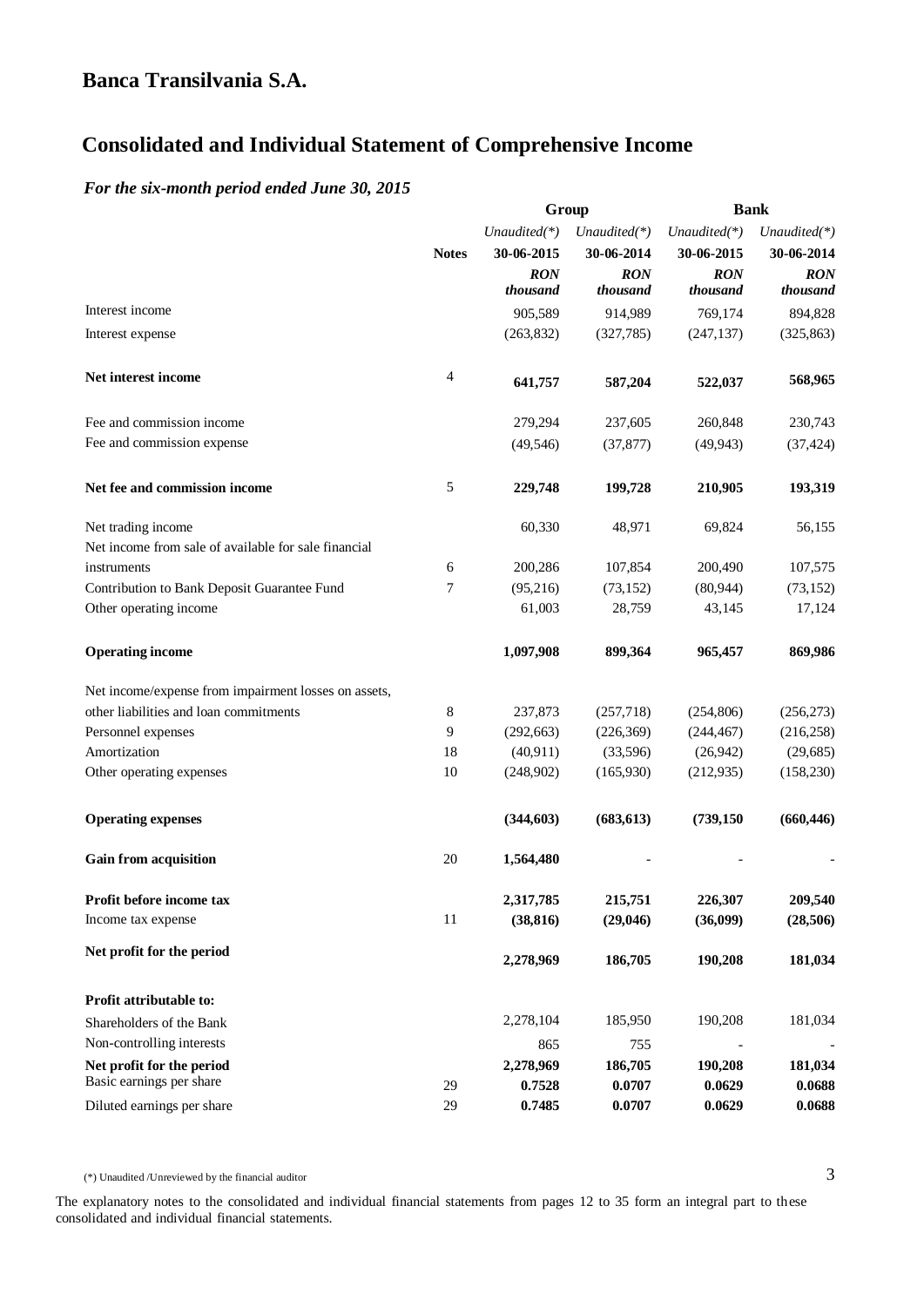# **Consolidated and Individual Statement of Other Elements of Comprehensive Income**

#### *For the period ended June 30*

|                                                                                                                      |              | Group                  |                        | <b>Bank</b>            |                        |  |
|----------------------------------------------------------------------------------------------------------------------|--------------|------------------------|------------------------|------------------------|------------------------|--|
|                                                                                                                      |              | Unaudited $(*)$        | Unaudited $(*)$        | Unaudited $(*)$        | Unaudited (*)          |  |
|                                                                                                                      | <b>Notes</b> | 30-06-2015             | 30-06-2014             | 30-06-2015             | 30-06-2014             |  |
|                                                                                                                      |              | <b>RON</b><br>thousand | <b>RON</b><br>thousand | <b>RON</b><br>thousand | <b>RON</b><br>thousand |  |
| Net profit for the period                                                                                            |              | 2,278,969              | 186,705                | 190,208                | 181,034                |  |
| Items which may never be reclassified to profit or loss                                                              |              | (649)                  |                        | (297)                  | 308                    |  |
| Increases/decreases from revaluation of tangible assets, net of<br>tax                                               |              |                        |                        |                        |                        |  |
| Other items of comprehensive income                                                                                  |              | (649)                  | 26                     | (297)                  | 308                    |  |
| Items which are or may be reclassified to profit or loss                                                             |              |                        |                        |                        |                        |  |
| Fair value reserves (financial instruments available for sale),<br>net of tax, of which:                             |              | (273,905)              | 150,253                | (271, 640)             | 142,685                |  |
| Net income from sale of available for sale financial instruments<br>transferred to statement of comprehensive income |              | (179, 943)             | (123, 589)             | (179, 924)             | (103, 604)             |  |
| Fair value changes to available for sale financial instruments,<br>net of tax                                        |              | (93,962)               | 273,842                | (91,716)               | 246,289                |  |
| Total comprehensive income for the period                                                                            |              | 2,004,415              | 336,984                | (81,729)               | 324,027                |  |
| Total comprehensive income attributable to:                                                                          |              |                        |                        |                        |                        |  |
| Shareholders of the Bank                                                                                             |              | 2,003,531              | 334,715                |                        |                        |  |
| Non-controlling interests                                                                                            |              | 884                    | 2,269                  |                        |                        |  |
| Total comprehensive income for the period                                                                            |              | 2,004,415              | 336,984                | (81,729)               | 324,027                |  |

 Ömer Tetik George Călinescu *General Director Deputy General Director*

(\*) Unaudited /Unreviewed by the financial auditor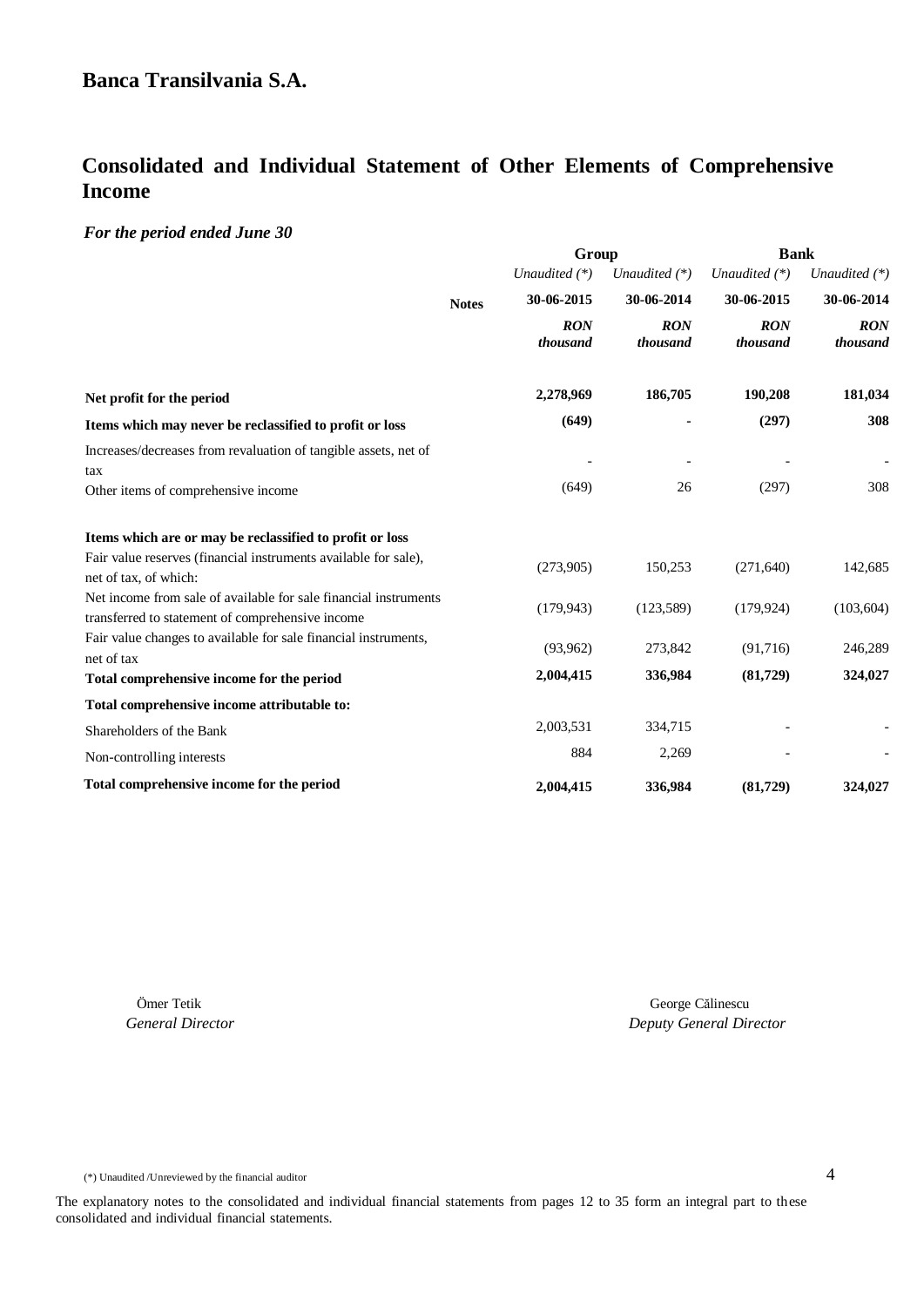# **Consolidated and Individual Statement of Financial Position**

*As at June 30, 2015*

|                                                        |              | Group                      |                        | <b>Bank</b>                |                        |  |
|--------------------------------------------------------|--------------|----------------------------|------------------------|----------------------------|------------------------|--|
|                                                        | <b>Notes</b> | Unaudited(*)<br>30-06-2015 | 31-12-2014             | Unaudited(*)<br>30-06-2015 | 31-12-2014             |  |
|                                                        |              | <b>RON</b><br>thousand     | <b>RON</b><br>thousand | <b>RON</b><br>thousand     | <b>RON</b><br>thousand |  |
| <b>Assets</b>                                          |              |                            |                        |                            |                        |  |
| Cash and cash equivalents                              | 12           | 4,118,608                  | 4,234,181              | 3,500,575                  | 4,225,966              |  |
| Plasamente with banks                                  | 13           | 4,012,905                  | 2,387,058              | 4,386,091                  | 2,378,906              |  |
| Financial assets at fair value through profit or loss  | 14           | 206,414                    | 143,931                | 52,729                     | 52,311                 |  |
| Loans and advances to customers (net)                  | 15           | 24,224,498                 | 17,418,689             | 19,861,307                 | 17,517,192             |  |
| Net finance lease investments                          | 16           | 262,262                    | 244,274                |                            |                        |  |
| Investment securities available for sale               | 17           | 11,054,095                 | 10,771,835             | 9,823,356                  | 10,852,865             |  |
| Investment in equity                                   |              |                            |                        | 432,811                    | 74,856                 |  |
| Tangible assets                                        | 18           | 410,157                    | 339,721                | 281,772                    | 289,662                |  |
| Intagible assets                                       | 18           | 81,144                     | 72,240                 | 66,237                     | 70,466                 |  |
| Goodwill                                               |              | 376                        | 376                    |                            |                        |  |
| Other assets                                           | 19           | 292,453                    | 183,622                | 196,322                    | 157,288                |  |
| <b>Total assets</b>                                    |              | 44,662,912                 | 35,795,927             | 38,601,200                 | 35,619,512             |  |
| <b>Liabilities</b>                                     |              |                            |                        |                            |                        |  |
| Deposits from banks                                    | 21           | 270,815                    | 133,348                | 833,046                    | 133,348                |  |
| Deposits from customers                                | 22           | 35,600,323                 | 29,994,916             | 31,917,049                 | 30,045,502             |  |
| Borrowings from banks and other financial institutions | 23           | 1,481,691                  | 1,052,687              | 1,335,430                  | 949,053                |  |
| Other subordinated liabilities                         | 24           | 407,243                    | 394,743                | 407,164                    | 394,658                |  |
| Deferred tax liabilities                               |              | 2,198                      | 41,040                 | 4,658                      | 43,716                 |  |
| Other liabilities                                      | 25           | 1,084,059                  | 368,046                | 473,067                    | 351,274                |  |
| Total liabilities excluding financial liabilities to   |              |                            |                        |                            |                        |  |
| holders of fund units                                  |              | 38,846,329                 | 31,984,780             | 34,970,414                 | 31,917,551             |  |
| <b>Financial liabilities to holders of fund units</b>  |              | 21,899                     | 13,884                 |                            |                        |  |
| <b>Total liabilities</b>                               |              | 38,868,228                 | 31,998,664             | 34,970,414                 | 31,917,551             |  |
| <b>Equity</b>                                          |              |                            |                        |                            |                        |  |
| Share capital                                          | 26           | 2,695,125                  | 2,695,125              | 2,695,125                  | 2,695,125              |  |
| Treasury shares                                        |              | (19, 394)                  | (21,253)               | (217)                      | (10, 468)              |  |
| Share premiums                                         |              | 38,873                     | 38,873                 | 38,873                     | 38,873                 |  |
| Retained earnings                                      |              | 2,866,257                  | 597,213                | 681,120                    | 490,160                |  |
| Revaluation reserve                                    |              | 26,226                     | 27,000                 | 27,106                     | 27,852                 |  |
| Other reserves                                         |              | 182,553                    | 456,138                | 188,779                    | 460,419                |  |
| Total equity attributable to shareholders of the Bank  |              | 5,789,640                  | 3,793,096              | 3,630,786                  | 3,701,961              |  |
| Non-controlling interests                              |              | 5,044                      | 4,167                  |                            |                        |  |
| <b>Total equity</b>                                    |              | 5,794,684                  | 3,797,263              | 3,630,786                  | 3,701,961              |  |
| <b>Total liabilities and equity</b>                    |              | 44,662,912                 | 35,795,927             | 38,601,200                 | 35,619,512             |  |

Ömer Tetik George Călinescu  *General Director Deputy General Director*

(\*) Unaudited /Unreviewed by the financial auditor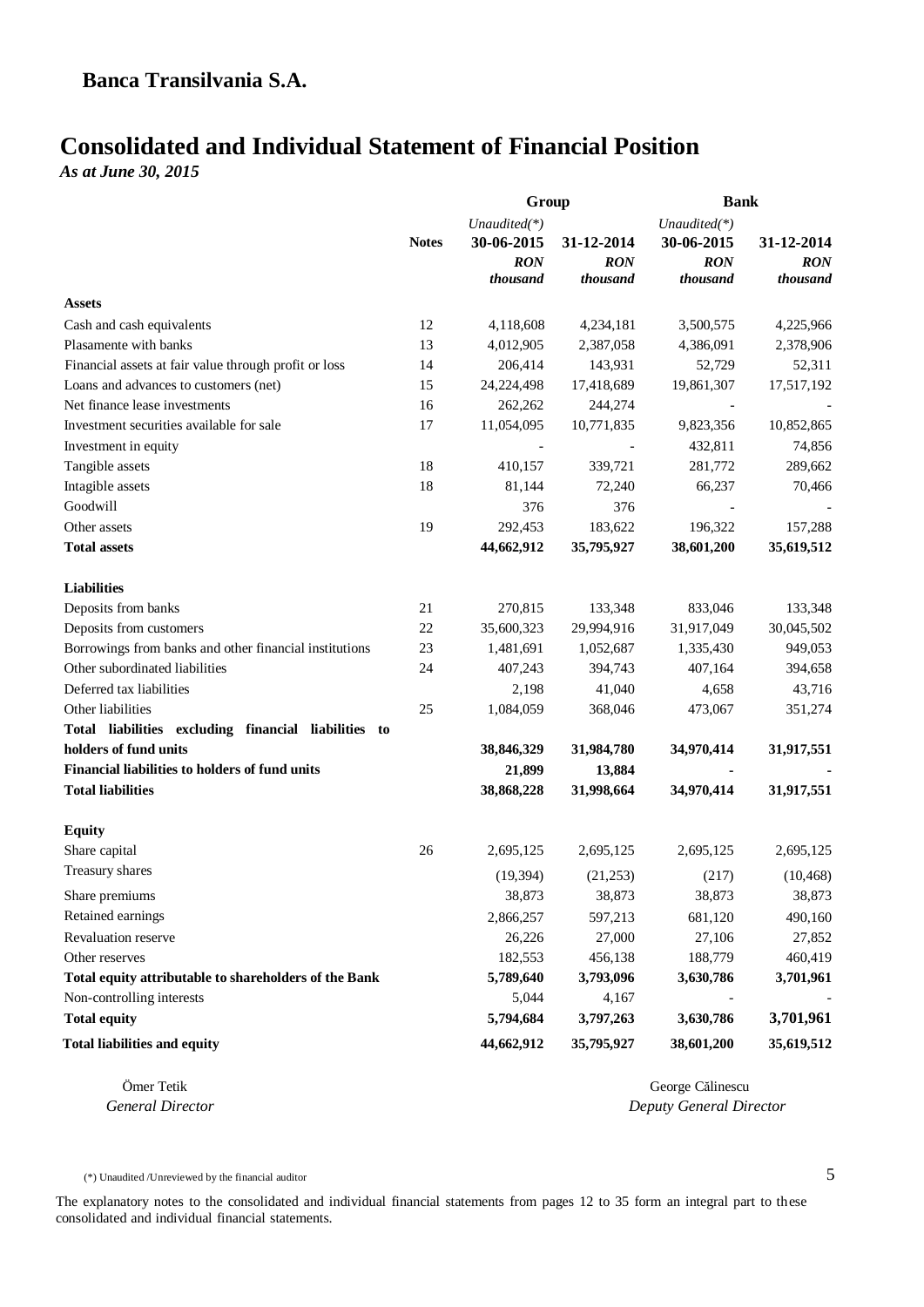# **Individual statement of changes in equity**

| For the period ended June 30<br>In RON thousand                                                    | <b>Share</b><br>capital | <b>Share</b><br>premiums | <b>Treasury</b><br>shares | <b>Revaluation</b><br>reserves | <b>Other</b><br>reserves | <b>Retained</b><br>earnings | <b>Total</b>         |
|----------------------------------------------------------------------------------------------------|-------------------------|--------------------------|---------------------------|--------------------------------|--------------------------|-----------------------------|----------------------|
| <b>Balance as at December 31, 2014</b>                                                             |                         |                          |                           |                                |                          |                             |                      |
| Total comprehensive income for the period<br>Net profit for the period                             | 2,695,125               | 38,873                   | (10, 468)                 | 27,852                         | 460,419                  | 490,160<br>190,208          | 3,701,961<br>190,208 |
| Other comprehensive income, net de tax                                                             |                         |                          |                           |                                |                          |                             |                      |
| Transfer from revaluation surplus to retained earnings from<br>tangible assets                     |                         |                          |                           | (746)                          |                          | 746                         |                      |
| Gains / (losses) from changes in fair value of financial assets<br>available for sale (net of tax) |                         |                          |                           | $\overline{\phantom{0}}$       | (271, 640)               | $\overline{\phantom{a}}$    | (271, 640)           |
| Other items of comprehensive income                                                                |                         |                          |                           | $\overline{\phantom{a}}$       |                          | (297)                       | (297)                |
| Total comprehensive income for the period                                                          |                         |                          |                           | (746)                          | (271, 640)               | 190,657                     | (81, 729)            |
| <b>Contributions and distributions to shareholders</b>                                             |                         |                          |                           |                                |                          |                             |                      |
| Acquisition of treasury shares                                                                     |                         |                          | (21,581)                  |                                |                          | $\overline{\phantom{0}}$    | (21, 581)            |
| Share-based payments                                                                               |                         |                          | 31,832                    |                                |                          | 303                         | 32,135               |
| <b>Total contributions and distributions to shareholders</b>                                       |                         |                          | 10,251                    |                                |                          | 303                         | 10,554               |
| Balance as at June 30, 2015 Unaudited (*)                                                          | 2,695,125               | 38,873                   | (217)                     | 27,106                         | 188,779                  | 681,120                     | 3,630,786            |

(\*) Unaudited /Unreviewed by the financial auditor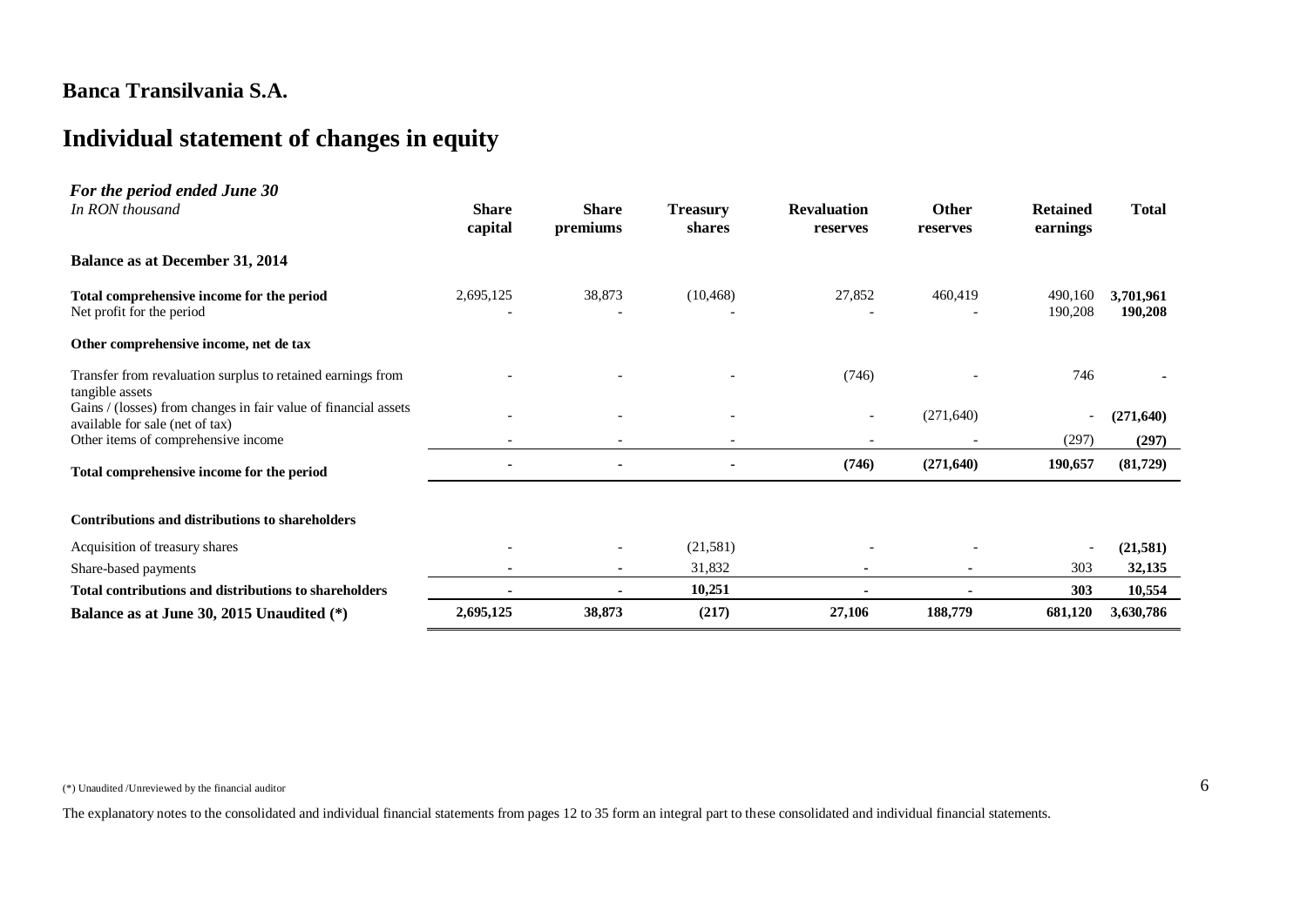# **Individual statement of changes in equity**

*For the year ended December 31*

| In RON thousand                                                                                    | <b>Share</b><br>capital | <b>Share</b><br>premiums | <b>Treasury</b><br>shares | <b>Revaluation</b><br>reserves | Other<br>reserves | <b>Retained</b><br>earnings | <b>Total</b> |
|----------------------------------------------------------------------------------------------------|-------------------------|--------------------------|---------------------------|--------------------------------|-------------------|-----------------------------|--------------|
| <b>Balance as at December 31, 2013</b>                                                             | 2,292,937               |                          | (818)                     | 28,997                         | 331,335           | 430,043                     | 3,082,494    |
| Total comprehensive income for the year<br>Net profit for the year                                 |                         |                          |                           |                                |                   | 434,330                     | 434,330      |
| Other comprehensive income, net of tax                                                             |                         |                          |                           |                                |                   |                             |              |
| Transfer from revaluation surplus to retained earnings from<br>tangible assets                     |                         |                          |                           | (1,592)                        |                   | 1,592                       |              |
| Revaluation reserve for tangible assets, net of tax                                                |                         |                          |                           | 447                            |                   |                             | 447          |
| Gains / (losses) from changes in fair value of financial assets<br>available for sale (net of tax) |                         |                          |                           |                                | 103,832           |                             | 103,832      |
| Other items of comprehensive income                                                                |                         |                          |                           |                                |                   | 304                         | 304          |
| Total comprehensive income for the year                                                            |                         |                          | $\blacksquare$            | (1,145)                        | 103,832           | 436,226                     | 538,913      |
| <b>Contributions and distributions to shareholders</b>                                             |                         |                          |                           |                                |                   |                             |              |
| Increase in share capital through conversion of reserves from<br>the profit                        | 352,743                 |                          |                           |                                |                   | (352,743)                   |              |
| Increase in share capital through conversion of liabilities in<br>shares                           | 49,445                  | 38,873                   |                           |                                |                   |                             | 88,318       |
| Acquisitions of treasury shares                                                                    |                         |                          | (27, 817)                 |                                |                   |                             | (27, 817)    |
| Distribution to statutory reserves                                                                 |                         |                          |                           |                                | 25,252            | (25, 252)                   |              |
| Share-based payments                                                                               |                         |                          | 18,167                    |                                |                   | 1,886                       | 20,053       |
| <b>Total contributions and distributions to shareholders</b>                                       | 402,188                 | 38,873                   | (9,650)                   |                                | 25,252            | (376, 109)                  | 80,554       |
| <b>Balance as at December 31, 2014</b>                                                             | 2,695,125               | 38,873                   | (10, 468)                 | 27,852                         | 460,419           | 490,160                     | 3,701,961    |

 $(*)$  Unaudited /Unreviewed by the financial auditor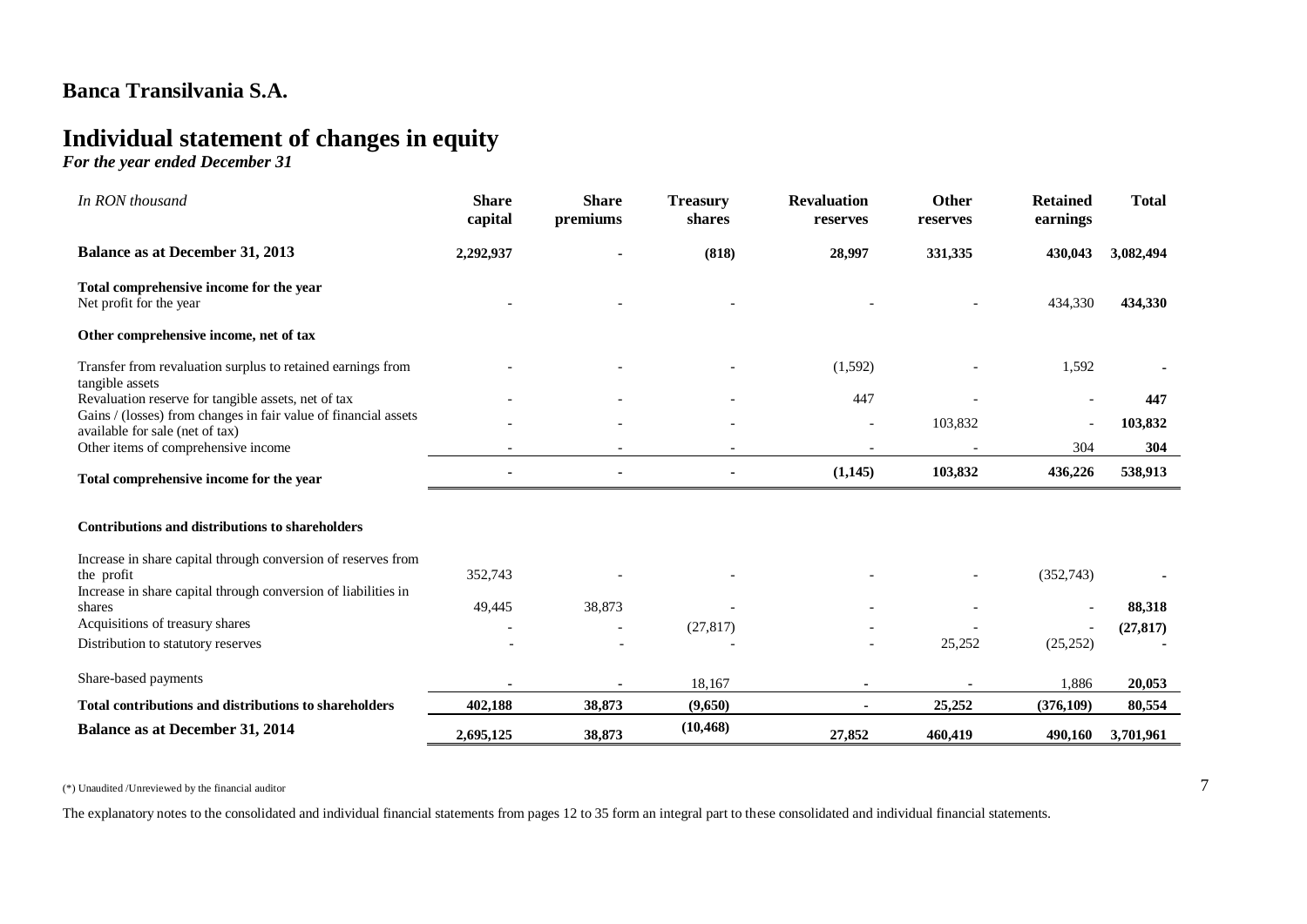# **Consolidated statement of changes in equity**

*For the period ended June 30*

| or me period ended same so                                                                                                     | <b>Attributable to the shareholders of the Bank</b> |                          |                           |                                |                          |                             |                                  |                    |  |
|--------------------------------------------------------------------------------------------------------------------------------|-----------------------------------------------------|--------------------------|---------------------------|--------------------------------|--------------------------|-----------------------------|----------------------------------|--------------------|--|
| In RON thousand                                                                                                                | <b>Share</b><br>capital                             | <b>Share</b><br>premiums | <b>Treasury</b><br>shares | <b>Revaluation</b><br>reserves | <b>Other</b><br>reserves | <b>Retained</b><br>earnings | Non-<br>controlling<br>interests | <b>Total</b>       |  |
| <b>Balance as at December 31, 2014</b>                                                                                         | 2,695,125                                           | (21,253)                 | 38,873                    | 27,000                         | 456,138                  | 597,213                     | 4,167                            | 3,797,263          |  |
| Total comprehensive income for the period<br>Net profit for the period                                                         |                                                     |                          |                           |                                |                          | 2,278,104                   | 865                              | 2,278,969          |  |
| Other comprehensive income, net de tax                                                                                         |                                                     |                          |                           |                                |                          |                             |                                  |                    |  |
| Transfer from revaluation surplus to retained earnings                                                                         |                                                     |                          |                           | (774)                          |                          | 774                         |                                  |                    |  |
| Gains from changes in fair value of financial assets<br>available for sale (net of tax)<br>Other items of comprehensive income |                                                     |                          |                           | $\overline{\phantom{a}}$       | (273,905)                | (649)                       |                                  | (273,905)<br>(649) |  |
| Total comprehensive income for the period                                                                                      |                                                     |                          |                           | (774)                          | (273,905)                | 2,278,229                   | 865                              | 2,004,415          |  |
| <b>Contributions and distributions to shareholders</b>                                                                         |                                                     |                          |                           |                                |                          |                             |                                  |                    |  |
| Distribution to statutory reserves                                                                                             |                                                     |                          |                           |                                | 320                      | (320)                       |                                  |                    |  |
| Acquisitions of treasury shares                                                                                                |                                                     | (26, 044)                |                           |                                |                          |                             |                                  | (26, 044)          |  |
| Non-controlling interests                                                                                                      |                                                     |                          |                           |                                |                          |                             | 12                               | 12                 |  |
| Share-based payments                                                                                                           |                                                     | 27,903                   | $\overline{\phantom{0}}$  |                                | $\blacksquare$           |                             |                                  | 27,903             |  |
| Other changes                                                                                                                  | $\blacksquare$                                      |                          | $\overline{\phantom{a}}$  | ۰                              |                          | (8, 865)                    |                                  | (8, 865)           |  |
| Total contributions / distributions to shareholders                                                                            |                                                     | 1,859                    |                           |                                | 320                      | (9, 185)                    | 12                               | (6,994)            |  |
| Balance as at June 30, 2015 Unaudited (*)                                                                                      | 2,695,125                                           | (19,394)                 | 38,873                    | 26,226                         | 182,553                  | 2,866,257                   | 5,044                            | 5,794,684          |  |

 $(*)$  Unaudited /Unreviewed by the financial auditor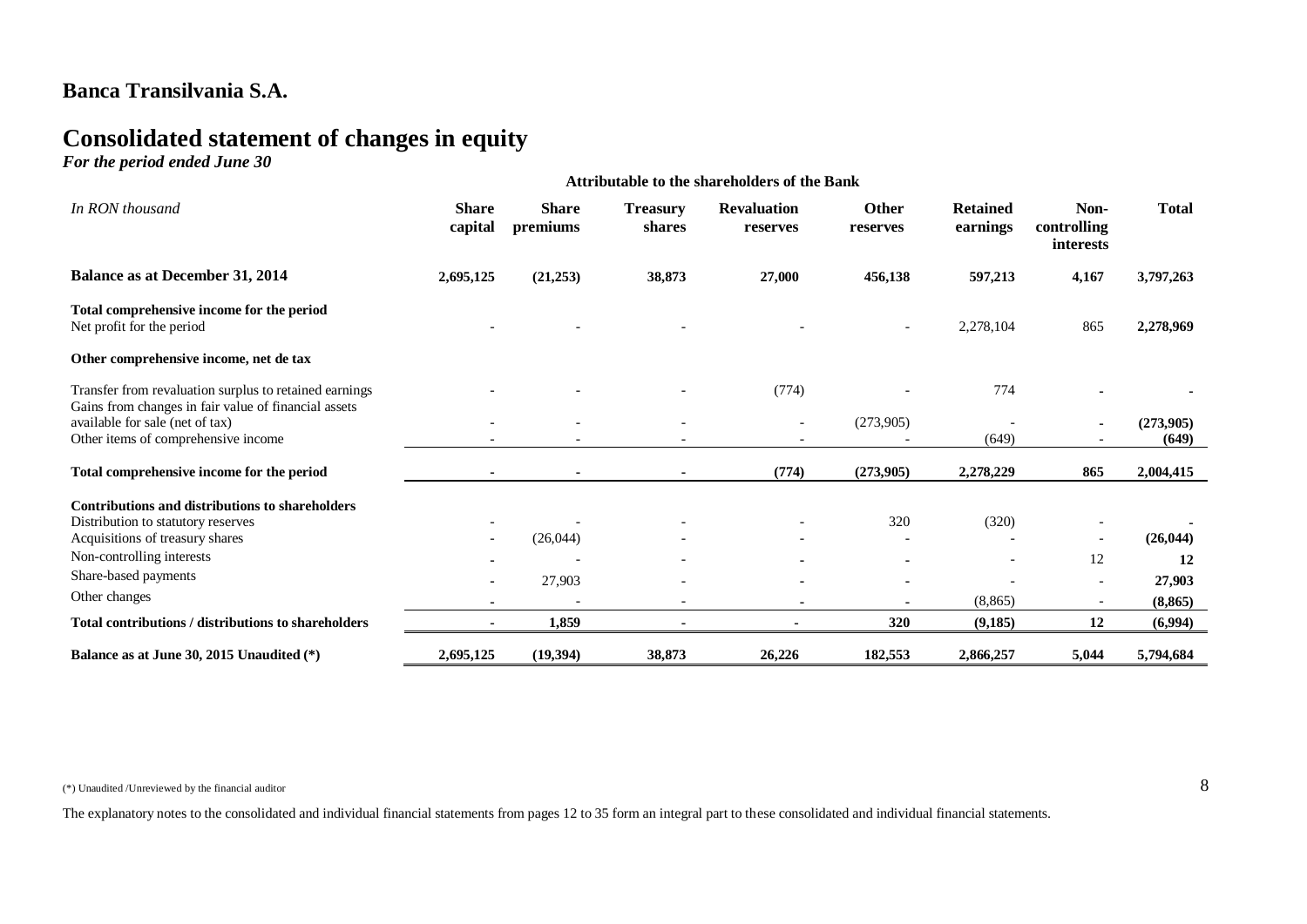# **Consolidated statement of changes in equity**

*For the year ended December 31*

|                                                                                                                    |                          |                          |                           | <b>Attributable to the shareholders of the Bank</b> |                          |                             |                                                      |              |
|--------------------------------------------------------------------------------------------------------------------|--------------------------|--------------------------|---------------------------|-----------------------------------------------------|--------------------------|-----------------------------|------------------------------------------------------|--------------|
| In RON thousand                                                                                                    | <b>Share</b><br>capital  | <b>Share</b><br>premiums | <b>Treasury</b><br>shares | <b>Revaluation</b><br>reserves                      | Other<br>reserves        | <b>Retained</b><br>earnings | Non-<br>controlling<br>interests                     | <b>Total</b> |
| <b>Balance as at December 31, 2013</b>                                                                             | 2,292,937                | (1,075)                  |                           | 30,218                                              | 327,692                  | 530,372                     | 2,649                                                | 3,182,793    |
| Total comprehensive income for the year<br>Net profit for the year                                                 |                          |                          |                           |                                                     |                          | 441,085                     | 1,368                                                | 442,453      |
| Other comprehensive income, net of tax                                                                             |                          |                          |                           |                                                     |                          |                             |                                                      |              |
| Transfer from revaluation surplus to retained earnings<br>Gains from changes in fair value of financial assets     |                          |                          |                           | (1,592)                                             |                          | 1,592                       |                                                      |              |
| available for sale (net of tax)                                                                                    |                          |                          |                           | $\overline{\phantom{a}}$                            | 102,075                  |                             |                                                      | 102,075      |
| Revaluation reserve for tangible assets, net of tax                                                                |                          |                          |                           | (1,626)                                             |                          |                             |                                                      | (1,626)      |
| Other items of comprehensive income                                                                                |                          |                          |                           |                                                     | $\overline{\phantom{0}}$ | 1,372                       |                                                      | 1,372        |
| Total comprehensive income for the year                                                                            | $\blacksquare$           | $\blacksquare$           | $\sim$                    | (3,218)                                             | 102,075                  | 444,049                     | 1,368                                                | 544,274      |
| <b>Contributions and distributions to shareholders</b><br>Increase in share capital through conversion of reserves |                          |                          |                           |                                                     |                          |                             |                                                      |              |
| from profit                                                                                                        | 352,743                  |                          |                           |                                                     |                          | (352,743)                   |                                                      |              |
| Increase in share capital through conversion of liabilities                                                        | 49,445                   |                          | 38,873                    |                                                     |                          |                             |                                                      | 88,318       |
| Distribution to statutory reserves<br>Acquisitions of treasury shares                                              | $\overline{\phantom{a}}$ | (38, 345)                |                           | $\overline{\phantom{a}}$                            | 26,371                   | (26,371)                    | $\overline{\phantom{a}}$<br>$\overline{\phantom{a}}$ | (38, 345)    |
| Non-controlling interests                                                                                          |                          |                          |                           |                                                     |                          |                             | 150                                                  | 150          |
| Share-based payments                                                                                               |                          |                          |                           |                                                     |                          |                             |                                                      |              |
|                                                                                                                    |                          | 18,167                   |                           | $\blacksquare$                                      |                          | 1,906                       | $\overline{\phantom{a}}$                             | 20,073       |
| Total contributions / distributions to shareholders                                                                | 402,188                  | (20, 178)                | 38,873                    |                                                     | 26,371                   | (377, 208)                  | 150                                                  | 70,196       |
| Balance as at December 31, 2014                                                                                    | 2,695,125                | (21, 253)                | 38,873                    | 27,000                                              | 456,138                  | 597,213                     | 4,167                                                | 3,797,263    |

 $(*)$  Unaudited /Unreviewed by the financial auditor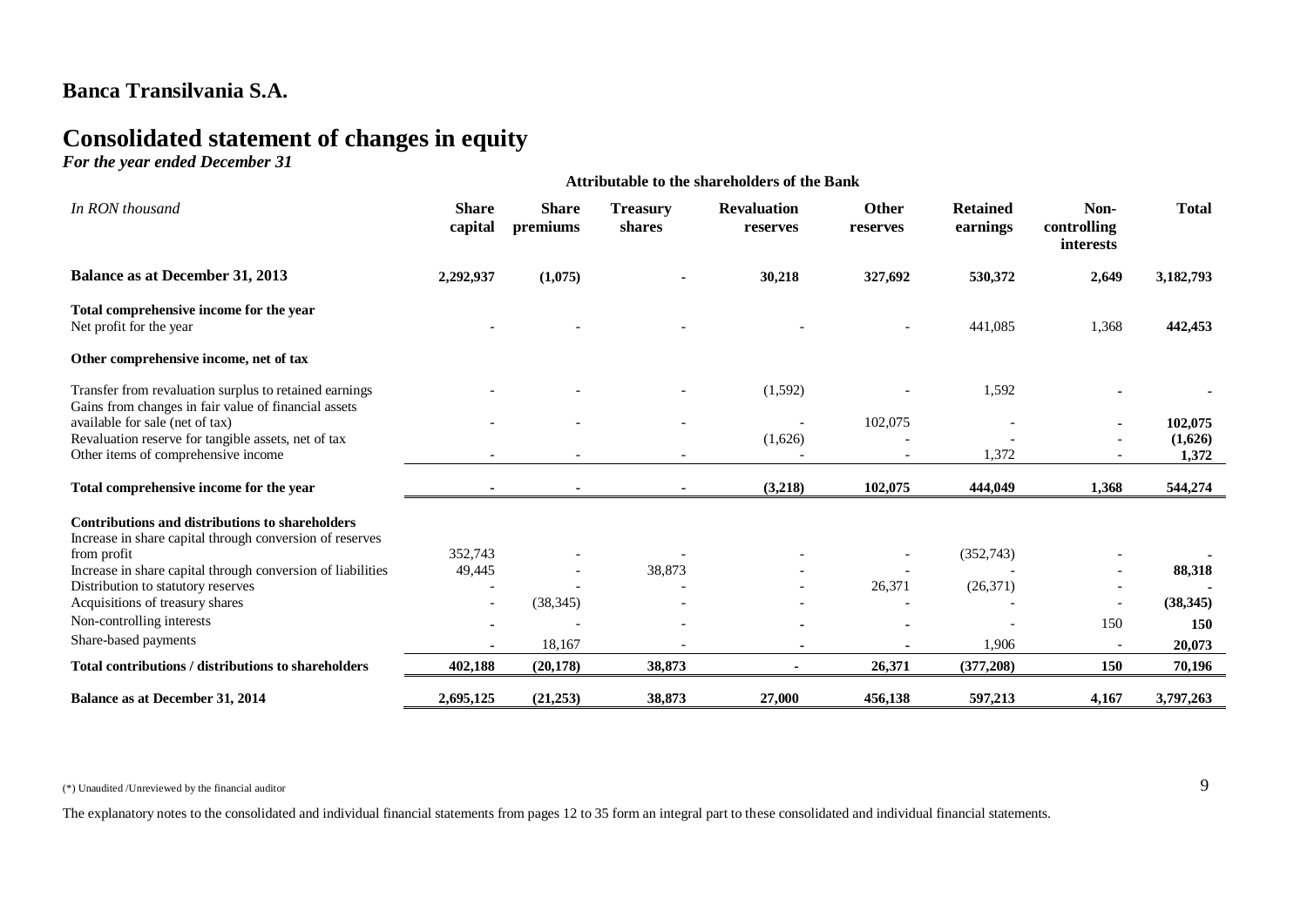# **Consolidated and individual statement of cash flows**

*For the period ended June 30*

|                                                                                     |              | Group                      |                             |                             | <b>Bank</b>                 |
|-------------------------------------------------------------------------------------|--------------|----------------------------|-----------------------------|-----------------------------|-----------------------------|
| In RON thousand                                                                     |              | Unaudited(*)               | Unaudited(*)                | $Unaudited(*)$              | $Unaudited(*)$              |
|                                                                                     | <b>Notes</b> | 30-06-2015                 | 30-06-2014                  | 30-06-2015                  | 30-06-2014                  |
| Cash flow from / (used in) operating activity                                       |              |                            |                             |                             |                             |
| Net profit for the period                                                           |              | 2,278,969                  | 186,705                     | 190,208                     | 181,034                     |
| <b>Adjustments for:</b>                                                             |              |                            |                             |                             |                             |
| Amortization / depreciation                                                         | 18           | 40,911                     | 33,596                      | 26,942                      | 29,685                      |
| Impairments allowance and write-offs of financial                                   |              |                            |                             |                             |                             |
| assets, other liabilities and loan commitments                                      | 8            | (237, 873)                 | 257,718                     | 254,806                     | 256,273                     |
| Adjustment of financial assets at fair value through                                |              |                            |                             |                             |                             |
| profit or loss                                                                      |              | (6,181)                    | 11,976                      | (541)                       | 4,163                       |
| Income tax expense                                                                  | 11           | 38,816                     | 29,046                      | 36,099                      | 28,506                      |
| Other adjustments                                                                   |              | 1,299,803                  | 51,999                      | 95,280                      | 35,718                      |
| Net profit adjusted with non-monetary items                                         |              | 3,414,445                  | 571,040                     | 602,794                     | 535,379                     |
| Change in investment securities                                                     |              | (695, 012)                 | (1,057,233)                 | 604,657                     | (1,089,636)                 |
| Change in placement with banks                                                      |              | 338,160                    | (95, 834)                   | (1,780,587)                 | (95, 833)                   |
|                                                                                     |              | (7, 199, 088)              |                             |                             |                             |
| Change in loans and advances to customers                                           |              |                            | (962, 329)                  | (2,586,139)                 | (964, 255)                  |
| Change in net lease investments                                                     |              | (14,312)                   | 5,807                       |                             |                             |
| Change in financial assets at fair value through profit or<br>loss                  |              | (56,302)                   | (66,091)                    | 123                         | (45,579)                    |
| Change in other assets                                                              |              | (229, 535)                 | (75, 435)                   | (51, 675)                   | (38,044)                    |
| Change in deposits from customers                                                   |              | 5,605,710                  | 1,139,389                   | 1,895,793                   | 1,139,890                   |
| Change in deposits from banks                                                       |              | 137,463                    | (265,714)                   | 699,666                     | (265,714)                   |
|                                                                                     |              | 321,314                    | 163,600                     | 190,388                     | 167,514                     |
| Change in other liabilities                                                         |              |                            |                             |                             |                             |
| Income tax paid                                                                     |              | (96.752)                   | (35.531)                    | (95.927)                    | (40.094)                    |
| Net cash from/ (used in) operating activity                                         |              | 1,526,091                  | (678, 331)                  | (520, 907)                  | (696.372)                   |
|                                                                                     |              |                            |                             |                             |                             |
| Net acquisitions of tangible and intangible assets                                  |              | (117,520)                  | (36, 174)                   | (13,094)                    | (25,087)                    |
| Acquisitions of shares                                                              |              | (357, 955)                 |                             | (357, 955)                  | (900)                       |
| Dividends received                                                                  |              | 593                        | 159                         | 593                         | 159                         |
| Net cash flow from/(used in) investment activity                                    |              | (474, 882)                 | (36,015)                    | (370, 456)                  | (25,828)                    |
| Net proceeds /(payments) from borrowings from banks                                 |              |                            |                             |                             |                             |
| and other financial institutions, subordinated liabilities                          |              |                            |                             |                             |                             |
| and debt securities issued, net of payments                                         |              | 454,208                    | 487,585                     | 411,611                     | 482,116                     |
| Proceeds / payments for treasury shares<br>Net cash flow used in financing activity |              | (26,044)<br><u>428,164</u> | (31, 107)<br><u>456,478</u> | (17, 575)<br><u>394,036</u> | (17, 348)<br><u>464,768</u> |

(\*) Unaudited /Unreviewed by the financial auditor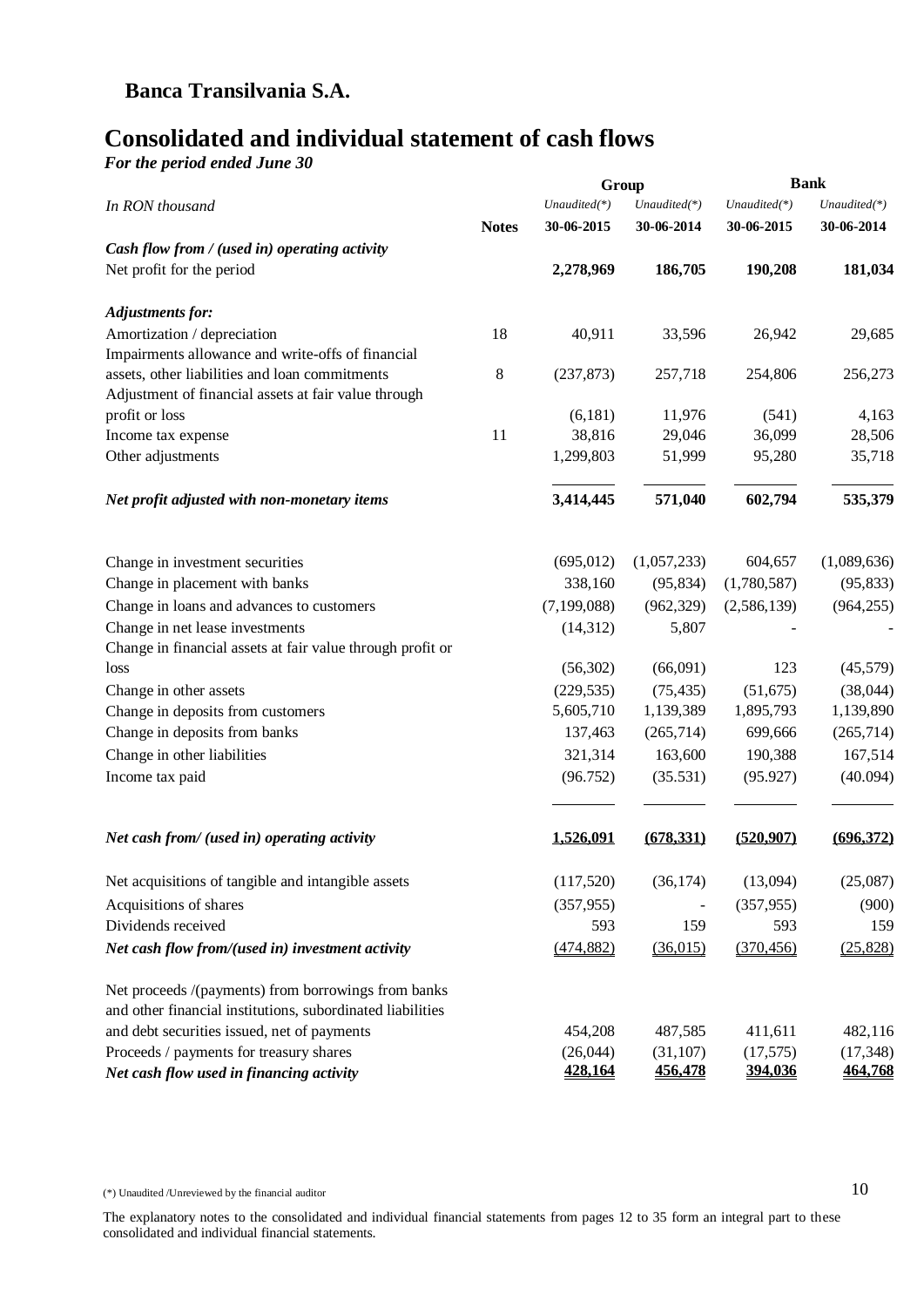### **Consolidated and individual statement of cash flows** *(continued) For the period ended June 30*

| In RON thousand                            | Group           |                 | <b>Bank</b>     |                 |
|--------------------------------------------|-----------------|-----------------|-----------------|-----------------|
|                                            | Unaudited $(*)$ | Unaudited $(*)$ | Unaudited $(*)$ | Unaudited $(*)$ |
|                                            | 30-06-2015      | 30-06-2014      | 30-06-2015      | 30-06-2014      |
| Net increase / (decrease) in cash and cash |                 |                 |                 |                 |
| equivalents                                | 1,479,373       | (257, 868)      | (497, 327)      | (257, 432)      |
| Cash and cash equivalents at January 1     | 6,398,180       | 5,732,615       | 6,381,816       | 5,726,957       |
|                                            |                 |                 |                 |                 |
| Cash and cash equivalents at December 31   | 7,877,553       | 5,474,747       | 5,884,489       | 5,469,525       |
|                                            |                 |                 |                 |                 |

#### *Reconciliation of cash and cash equivalents with the consolidated and individual statement of financial position as at June 30*

| In RON thousand                                                                | <b>Note</b> | Group              |                    |                    | <b>Bank</b>        |
|--------------------------------------------------------------------------------|-------------|--------------------|--------------------|--------------------|--------------------|
|                                                                                |             | $Unaudited(*)$     | $Unaudited(*)$     | $Unaudited(*)$     | $Unaudited(*)$     |
|                                                                                |             | 30-06-2015         | 30-06-2014         | 30-06-2015         | 30-06-2014         |
| Cash and cash equivalents                                                      | 12          | 4,118,608          | 3,989,084          | 3,500,575          | 3,986,259          |
| Placements with banks, less than 3 months<br>maturity<br>Less accrued interest |             | 3,759,352<br>(407) | 1,486,394<br>(731) | 2,384,259<br>(345) | 1,484,034<br>(768) |
| Cash and cash equivalents in the cash flow<br>statement                        |             | 7,877,553          | 5,474,747          | 5,884,489          | 5,469,525          |

#### *Cash flows from operating activities include:*

| In RON thousand    | <b>Bank</b><br>Group |                 |                 |                 |
|--------------------|----------------------|-----------------|-----------------|-----------------|
|                    | $Unaudited(*)$       | Unaudited $(*)$ | Unaudited $(*)$ | Unaudited $(*)$ |
|                    | 30-06-2015           | 30-06-2014      | 30-06-2015      | 30-06-2014      |
| Interest collected | 888.869              | 933.800         | 885,009         | 913.217         |
| Interest paid      | 264,584              | 368,434         | 271,906         | 366,549         |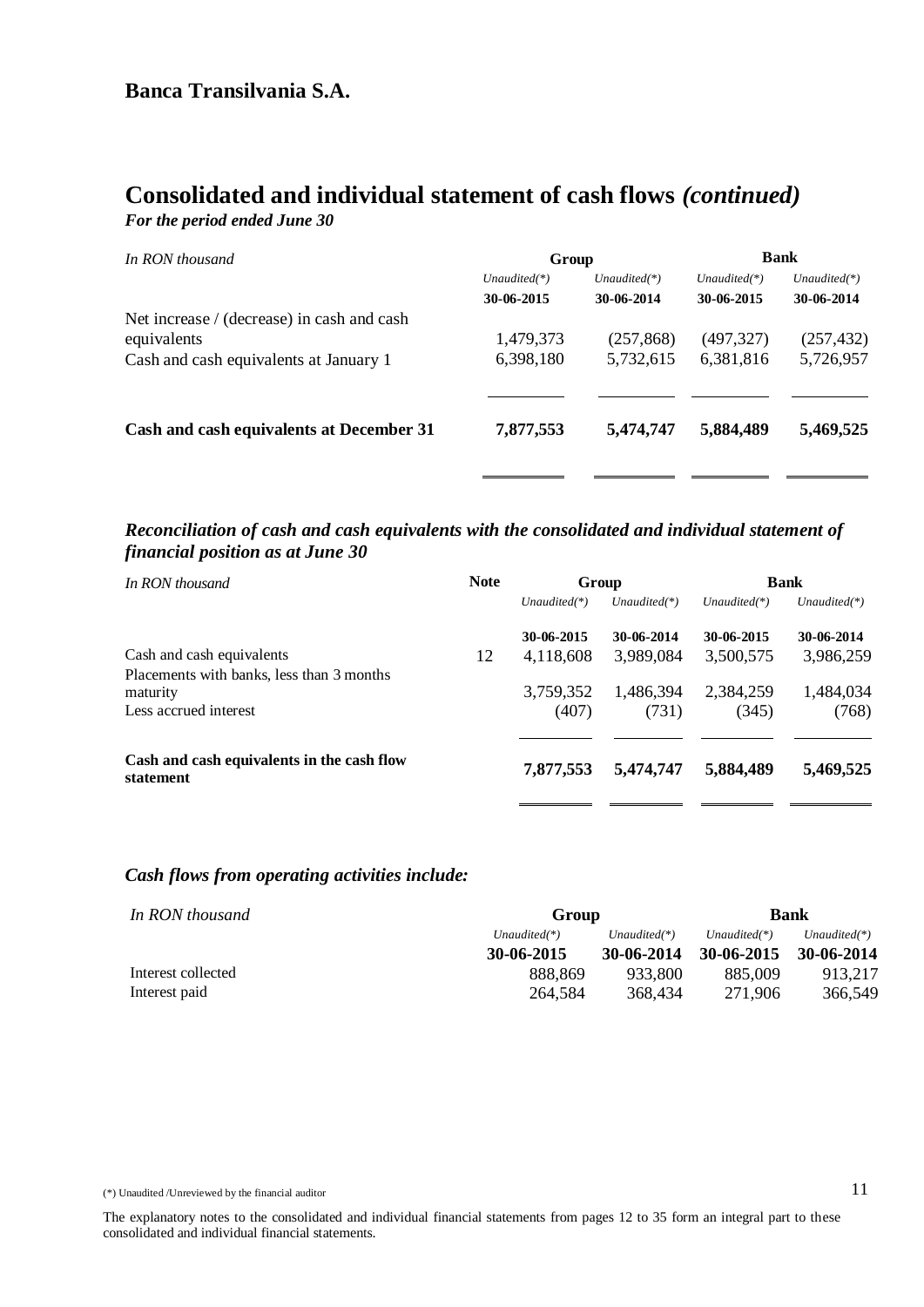# **Notes to the condensed consolidated and individual financial statements**

### **1. Reporting entity and basis of presentation**

#### **a) Reporting entity**

Banca Transilvania S.A ("Bank") is a corporation registered in Romania. The bank commenced its activity as a bank in 1993, being licensed by the National Bank of Romania to conduct banking activities. The bank started its activity in 1994 and the services performed relate to banking operations for legal entities and private individuals.

The Group Banca Transilvania ("Group") comprises the parent-bank, Banca Transilvania S.A., and its subsidiaries based in Romania and Moldova. The consolidated and individual financial statements of the bank as at June 30, 2015 include Banca Transilvania S.A ("Parent-company" or "BT") and its subsidiaries (hereinafter "Group").

The Group operates in the following lines of business: banking, which is performed by Banca Transilvania S.A. ("Bank") and Volksbank Romania S.A., leasing and consumer loans, which are conducted mainly by BT Leasing Transilvania IFN S.A., BT Operational Leasing S.A., BT Direct IFN S.A. and BT Leasing MD S.R.L., asset management, which is carried out by BT Asset Management S.A.I.S.A. Furthermore, the Bank has control in 2 investment funds which are also consolidated through the global consolidation method.

On 10 december 2014 the Group signed the share purchase agreement for 100% of the shares of Volksbank Romania SA, after which there was a period of waiting for the approvals from the Competition Council and National Bank of Romania in order to close the transaction. The Group took control over Volksbank Romania SA on 7 April 2015 (see note 21). The consolidated statement of comprehensive income includes the revenues and expenses of Volksbank at individual level, for the period between the date of acquisition (April 7, 2015) and June 30, 2015, which are adjusted for consolidation purposes in order to reflect the differences in fair value according to the preliminary evaluation report not reflected in the individual statements.

The Bank operates through its registered office located in Cluj-Napoca 60 branches, 440 agenies, 31 working points, 9 divisions of doctors and 1 regional center located in Bucharest (2014: 60 branches, 438 agencies, 31 working points, 9 divisions of doctors and 1 regional center located in Bucharest).

In 2013 the Bank opened a branch in Italy, which started its activity from operational point of view in 2014.

The number of active employees of the Group at June 30, 2015 was 7,933 employees (December 31, 2014: 6,576 employees).

The number of active employees of the Bank at June 30, 2015 was 6,366 employees (December 31, 2014: 6,236 employees).

The head-office of the Bank is 8 Baritiu Street, Cluj-Napoca, Romania.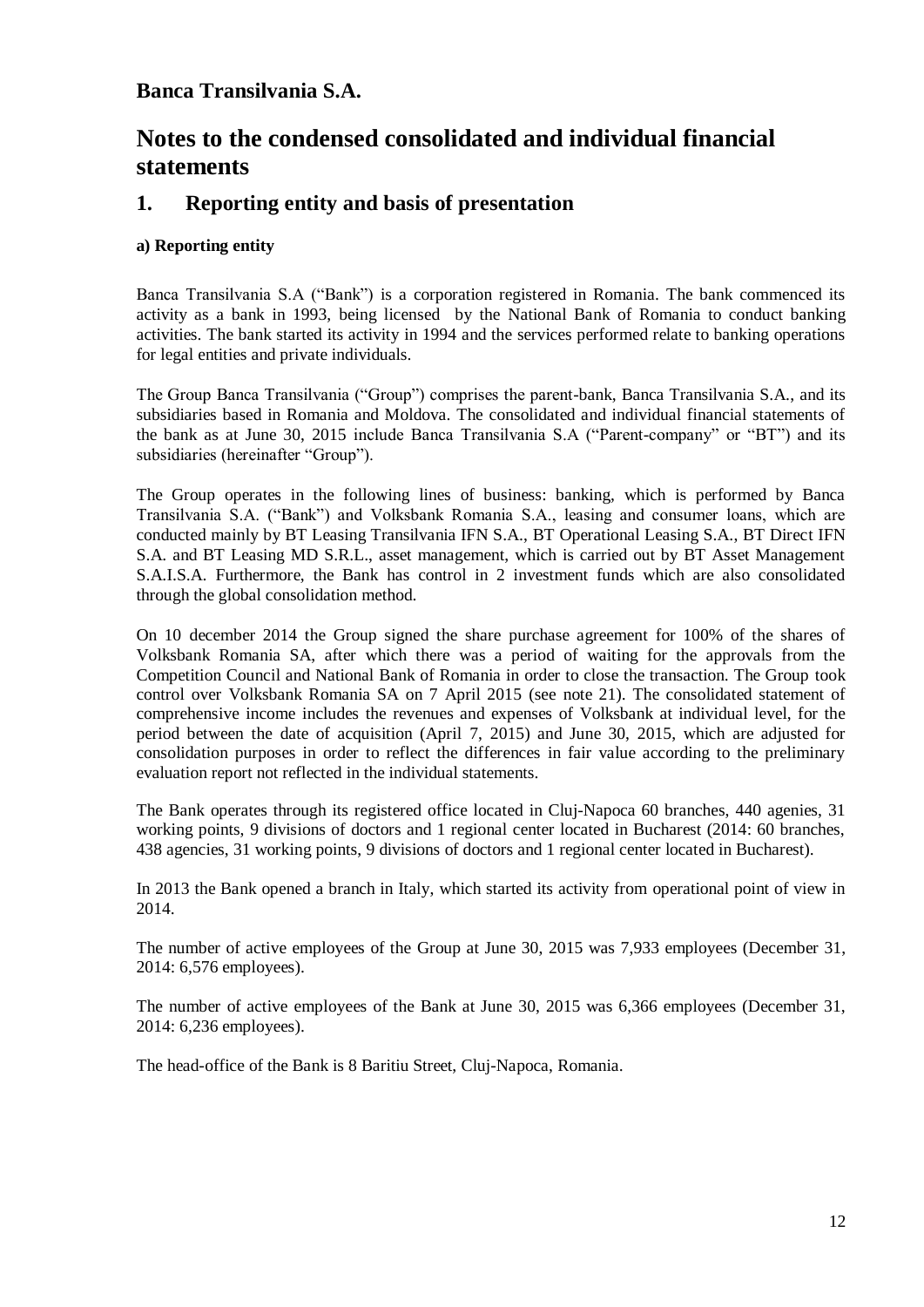# **Notes to the condensed consolidated and individual financial statements**

### **1. Reporting entity and basis of presentation (continued)**

#### **a) Reporting entity (continued)**

The ownership structure of the Bank is the following:

|                                                           | <b>June 30,</b><br>2015 | December 31,<br>2014 |
|-----------------------------------------------------------|-------------------------|----------------------|
|                                                           |                         |                      |
| European Bank for Reconstruction and Development ("EBRD") | 14.33%                  | 14.33%               |
| Romanian private individuals                              | 16.94%                  | 17.70%               |
| Romanian companies                                        | 32.76%                  | 31.30%               |
| Foreign private individuals                               | 1.93%                   | 2.00%                |
| Foreign companies                                         | 34.04%                  | 34.67%               |
| <b>Total</b>                                              | 100%                    | 100%                 |

Bank's shares are listed on the Bucharest Stock Exchange and are traded under the symbol TLV.

#### **b) Statement of compliance**

The interim condensed consolidated and individual financial statements of the Bank and the Group as at June 30, 2015 have been prepared in accordance with IAS 34 "Interim financial reporting", as endorsed by the European Union. They do not include all the information necessary for a complete set of financial statement in compliance with the Financial Reporting Standards ("IFRS"), as ratified by the European Union. However, certain explanatory notes are included in order to explain the events and the transactions that are significant to the understanding of the changes in the financial position and performance of the Bank and the Group since the last consolidated and individual financial statements as at and for the year ended December 31, 2014.

#### **c) Basis of measurement**

The *interim condensed* consolidated and individual financial statements have been prepared on a fair value basis: financial assets and liabilities at fair value through profit or loss, whereas available for sale financial instruments through reserves, except those for which a reliable measurement of fair value is not available.

Other financial assets and liabilities, as well as non-financial assets and liabilities are presented at amortized cost, revaluated amount or historical cost. Non-current assets available for sale are presented at the lower level between the net book value and the fair value, less the cost of sale.

The Bank's investments in subsidiaries and associated entities are accounted for at cost in the individual financial statements, in accordance with IAS 27 "Consolidated and Individual Financial Statements".

#### **d) Functional and presentation currency**

The items included in the financial statements of each of the Group's entities are measured using the currency of the primary economic environment in which the entity operates ('the functional currency'). The consolidated and individual financial statements are presented in Romanian lei "RON", which is the Group's and the Bank's functional and presentation currency, rounded to the nearest thousand.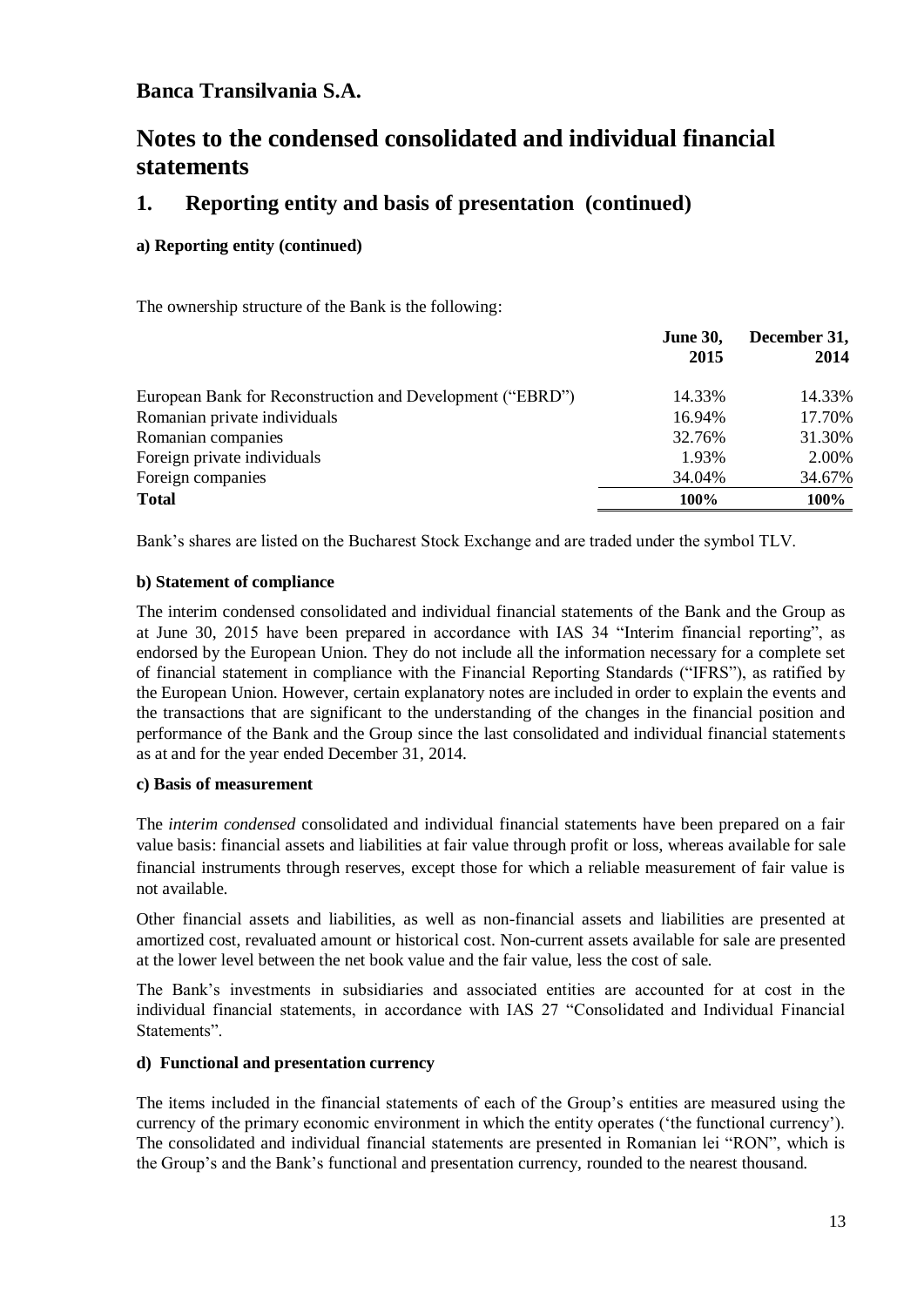# **Notes to the condensed consolidated and individual financial statements**

### **1. Reporting entity and basis of presentation (continued)**

#### **d) Functional and presentation currency (continued)**

The exchange rates of the major currencies were the following:

| <b>Currency</b> | <b>June 30, 2015</b> | <b>December 31, 2014</b> | Variation % |
|-----------------|----------------------|--------------------------|-------------|
| Euro (EUR)      | 1: LEU 4.4735        | 1: LEU 4.4821            | $-0.02\%$   |
| US Dollar (USD) | 1: LEU 3.9969        | 1: LEU 3.6868            | 8.42%       |

#### **e) Use of estimates and significant judgments**

The preparation of the interim consolidated and individual financial statements in accordance with IFRS as endorsed by the European Union implies that the management uses estimations and judgments that affect the application of accounting policies, as well as the reported value of assets, liabilities, income and expenses.

The significant accounting methods and policies have been consistently applied by the Group and the Bank during the financial years presented in these consolidated and individual financial statements.

### **2. Significant accounting policies**

With the exception of the details below the accounting policies applied by the Bank and its Group entities in these stand alone and consolidated interim financial statements are the same to those condensed applied in the stand alone and consolidated financial statements as at December 31,2014.

#### **IRFIC 21** "Levies"

IFRIC 21 is an interpretation by IASB of IAS 37 "Provisions, Contingent Liabilities and Contingent Assets". IAS 37 establishes the criteria for recognition of a debt, one of this being that an entity has a present obligation as a result of a past event (known as obligating event). The interpretation clarifies that the event that generates the obligation to pay a tax contribution is the activity described in the relevant legislation that triggers the payment of the tax.

The Group applied IFRIC 21 " Levies " starting with the year 2015 and the impact in the income statement and the statement of financial positon is presented in Note 7.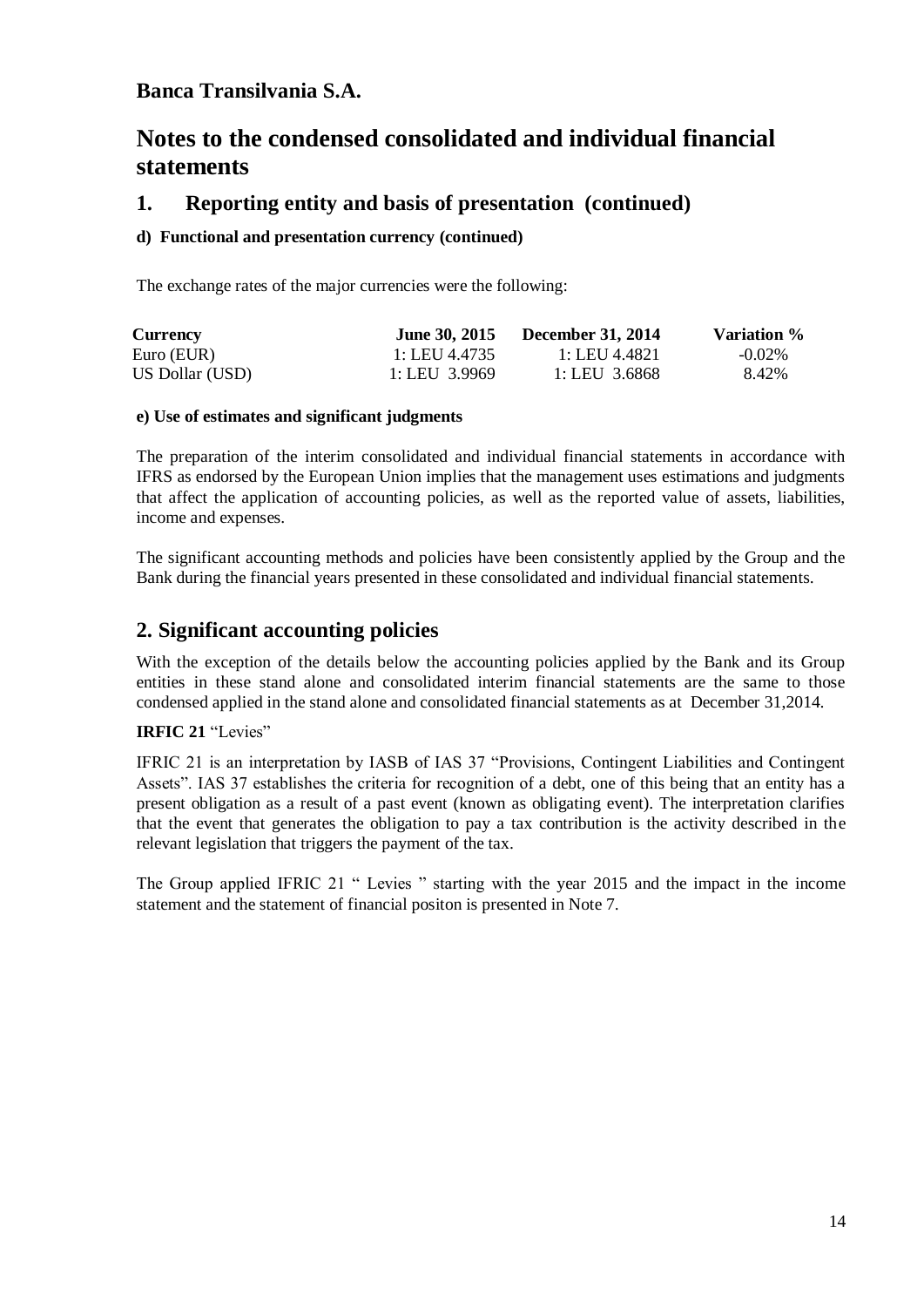# **Notes to the condensed consolidated and individual financial statements**

### **3. Individual financial assets and liabilities**

### *Accounting classifications and fair values*

| In RON thousand                                  | <b>Notes</b> | <b>Financial assets at</b><br>fair value through<br>profit or loss | <b>Financial assets</b><br>held up to<br>maturity | <b>Loans</b> and<br>advances and net<br>lease investments | <b>Financial assets</b><br>available for sale | <b>Amortized</b><br>cost | <b>Total accounting</b><br>value | <b>Fair value</b> |
|--------------------------------------------------|--------------|--------------------------------------------------------------------|---------------------------------------------------|-----------------------------------------------------------|-----------------------------------------------|--------------------------|----------------------------------|-------------------|
| June 30, 2015 Unaudited (*)                      |              |                                                                    |                                                   |                                                           |                                               |                          |                                  |                   |
| <b>Financial assets</b>                          |              |                                                                    |                                                   |                                                           |                                               |                          |                                  |                   |
| Cash and cash equivalents                        | 12           | $\overline{\phantom{a}}$                                           |                                                   |                                                           | $\overline{\phantom{a}}$                      | 3,500,575                | 3,500,575                        | 3,500,575         |
| Placements with banks                            | 13           |                                                                    | $\overline{\phantom{0}}$                          |                                                           | $\overline{\phantom{0}}$                      | 4,386,091                | 4,386,091                        | 4,386,091         |
| Financial assets at fair value through profit or |              |                                                                    |                                                   |                                                           |                                               |                          |                                  |                   |
| loss                                             | 14           | 52,729                                                             |                                                   |                                                           |                                               |                          | 52,729                           | 52,729            |
| Loans and advances to customers                  | 15           |                                                                    | $\overline{\phantom{a}}$                          | 19,861,307                                                |                                               |                          | 19,861,307                       | 20,282,517        |
| Net lease investment                             | 16           |                                                                    |                                                   |                                                           |                                               |                          |                                  |                   |
| Investment securities                            | 17           | $\overline{\phantom{a}}$                                           | $\overline{\phantom{a}}$                          |                                                           | 9,823,356                                     |                          | 9,823,356                        | 9,823,356         |
| <b>Total financial assets</b>                    |              | 52,729                                                             | $\blacksquare$                                    | 19,861,307                                                | 9,823,356                                     | 7,886,666                | 37,624,058                       | 38,045,268        |
| <b>Financial liabilities</b>                     |              |                                                                    |                                                   |                                                           |                                               |                          |                                  |                   |
| Deposits from banks                              | 21           |                                                                    |                                                   |                                                           | $\overline{\phantom{a}}$                      | 833,046                  | 833,046                          | 833,046           |
| Deposits from customers                          | 22           |                                                                    |                                                   |                                                           | $\overline{\phantom{a}}$                      | 31,917,049               | 31,917,049                       | 31,965,944        |
| Borrowings from banks and other financial        |              |                                                                    |                                                   |                                                           |                                               |                          |                                  |                   |
| institutions                                     | 23           |                                                                    |                                                   |                                                           | $\overline{\phantom{a}}$                      | 1,335,430                | 1,335,430                        | 1,335,430         |
| Other subordinated liability                     | 24           |                                                                    |                                                   |                                                           |                                               | 407,164                  | 407,164                          | 407,164           |
| <b>Total financial liabilities</b>               |              |                                                                    |                                                   |                                                           | $\blacksquare$                                | 34,492,689               | 34,492,689                       | 34,541,584        |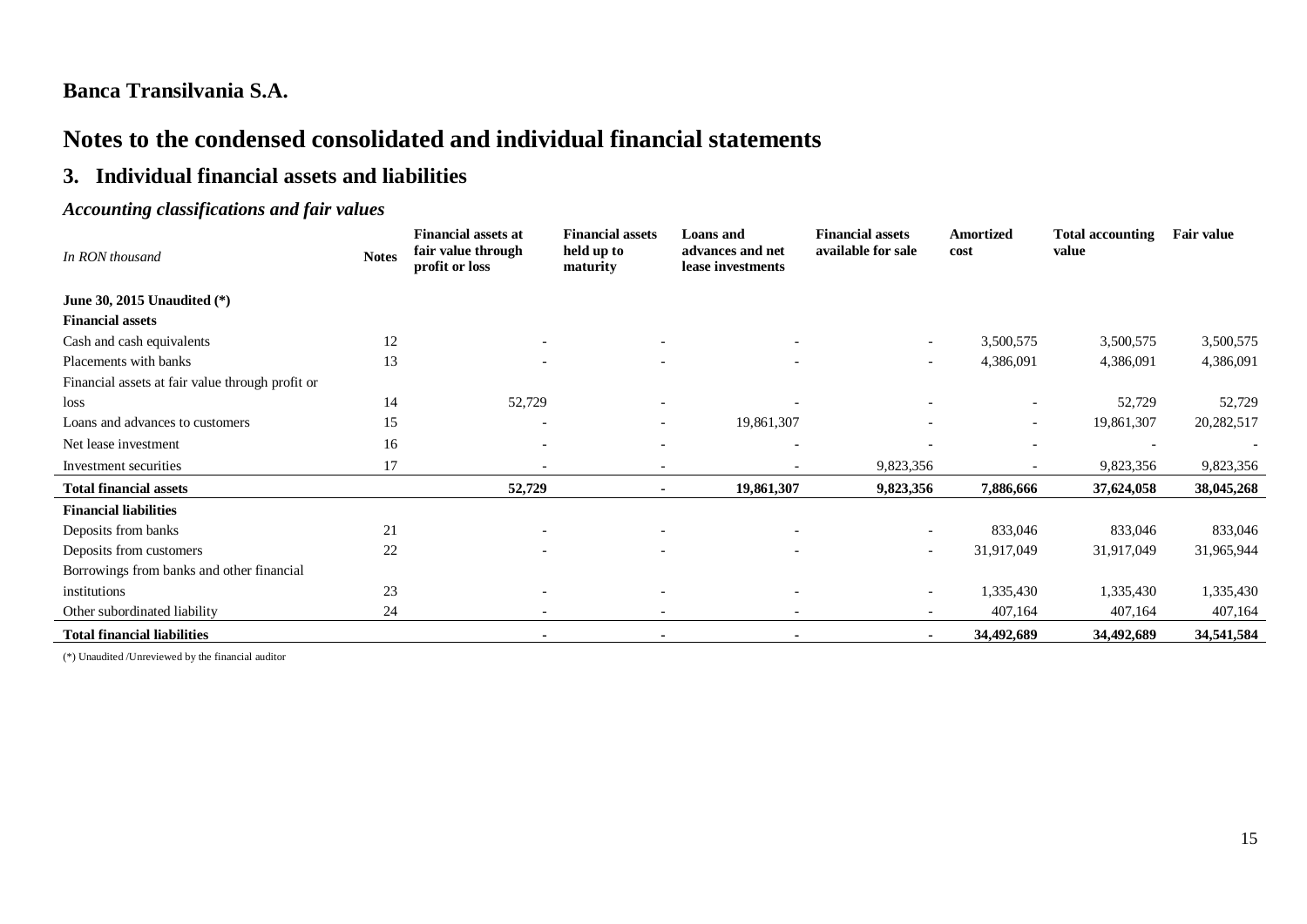# **Notes to the condensed consolidated and individual financial statements**

# **3. Individual financial assets and liabilities (continued)**

### *Accounting classifications and fair values*

| In RON thousand                                  | <b>Notes</b> | <b>Financial assets at</b><br>fair value through<br>profit or loss | <b>Financial assets</b><br>held up to<br>maturity | <b>Loans</b> and<br>advances and net<br>lease investments | <b>Financial assets</b><br>available for sale | <b>Amortized</b><br>cost | <b>Total accounting</b><br>value | <b>Fair value</b> |
|--------------------------------------------------|--------------|--------------------------------------------------------------------|---------------------------------------------------|-----------------------------------------------------------|-----------------------------------------------|--------------------------|----------------------------------|-------------------|
| December 31, 2014                                |              |                                                                    |                                                   |                                                           |                                               |                          |                                  |                   |
| <b>Financial assets</b>                          |              |                                                                    |                                                   |                                                           |                                               |                          |                                  |                   |
| Cash and cash equivalents                        | 12           | $\overline{\phantom{a}}$                                           |                                                   |                                                           | $\overline{\phantom{a}}$                      | 4,225,966                | 4,225,966                        | 4,225,966         |
| Placements with banks                            | 13           |                                                                    | $\overline{\phantom{a}}$                          | $\overline{\phantom{0}}$                                  | $\overline{\phantom{a}}$                      | 2,378,906                | 2,378,906                        | 2,378,906         |
| Financial assets at fair value through profit or |              |                                                                    |                                                   |                                                           |                                               |                          |                                  |                   |
| loss                                             | 14           | 52,311                                                             |                                                   |                                                           |                                               | $\overline{\phantom{a}}$ | 52,311                           | 52,311            |
| Loans and advances to customers                  | 15           | $\overline{\phantom{a}}$                                           | $\overline{\phantom{a}}$                          | 17,517,192                                                |                                               | $\overline{\phantom{a}}$ | 17,517,192                       | 17,882,269        |
| Net lease investment                             | 16           | $\overline{\phantom{a}}$                                           |                                                   |                                                           |                                               | $\overline{\phantom{0}}$ |                                  |                   |
| Investment securities                            | 17           |                                                                    |                                                   |                                                           | 10,852,865                                    |                          | 10,852,865                       | 10,852,865        |
| <b>Total financial assets</b>                    |              | 52,311                                                             |                                                   | 17,517,192                                                | 10,852,865                                    | 6,604,872                | 35,027,240                       | 35,392,317        |
| <b>Financial liabilities</b>                     |              |                                                                    |                                                   |                                                           |                                               |                          |                                  |                   |
| Deposits from banks                              | 21           | $\overline{\phantom{a}}$                                           |                                                   |                                                           |                                               | 133,348                  | 133,348                          | 133,348           |
| Deposits from customers                          | 22           |                                                                    |                                                   |                                                           | $\overline{\phantom{a}}$                      | 30,045,502               | 30,045,502                       | 30,059,842        |
| Borrowings from banks and other financial        |              |                                                                    |                                                   |                                                           |                                               |                          |                                  |                   |
| institutions                                     | 23           |                                                                    |                                                   |                                                           |                                               | 949,053                  | 949,053                          | 949,053           |
| Other subordinated liability                     | 24           | $\overline{\phantom{0}}$                                           |                                                   |                                                           |                                               | 394,658                  | 394,658                          | 394,658           |
| <b>Total financial liabilities</b>               |              |                                                                    |                                                   |                                                           |                                               | 31,522,561               | 31,522,561                       | 31,536,901        |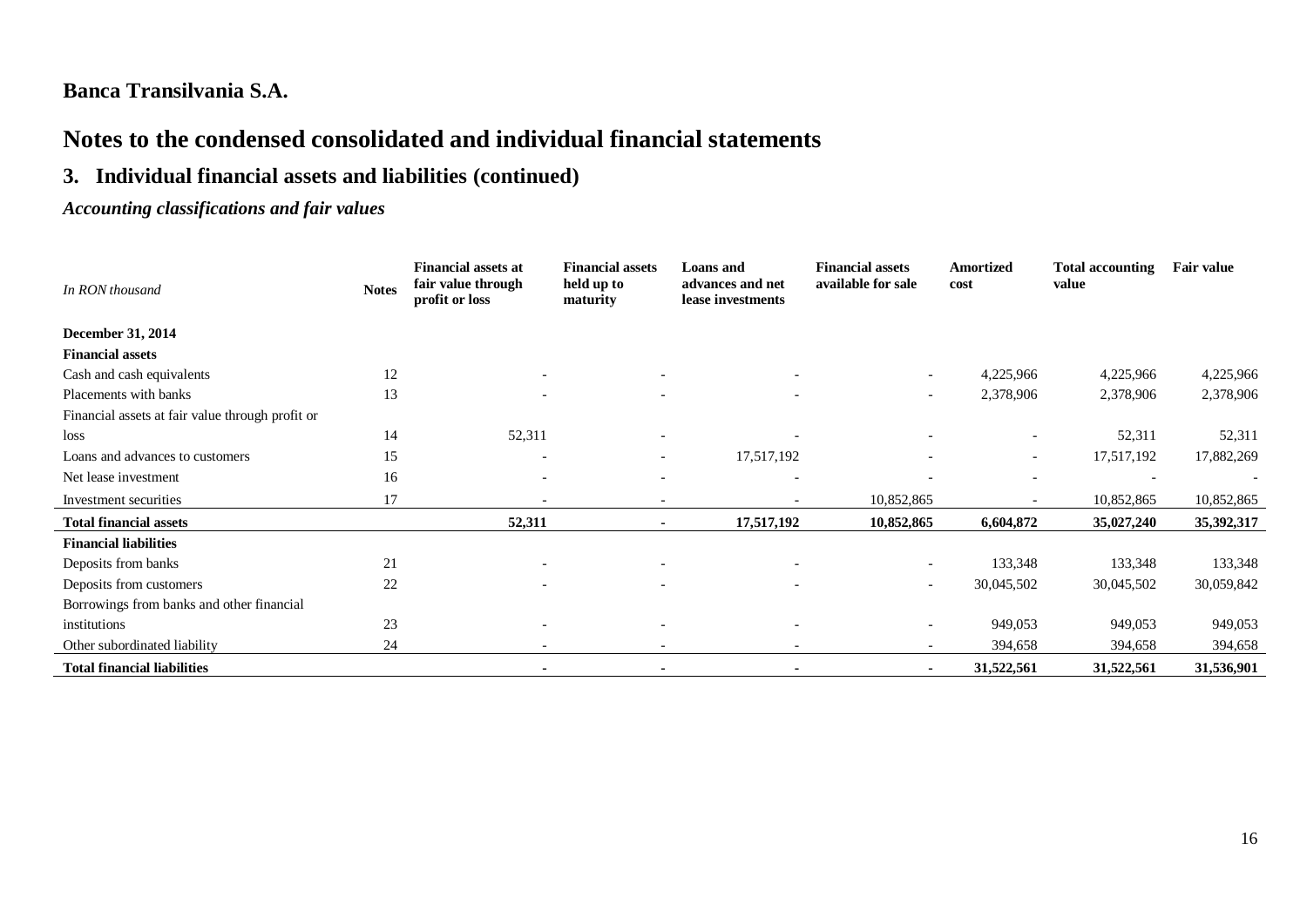# **Notes to the condensed consolidated and individual financial statements**

### **3. Consolidated financial assets and liabilities**

### *Accounting classifications and fair values*

| In RON thousand                                           | <b>Notes</b> | <b>Financial assets at</b><br>fair value through<br>profit or loss | <b>Financial assets</b><br>held up to<br>maturity | <b>Loans</b> and<br>advances and net<br>lease investments | <b>Financial assets</b><br>available for sale | <b>Amortized</b><br>cost | <b>Total accounting</b><br>value | Fair value |
|-----------------------------------------------------------|--------------|--------------------------------------------------------------------|---------------------------------------------------|-----------------------------------------------------------|-----------------------------------------------|--------------------------|----------------------------------|------------|
| June 30, 2015 Unaudited $(*)$                             |              |                                                                    |                                                   |                                                           |                                               |                          |                                  |            |
| <b>Active financiare</b>                                  |              |                                                                    |                                                   |                                                           |                                               |                          |                                  |            |
| Cash and cash equivalents                                 | 12           |                                                                    |                                                   |                                                           | $\overline{\phantom{0}}$                      | 4,118,608                | 4,118,608                        | 4,118,608  |
| Placements with banks                                     | 13           |                                                                    |                                                   |                                                           |                                               | 4,012,905                | 4,012,905                        | 4,012,905  |
| Financial assets at fair value through profit or<br>loss  | 14           | 206,414                                                            |                                                   |                                                           |                                               |                          | 206,414                          | 206,414    |
| Loans and advances to customers                           | 15           | $\overline{\phantom{a}}$                                           |                                                   | 24, 224, 498                                              |                                               |                          | 24, 224, 498                     | 24,645,708 |
| Net lease investment                                      | 16           |                                                                    |                                                   | 262,262                                                   |                                               |                          | 262,262                          | 262,262    |
| Investment securities                                     | 17           |                                                                    |                                                   |                                                           | 11,054,095                                    |                          | 11,054,095                       | 11,054,095 |
| <b>Total financial assets</b>                             |              | 206,414                                                            |                                                   | 24,486,760                                                | 11,054,095                                    | 8,131,513                | 43,878,782                       | 44,299,992 |
| <b>Financial liabilities</b>                              |              |                                                                    |                                                   |                                                           |                                               |                          |                                  |            |
| Deposits from banks                                       | 21           |                                                                    |                                                   |                                                           |                                               | 270,815                  | 270,815                          | 270,815    |
| Deposits from customers                                   | 22           |                                                                    | $\overline{\phantom{0}}$                          |                                                           | $\overline{\phantom{0}}$                      | 35,600,323               | 35,600,323                       | 35,649,218 |
| Borrowings from banks and other financial<br>institutions | 23           |                                                                    |                                                   |                                                           |                                               | 1,481,691                | 1,481,691                        | 1,481,691  |
| Other subordinated liability                              | 24           |                                                                    |                                                   |                                                           |                                               | 407,243                  | 407,243                          | 407,243    |
| <b>Total financial liabilities</b>                        |              |                                                                    |                                                   |                                                           |                                               | 37,760,072               | 37,760,072                       | 37,808,967 |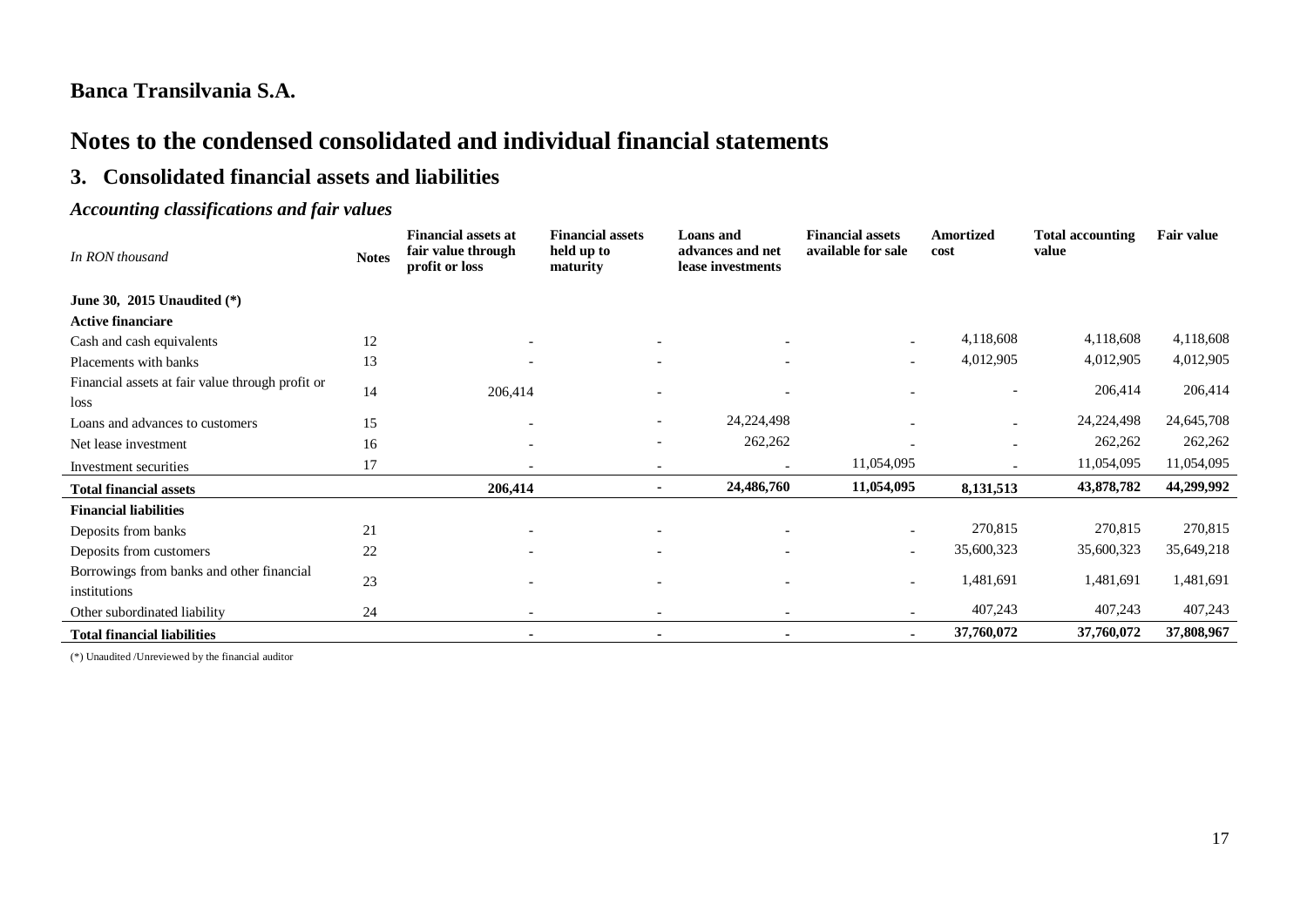# **Notes to the condensed consolidated and individual financial statements**

# **3. Consolidated financial assets and liabilities (continued)**

### *Accounting classifications and fair values*

| In RON thousand                                          | <b>Notes</b> | <b>Financial assets at</b><br>fair value through<br>profit or loss | <b>Financial assets</b><br>held up to<br>maturity | <b>Loans</b> and<br>advances and net<br>lease investments | <b>Financial</b><br>assets available<br>for sale | <b>Amortized cost</b>    | <b>Total</b><br>accounting<br>value | Fair value |
|----------------------------------------------------------|--------------|--------------------------------------------------------------------|---------------------------------------------------|-----------------------------------------------------------|--------------------------------------------------|--------------------------|-------------------------------------|------------|
| December 31, 2014                                        |              |                                                                    |                                                   |                                                           |                                                  |                          |                                     |            |
| <b>Active financiare</b>                                 |              |                                                                    |                                                   |                                                           |                                                  |                          |                                     |            |
| Cash and cash equivalents                                | 12           |                                                                    |                                                   |                                                           | $\overline{\phantom{a}}$                         | 4,234,181                | 4,234,181                           | 4,234,181  |
| Placements with banks                                    | 13           |                                                                    |                                                   |                                                           | $\overline{\phantom{0}}$                         | 2,387,058                | 2,387,058                           | 2,387,058  |
| Financial assets at fair value through profit or<br>loss | 14           | 143,931                                                            |                                                   |                                                           |                                                  | $\overline{\phantom{a}}$ | 143,931                             | 143,931    |
| Loans and advances to customers                          | 15           | $\overline{\phantom{a}}$                                           |                                                   | 17,418,689                                                |                                                  | $\overline{\phantom{a}}$ | 17,418,689                          | 17,790,541 |
| Net lease investment                                     | 16           | $\overline{\phantom{a}}$                                           |                                                   | 244,274                                                   |                                                  | $\overline{\phantom{a}}$ | 244,274                             | 244,274    |
| Investment securities                                    | 17           |                                                                    |                                                   |                                                           | 10,771,835                                       | $\overline{\phantom{a}}$ | 10,771,835                          | 10,771,835 |
| <b>Total financial assets</b>                            |              | 143,931                                                            |                                                   | 17,662,963                                                | 10,771,835                                       | 6,621,239                | 35,199,968                          | 35,571,820 |
| <b>Financial liabilities</b>                             |              |                                                                    |                                                   |                                                           |                                                  |                          |                                     |            |
| Deposits from banks                                      | 21           |                                                                    |                                                   |                                                           | $\overline{\phantom{0}}$                         | 133,348                  | 133,348                             | 133,348    |
| Deposits from customers                                  | 22           | $\overline{\phantom{a}}$                                           |                                                   |                                                           | $\overline{\phantom{0}}$                         | 29,994,916               | 29,994,916                          | 30,009,256 |
| Borrowings from banks and other financial                |              |                                                                    |                                                   |                                                           |                                                  | 1,052,687                | 1,052,687                           | 1,052,687  |
| institutions                                             | 23           |                                                                    |                                                   |                                                           |                                                  |                          |                                     |            |
| Other subordinated liability                             | 24           | $\overline{\phantom{a}}$                                           |                                                   | $\overline{\phantom{a}}$                                  |                                                  | 394,743                  | 394,743                             | 394,743    |
| <b>Total financial liabilities</b>                       |              | $\blacksquare$                                                     |                                                   |                                                           |                                                  | 31,575,694               | 31,575,694                          | 31,590,034 |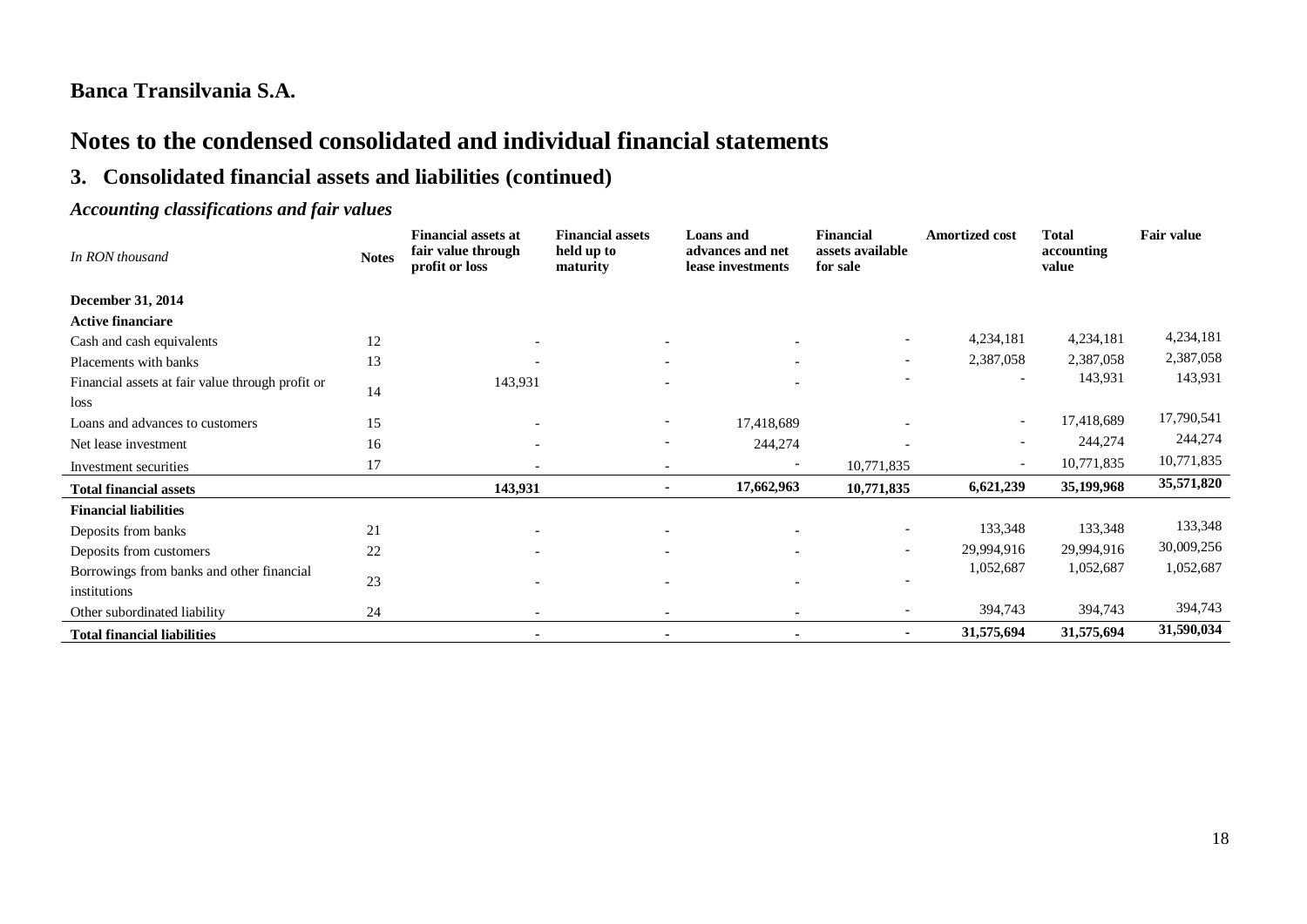### **4. Net interest income**

| In RON thousand                                           | Group         |                 | <b>Bank</b>     |                 |  |
|-----------------------------------------------------------|---------------|-----------------|-----------------|-----------------|--|
|                                                           | Unaudited (*) | Unaudited $(*)$ | Unaudited $(*)$ | Unaudited $(*)$ |  |
|                                                           | 30-06-2015    | 30-06-2014      | 30-06-2015      | 30-06-2014      |  |
| <b>Interest income</b>                                    |               |                 |                 |                 |  |
| Loans and advances to customers                           | 754,890       | 710,518         | 639,962         | 708,859         |  |
| Current accounts at banks                                 | 5,316         | 9,225           | 4,750           | 9,217           |  |
| Investment securities available for sale                  | 118,527       | 169,973         | 109,812         | 169,972         |  |
| Placements with banks                                     | 9,100         | 6,814           | 14,650          | 6,780           |  |
| Net lease investments                                     | 17,756        | 18,459          |                 |                 |  |
| Total interest income                                     | 905,589       | 914,989         | 769,174         | 894,828         |  |
| Interest expense                                          |               |                 |                 |                 |  |
| Deposits from customers                                   | 241,241       | 300,588         | 227,512         | 301,319         |  |
| Borrowings from banks and other financial<br>institutions | 22,413        | 24,445          | 19,311          | 21,840          |  |
| Deposits from banks                                       | 119           | 2,704           | 314             | 2,704           |  |
| Net lease investments                                     | 59            | 48              |                 |                 |  |
| Total interest expense                                    | 263,832       | 327,785         | 247,137         | 325,863         |  |
| Net interest income                                       | 641,757       | 587,204         | 522,037         | 568,965         |  |

# **5. Net fee and commission income**

| In RON thousand                                        |                 | Group           | <b>Bank</b>     |                 |  |
|--------------------------------------------------------|-----------------|-----------------|-----------------|-----------------|--|
|                                                        | Unaudited $(*)$ | Unaudited $(*)$ | Unaudited $(*)$ | Unaudited $(*)$ |  |
|                                                        | 30-06-2015      | 30-06-2014      | 30-06-2015      | 30-06-2014      |  |
| Fee and commission income                              |                 |                 |                 |                 |  |
| <b>Transactions</b>                                    | 257,514         | 218,325         | 239,967         | 211,567         |  |
| Loans management, factoring and<br>guarantees issuance | 21,561          | 19,144          | 20,868          | 19,155          |  |
| Finance lease management                               | 165             | 115             |                 |                 |  |
| Other fee and commission income                        | 54              | 21              | 13              | 21              |  |
| Total fee and commission income                        | 279,294         | 237,605         | 260,848         | 230,743         |  |
| Fee and commission expense                             |                 |                 |                 |                 |  |
| <b>Bank</b> commissions                                | 38,897          | 32,956          | 38,634          | 32,869          |  |
| <b>Transactions</b>                                    | 9,594           | 4,921           | 6,444           | 3,822           |  |
| Loan commissions                                       | 1,055           | 733             | 4,865           | 733             |  |
| Total fee and commission expense                       | 49,546          | 37,877          | 49,943          | 37,424          |  |
| Net fee and commission income                          | 229,748         | 199,728         | 210,905         | 193,319         |  |

(\*) Unaudited /Unreviewed by the financial auditor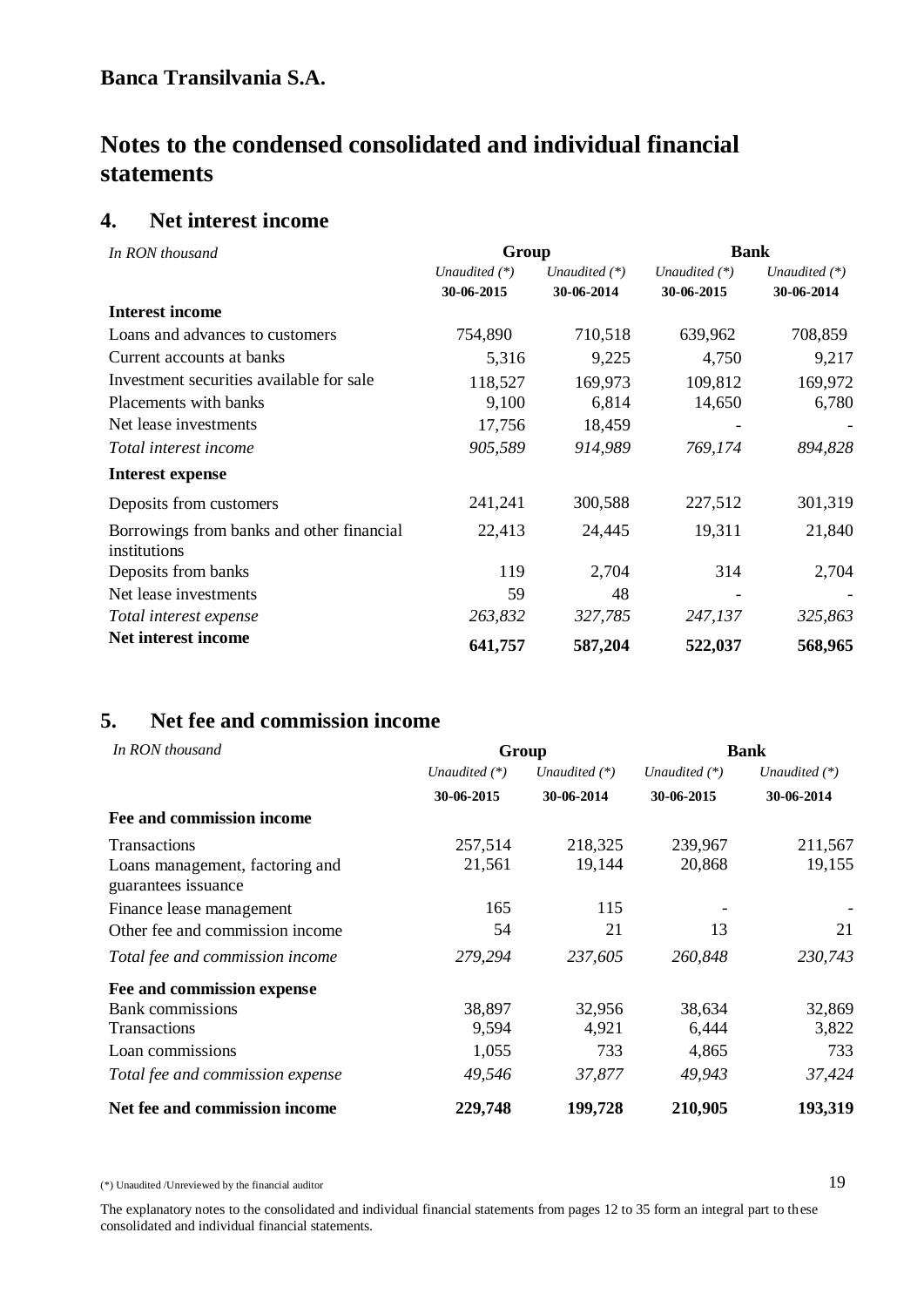# **Notes to the condensed consolidated and individual financial statements**

### **6. Net gain from sale of financial instruments available for sale**

|                                                                                                            | Group                         |                               | <b>Bank</b>                   |                               |  |
|------------------------------------------------------------------------------------------------------------|-------------------------------|-------------------------------|-------------------------------|-------------------------------|--|
| In RON thousand                                                                                            | Unaudited $(*)$<br>30-06-2015 | Unaudited $(*)$<br>30-06-2014 | Unaudited $(*)$<br>30-06-2015 | Unaudited $(*)$<br>30-06-2014 |  |
| Income from sale of financial instruments<br>available for sale<br>Loss from sale of financial instruments | 274,599                       | 150,406                       | 273,784                       | 150,127                       |  |
| available for sale                                                                                         | (74,313)                      | (42, 552)                     | (73, 294)                     | (42, 552)                     |  |
| <b>Total</b>                                                                                               | 200,286                       | 107,854                       | 200,490                       | 107,575                       |  |

### **7. Contribution to Bank Deposit Guarantee Fund**

The deposits of private individuals and of certain legal entities, including small and medium enterprises, are guaranteed up to a certain ceiling (100,000 EUR) by the Bank Deposit Guarantee Fund ("Fund") in accordance with the legislation in force (Government Ordinance no. 39/1996 regarding the functioning of the Bank Deposit Guarantee Fund).

Banks in Romania are obliged to pay a grant amount to BDGF ("Bank Deposit Guarantee Fund"), as guarantee of customer deposits in case of insolvency of a credit institution.

Starting with January 1, 2015, the Group applied, both for the first 6 months as retroactively, the stipulations of IFRIC 21 "Levies", through which this contribution to the Fund corresponds to the definition of a tax that must be registered at the moment of event which generates the tax payment obligation.

Before 1 January 2015 the Group recorded the contribution to BDGF as payment in advance and deffered the impact in the profit and loss account over the year.

The impact of IFRIC 21 "Levies" in the profit and loss account and in the consolidated and individual statement of financial position is the following:

|                                                    |             |                | Group                         |                               | <b>Bank</b>                   |                               |
|----------------------------------------------------|-------------|----------------|-------------------------------|-------------------------------|-------------------------------|-------------------------------|
| <i>Contribution</i><br>to<br><b>Guarantee Fund</b> | <b>Bank</b> | <b>Deposit</b> | Unaudited $(*)$<br>30-06-2015 | Unaudited $(*)$<br>30-06-2014 | Unaudited $(*)$<br>30-06-2015 | Unaudited $(*)$<br>30-06-2014 |
| Before IFRIC 21                                    |             |                | (45, 234)                     | (36, 554)                     | (40, 472)                     | (36, 554)                     |
| After IFRIC 21                                     |             |                | (95,216)                      | (73, 152)                     | (80, 944)                     | (73, 152)                     |
| Impact                                             |             |                | (49,982)                      | (36, 598)                     | (40, 472)                     | (36,598)                      |

<sup>(\*)</sup> Unaudited /Unreviewed by the financial auditor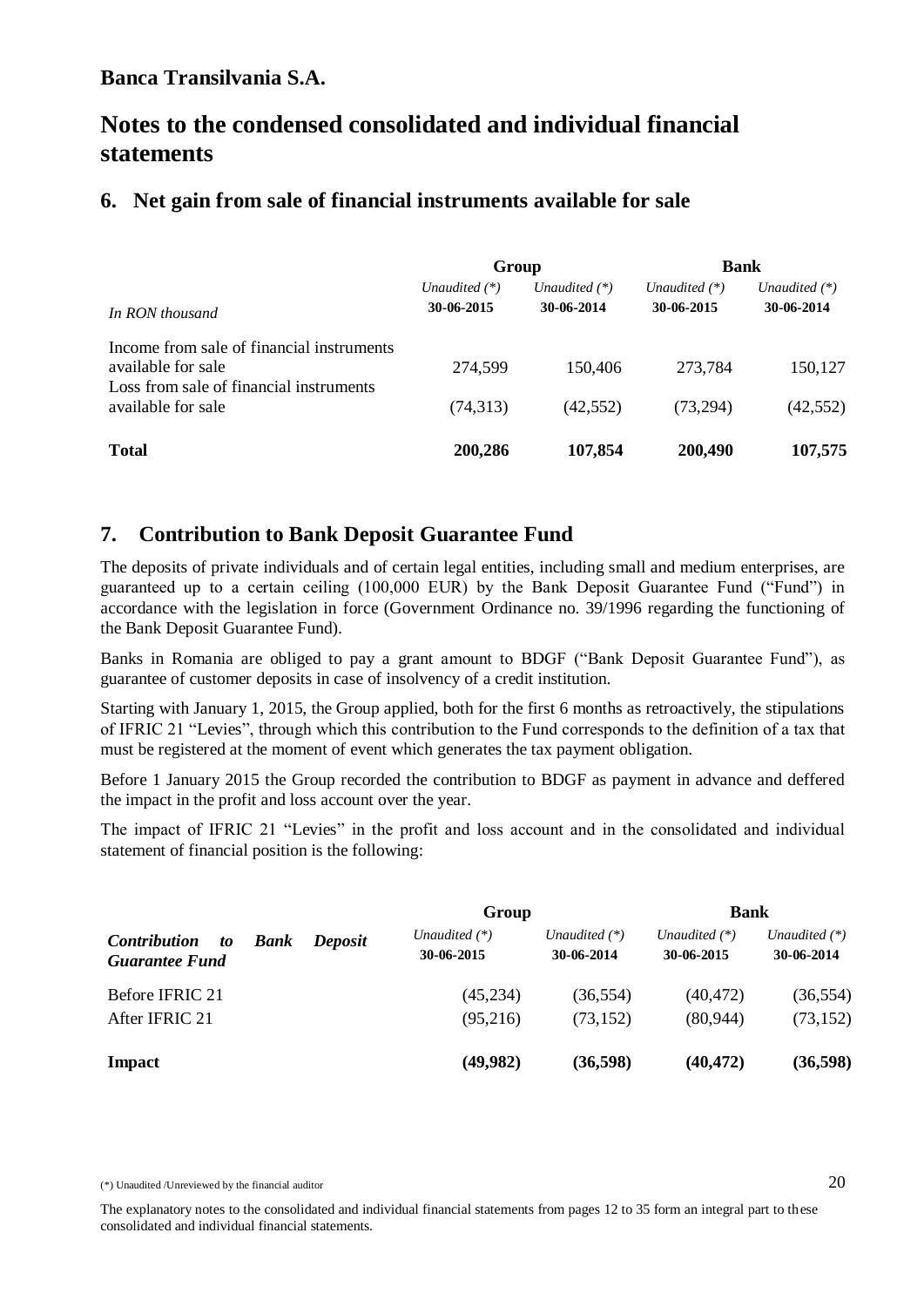## **8. Net expense from impairment losses on assets, other liabilities and loan commitments**

| In RON thousand                                              |                 | Group           | <b>Bank</b>     |                 |  |
|--------------------------------------------------------------|-----------------|-----------------|-----------------|-----------------|--|
|                                                              | Unaudited $(*)$ | Unaudited $(*)$ | Unaudited $(*)$ | Unaudited $(*)$ |  |
|                                                              | 30-06-2015      | 30-06-2014      | 30-06-2015      | 30-06-2014      |  |
| Net impairment losses $(i)$                                  | 252,311         | 259,421         | 250,628         | 253,201         |  |
| Loans and net lease investments written-off                  | 15,197          | 3,528           | 35              | 30              |  |
| Loan commitments and other recoveries $(**)$                 | (497, 467)      | 3,043           | 4,143           | 3,042           |  |
| Recoveries of loans and net lease investments<br>written-off | (7,914)         | (8,274)         |                 |                 |  |
| Net expense from impairment losses on assets,                | (237, 873)      | 257,718         | 254,806         | 256,273         |  |
| other liabilities and loan commitments                       |                 |                 |                 |                 |  |

#### *(i*) *Impairment losses on assets include the following:*

| In RON thousand                        | Group                        |                              | <b>Bank</b>                   |                               |  |
|----------------------------------------|------------------------------|------------------------------|-------------------------------|-------------------------------|--|
|                                        | $Unaudited(*)$<br>30-06-2015 | $Unaudited(*)$<br>30-06-2014 | Unaudited $(*)$<br>30-06-2015 | Unaudited $(*)$<br>30-06-2014 |  |
| Loans and advances to customers $(**)$ | 251,846                      | 254,613                      | 251,330                       | 253,268                       |  |
| Net lease investments                  | (7, 848)                     | 5,421                        |                               |                               |  |
| Investment securities                  |                              |                              | (700)                         |                               |  |
| Other assets                           | (1,441)                      | (610)                        | (2)                           | (67)                          |  |
| Property and equipment                 | 9,754                        | (3)                          |                               |                               |  |
| <b>Net impairment losses</b>           | 252,311                      | 259,421                      | 250,628                       | 253,201                       |  |

*(\*\*)* The positions "Loan commitments and other recoveries" and "Loans and advances to customers" mainly includes the preliminary effect of the differences in fair value estimates of the loan portfolio of Volksbank Romania S.A.

### **9. Personnel expenses**

| In RON thousand                     | Group           |                 | <b>Bank</b>     |                 |
|-------------------------------------|-----------------|-----------------|-----------------|-----------------|
|                                     | Unaudited $(*)$ | Unaudited $(*)$ | Unaudited $(*)$ | Unaudited $(*)$ |
|                                     | 30-06-2015      | 30-06-2014      | 30-06-2015      | 30-06-2014      |
| Wages and salaries                  | 215,725         | 161,030         | 168,452         | 152,458         |
| Contribution to social security     | 32,572          | 34,459          | 25,836          | 32,643          |
| <b>Employee bonuses</b>             | 38,112          | 26,605          | 38,112          | 26,605          |
| Other expenses related to personnel | 10,739          | 9,680           | 10,252          | 9,950           |
| Contribution to health fund         | 13,376          | 9,905           | 10,708          | 9,447           |
| Contribution to unemployment fund   | 1,615           | 1,197           | 1,310           | 1,154           |
| Employee net provisions             | (19, 476)       | (16, 507)       | (10,203)        | (15,999)        |
| <b>Total</b>                        | 292,663         | 226,369         | 244,467         | 216,258         |

Banca Transilvania granted in 2015 a number of 13,998,453 (in 2014: 10,553,469) shares to employees and directors.

(\*) Unaudited /Unreviewed by the financial auditor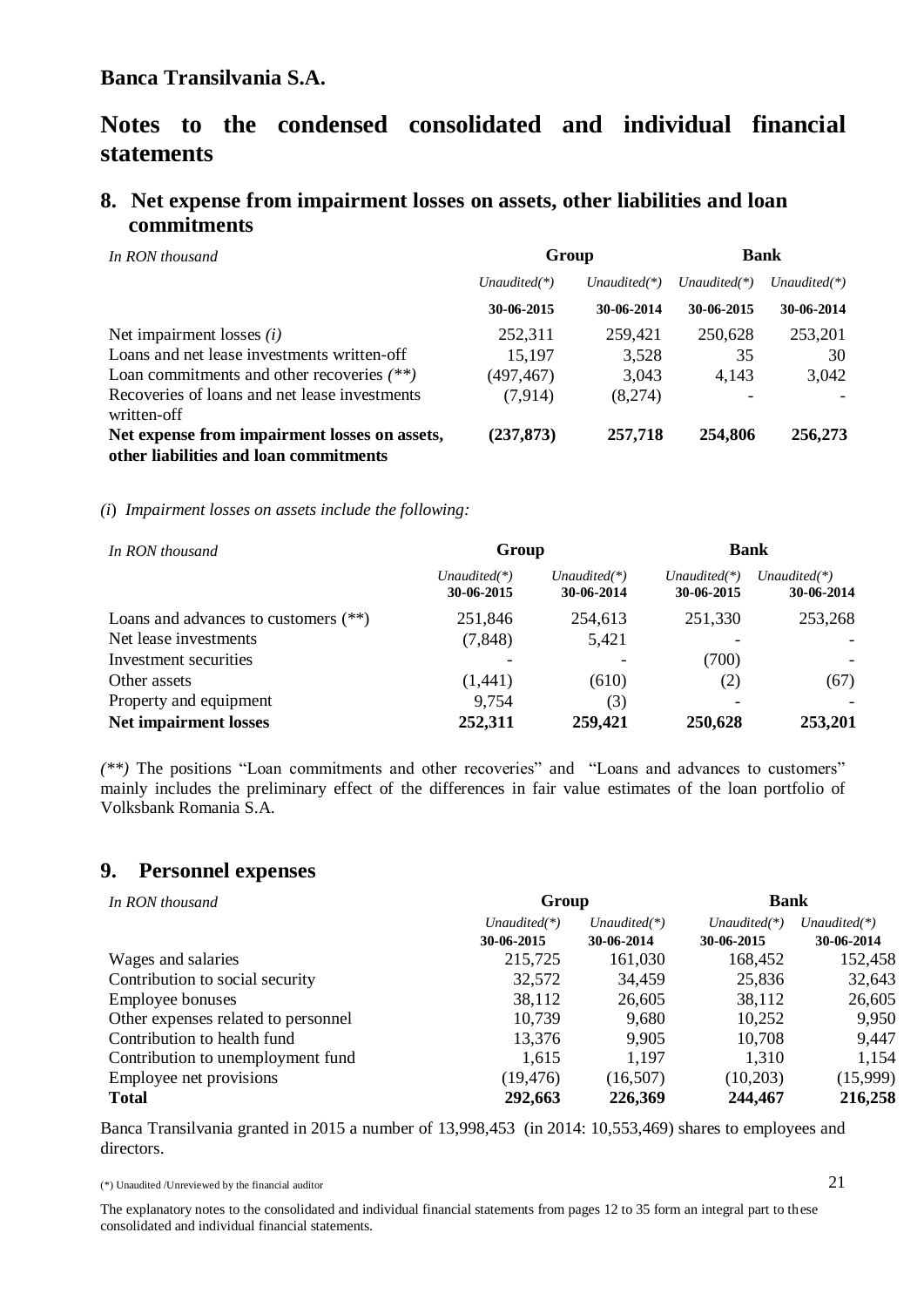# **Notes to the condensed consolidated and individual financial statements**

# **10. Other operating expenses**

|                                          | Group                        |                               | <b>Bank</b>                   |                               |  |
|------------------------------------------|------------------------------|-------------------------------|-------------------------------|-------------------------------|--|
| In RON thousand                          | $Unaudited(*)$<br>30-06-2015 | Unaudited $(*)$<br>30-06-2014 | Unaudited $(*)$<br>30-06-2015 | Unaudited $(*)$<br>30-06-2014 |  |
| Operating lease (rent)                   | 48,294                       | 42,127                        | 42,347                        | 42,605                        |  |
| Repairs and maintenance                  | 37,580                       | 29,868                        | 29,757                        | 29,310                        |  |
| Materials and consumables                | 14,110                       | 15,275                        | 15,403                        | 13,942                        |  |
| Post and telecommunications              | 12,098                       | 11,013                        | 10,138                        | 10,598                        |  |
| Advertising and promotional expenses     | 10,025                       | 12,463                        | 13,073                        | 12,232                        |  |
| Travel, security and protection expenses | 10,967                       | 14,260                        | 9,788                         | 14,085                        |  |
| Taxes                                    | 12,087                       | 1,965                         | 11,122                        | 3,582                         |  |
| Electricity and heating                  | 9,802                        | 8,519                         | 8,018                         | 8,203                         |  |
| Legal, advisory and consulting expenses  | 38,110                       | 2,517                         | 38,059                        | 2,430                         |  |
| Other operating expenses                 | 55,829                       | 27,923                        | 35,230                        | 21,243                        |  |
| <b>Total</b>                             | 248,902                      | 165,930                       | 212,935                       | 158,230                       |  |

### **11.****Income tax expense**

Income tax at June 30, 2015 comprises current tax and deferred tax. Income tax is recognized in the result for the period or in equity if related to equity items.

Current tax is the expected tax payable on the profit for the period, using tax rates applied at the date of the condensed consolidated and individual financial statements, of the financial position and any adjustments relating to prior periods. The adjustments that influence the tax base of current tax are: non-deductible expenses, non-taxable income, expenses similar items, respectively income and tax deductions similar.

Expense similar items include prudential filters that are "positive differences between prudential value adjustments / expected losses determined based on methodologies applicable starting with the financial year 2012, and the adjustments for depreciation determined under IFRS, corresponding to financial assets covered by those methodologies, within the limits of which they are deducted from own funds under applicable prudential regulations.

From fiscal point of view, prudential filters are deducted in the calculation of current tax, and their reduction or cancellation is taxed in the order of their registration. On June 30, 2015, prudential filters were determined, following legislative changes, as 60% of the difference referred to in the previous paragraph.

<sup>(\*)</sup> Unaudited /Unreviewed by the financial auditor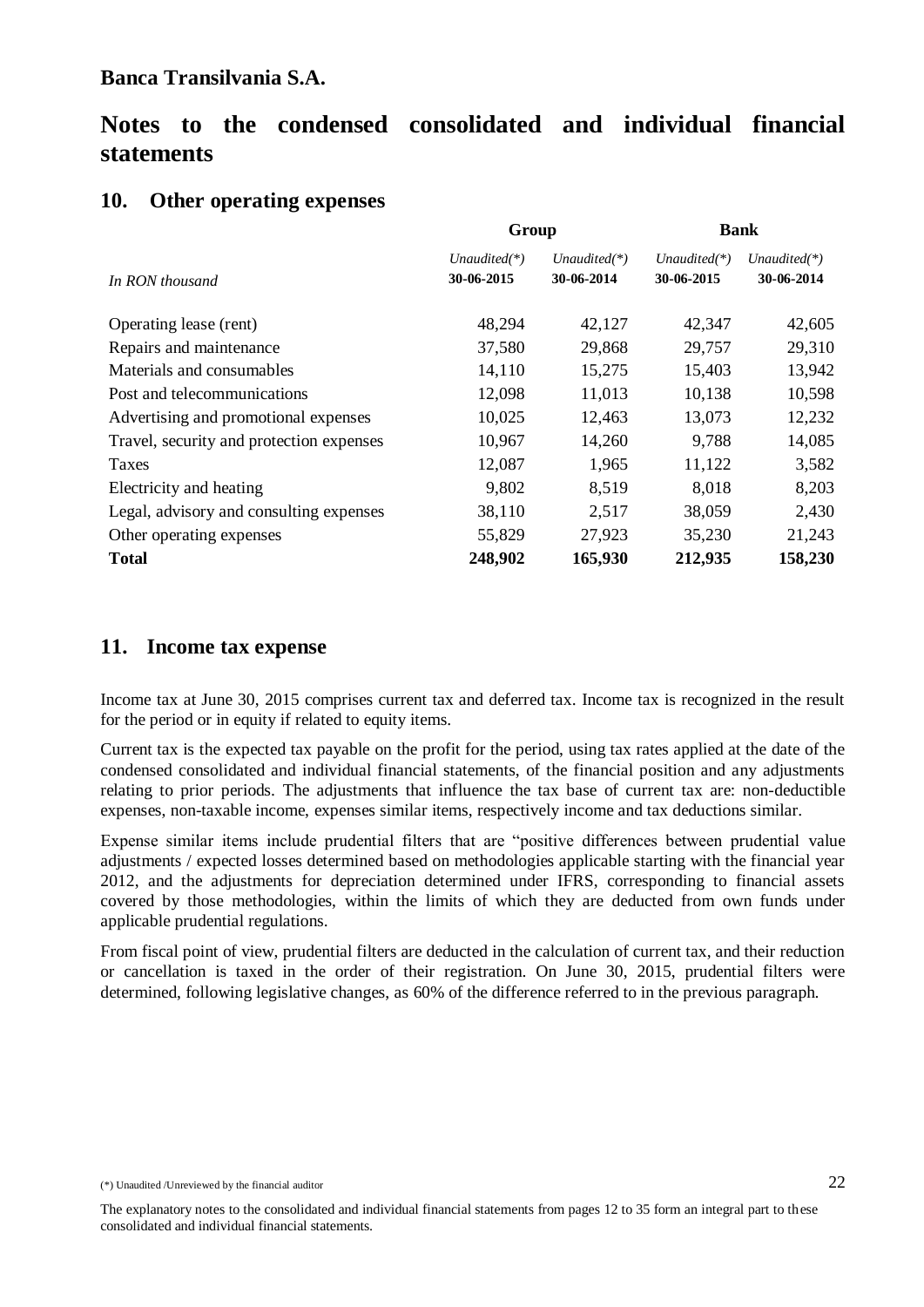# **11.****Income tax expense (continued)**

The deferred tax asset generated by the tax losses of Volksbank Romania S.A. was not recognized until the reporting date considering the interpretation of IAS 12 "Income tax" regarding the recognition of deferred tax assets resulting from business mergers, correlated with tax legislation in Romania.

Moreover, the applied accounting policy took into account the significant uncertainties regarding the tax treatment of the gain from acquisition and replenishment of reserves previously deducted by Volksbank Romania (recognition of deferred tax asset related to the loss of Volksbank Romania S.A. is not part of accounting at acquisition date).

On publication of the interim financial statements, discussions with the representatives of the Ministry of Finance have already started in order to clarify the above mentioned tax treatments.

Income tax expenses of the Bank and the Group are as follows:

|                                                                                               | Group           |                 | <b>Bank</b>     |                 |
|-----------------------------------------------------------------------------------------------|-----------------|-----------------|-----------------|-----------------|
|                                                                                               | Unaudited $(*)$ | Unaudited $(*)$ | Unaudited $(*)$ | Unaudited $(*)$ |
| In RON thousand                                                                               | 30-06-2015      | 30-06-2014      | 30-06-2015      | 30-06-2014      |
| Current tax expense at $16\%$ (2014: $16\%$ )<br>determined<br>profits<br>taxable<br>of<br>in |                 |                 |                 |                 |
| accordance with Romanian law                                                                  | 25,413          | 24,296          | 23,417          | 23,169          |
| Deferred tax expense                                                                          | 13,403          | 4,750           | 12,682          | 5,337           |
| Total income tax expense                                                                      | 38,816          | 29,046          | 36,099          | 28,506          |

# **12. Cash and cash equivalents**

| In RON thousand                   | Group           |            | <b>Bank</b>     |            |  |
|-----------------------------------|-----------------|------------|-----------------|------------|--|
|                                   | Unaudited $(*)$ |            | Unaudited $(*)$ |            |  |
|                                   | 30-06-2015      | 31-12-2014 | 30-06-2015      | 31-12-2014 |  |
| Minimum mandatory reserve         | 3,223,124       | 3,532,691  | 2,791,794       | 3,532,691  |  |
| Cash on hand and other valuables  | 698,599         | 594,719    | 569,733         | 594,692    |  |
| Current accounts with other banks | 196,885         | 106,771    | 139,048         | 98,583     |  |
| <b>Total</b>                      | 4,118,608       | 4,234,181  | 3,500,575       | 4,225,966  |  |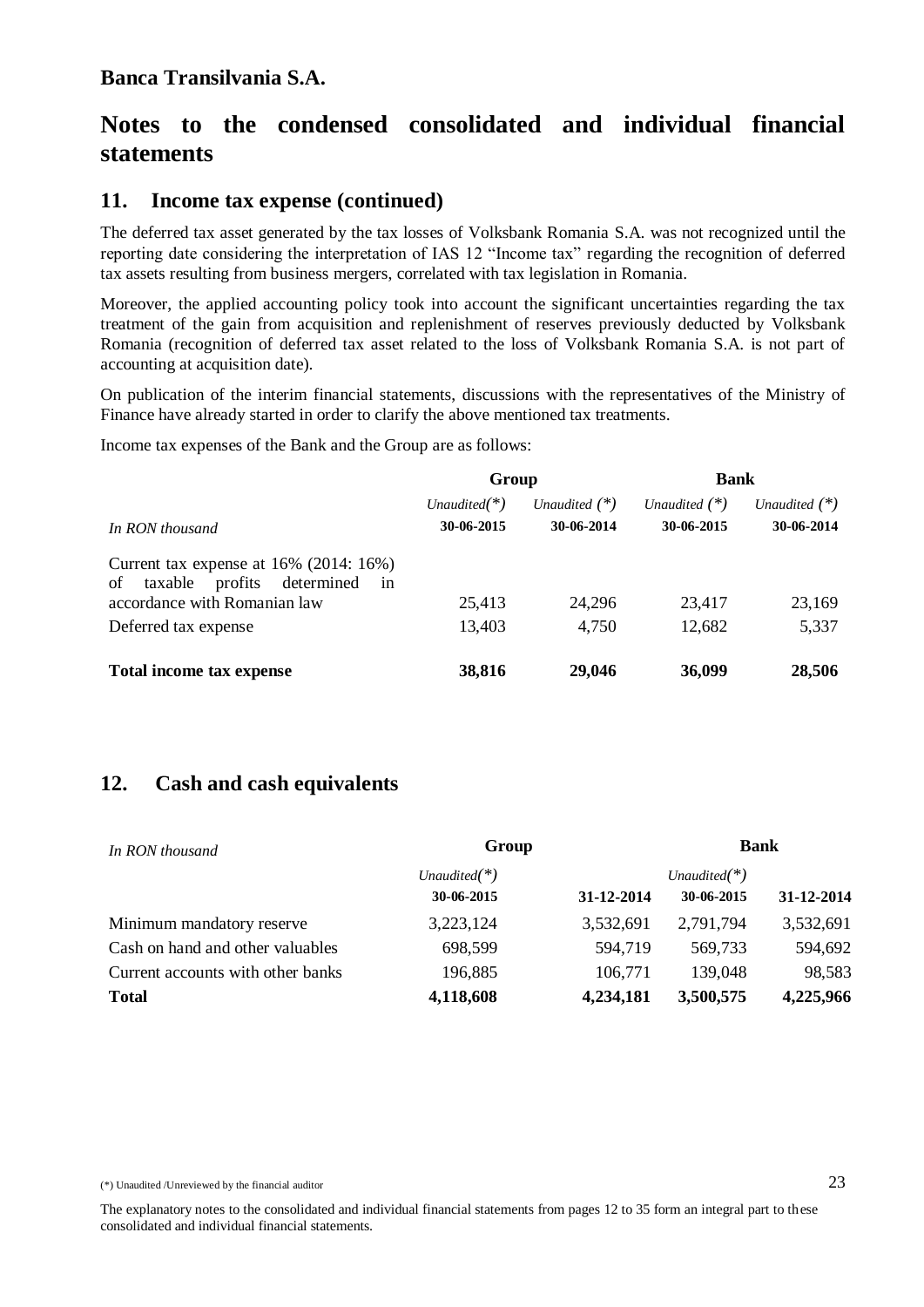# **Notes to the condensed consolidated and individual financial statements**

### **13. Placements with banks**

|                                    | Group           |            | <b>Bank</b>     |            |
|------------------------------------|-----------------|------------|-----------------|------------|
|                                    | Unaudited $(*)$ |            | Unaudited $(*)$ |            |
| In RON thousand                    | 30-06-2015      | 31-12-2014 | 30-06-2015      | 31-12-2014 |
| Sight and term deposits with other |                 |            |                 |            |
| banks                              | 3,197,551       | 1,965,092  | 1,819,552       | 1,956,940  |
| Reverse repo transactions          | 564,707         | 199,427    | 564,707         | 199,427    |
| Loans and advances to banks        | 250,647         | 222,539    | 2,001,832       | 222,539    |
| <b>Total</b>                       | 4,012,905       | 2,387,058  | 4,386,091       | 2,378,906  |

### **14. Financial assets at fair value through profit and loss**

|                       | Group           |            | <b>Bank</b>     |            |
|-----------------------|-----------------|------------|-----------------|------------|
| In RON thousand       | Unaudited $(*)$ |            | Unaudited $(*)$ |            |
|                       | 30-06-2015      | 31-12-2014 | 30-06-2015      | 31-12-2014 |
| <b>Trading assets</b> | 206,414         | 143.931    | 52.729          | 52,311     |
| <b>Total</b>          | 206,414         | 143,931    | 52,729          | 52,311     |

All shares in listed companies are listed on Bucharest Stock Exchange.

### **15. Loand and advances to customers**

The Group's commercial lending activity is concentrated on Romanian legal entities and private individuals. Concentration of loans and advances to customers by industry as at 30 June 2015 and 31 December 2014 is the following:

<sup>(\*)</sup> Unaudited /Unreviewed by the financial auditor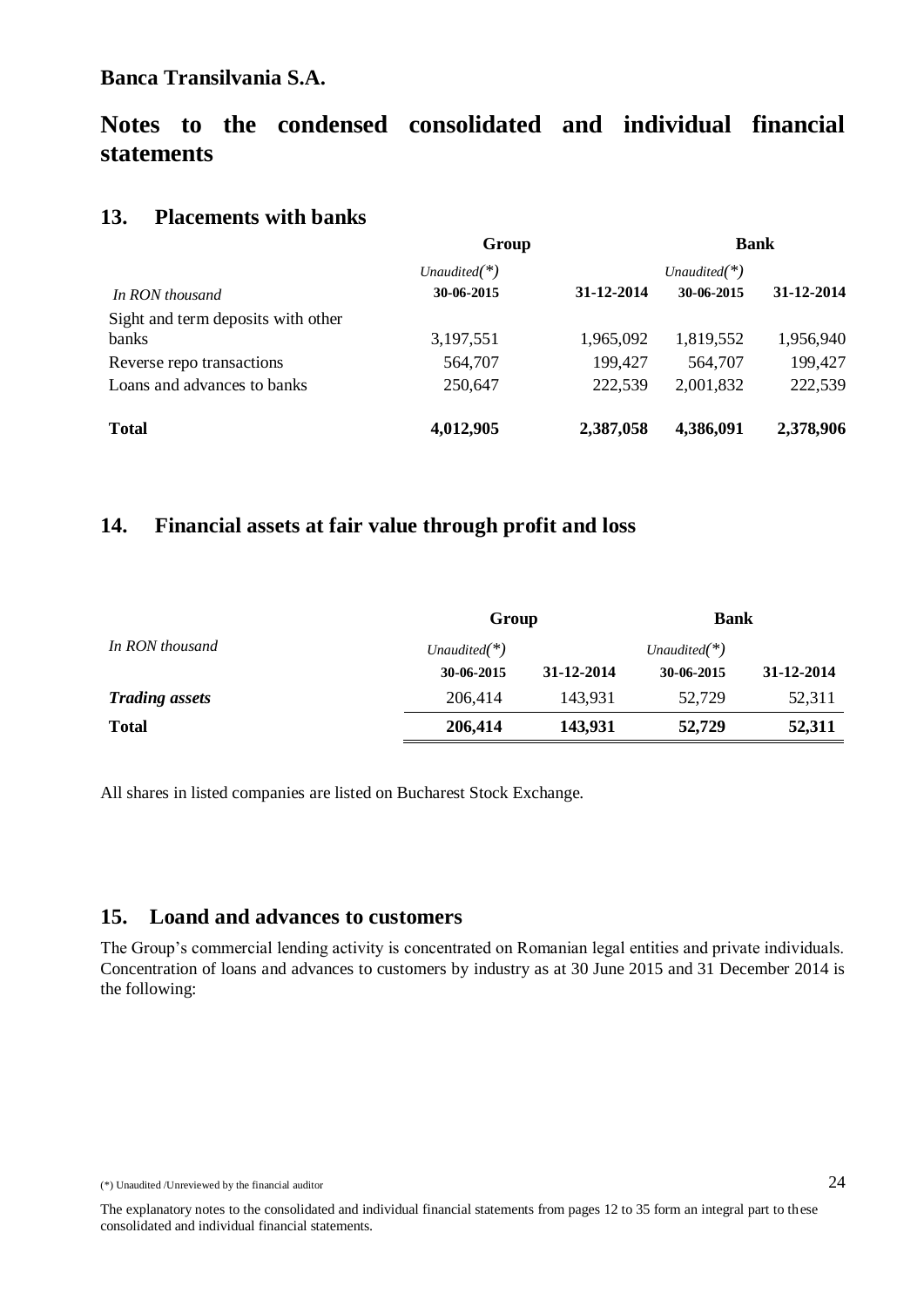### **15. Loand and advances to customers (continued)**

|                                               | Group           |             | <b>Bank</b>  |             |
|-----------------------------------------------|-----------------|-------------|--------------|-------------|
| In RON thousand                               | Unaudited $(*)$ |             | Unaudited(*) |             |
|                                               | 30-06-2015      | 31-12-2014  | 30-06-2015   | 31-12-2014  |
| Private individuals                           | 12,970,094      | 7,558,389   | 9,431,878    | 7,466,730   |
| Manufacturing                                 | 3,323,080       | 3,074,527   | 2,989,359    | 3,055,764   |
| Trading                                       | 3,274,820       | 3,058,965   | 2,975,933    | 3,000,739   |
| Construction                                  | 1,274,604       | 1,103,869   | 1,219,482    | 1,103,769   |
| Agriculture                                   | 1,154,044       | 991,294     | 1,110,962    | 990,603     |
| Services                                      | 1,082,214       | 976,374     | 1,008,295    | 975,249     |
| Real estate                                   | 777,064         | 639,061     | 592,906      | 638,891     |
| Transport                                     | 726,119         | 663,946     | 693,787      | 663,740     |
| Free lancers                                  | 539,603         | 483,982     | 517,125      | 483,982     |
| Energy industry                               | 431,775         | 398,773     | 405,955      | 398,773     |
| Others                                        | 423,389         | 389,413     | 324,021      | 389,445     |
| Chemical industry                             | 298,275         | 295,369     | 296,315      | 295,369     |
| Mining industry                               | 172,447         | 175,806     | 171,545      | 175,806     |
| Telecommunications                            | 168,617         | 73,601      | 154,731      | 73,601      |
| Financial institutions                        | 147,803         | 97,573      | 333,449      | 279,322     |
| Governmental bodies                           | 35,057          | 18,965      | 17,831       | 18,965      |
| Fishing industry                              | 11,227          | 9,242       | 11,222       | 9,242       |
| Total loans and advances to customers before  |                 |             |              |             |
| impairment allowance                          | 26,810,232      | 20,009,149  | 22,254,796   | 20,019,990  |
| Impairment losses on loans                    | (2, 585, 734)   | (2,590,460) | (2,393,489)  | (2,502,798) |
| Total loans and advances to customers, net of |                 |             |              |             |
| impairment losses                             | 24,224,498      | 17,418,689  | 19,861,307   | 17,517,192  |

Movement in impairment losses on loans and advances to customers:

| In RON thousand                       | Group                         |            | <b>Bank</b>                   |            |
|---------------------------------------|-------------------------------|------------|-------------------------------|------------|
|                                       | Unaudited $(*)$<br>30-06-2015 | 31-12-2014 | Unaudited $(*)$<br>30-06-2015 | 31-12-2014 |
| Balance at January 1                  | 2,590,460                     | 2,576,125  | 2,502,798                     | 2,493,059  |
| Net impairment expense (note 13)      | 345,960                       | 658,268    | 251,330                       | 653,190    |
| Impairment allowances on written off  |                               |            |                               |            |
| loans                                 | (440, 962)                    | (797, 145) | (440, 846)                    | (796, 663) |
| Effect of adjustments on the interest |                               |            |                               |            |
| income for impaired loans (note 8)    | 77,708                        | 139,545    | 71,156                        | 139,545    |
| FX gain/loss                          | 12,568                        | 13,667     | 9,051                         | 13,667     |
| <b>Balance for the period</b>         | 2,585,734                     | 2,590,460  | 2,393,489                     | 2,502,798  |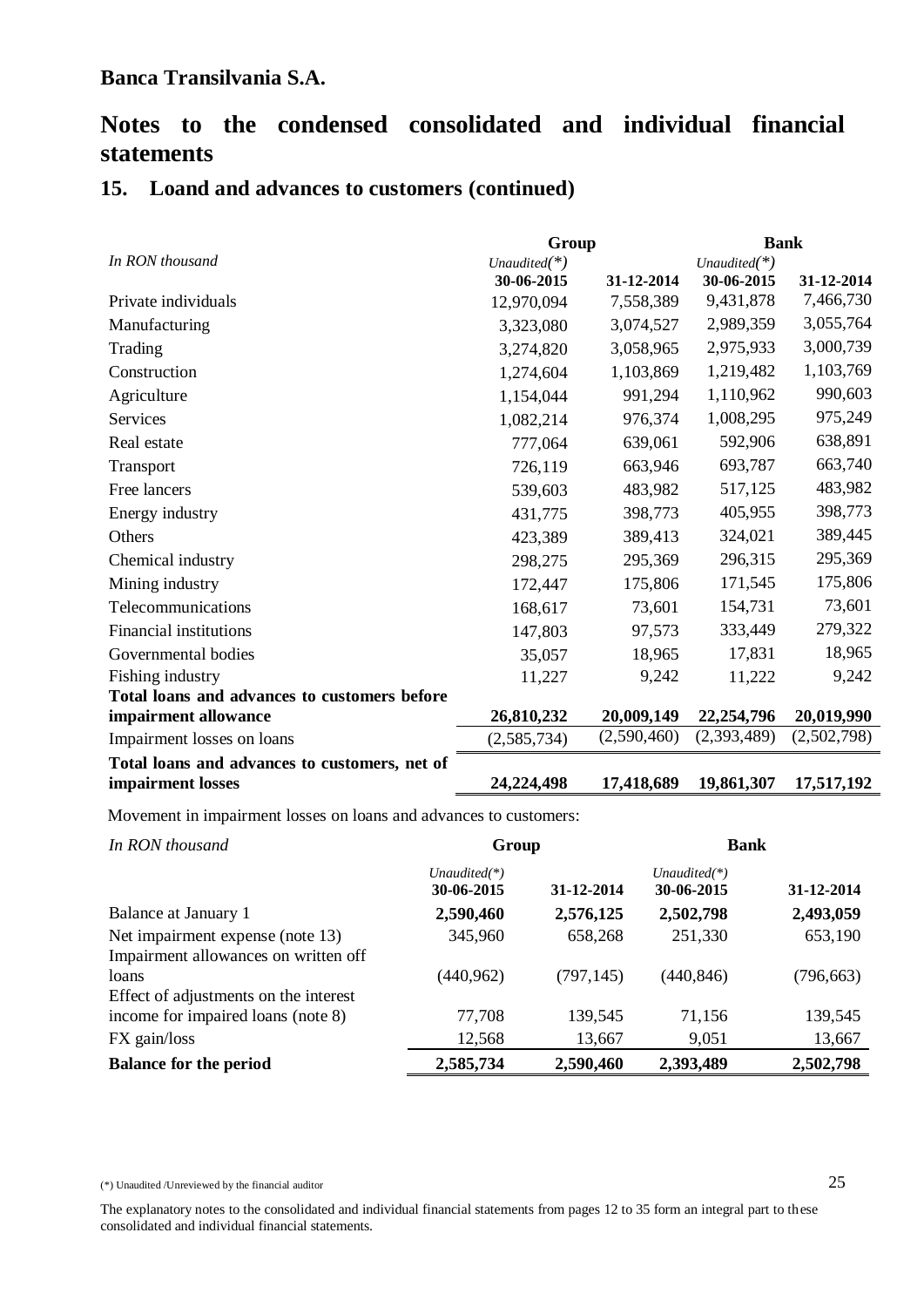# **Notes to the condensed consolidated and individual financial statements**

### **16. Net lease investments**

The Group acts as a lessor under finance lease, mainly for financing motor vehicles and equipment. The lease agreements are denominated in EUR, RON and MDL and typically run for a period between two and five years, with transfer of ownership of the leased asset at the end of the lease term. Interest is charged over the period of the lease based on fixed interest rates. The lease receivables are secured by the underlying assets and by other collateral. The breakdown of investments in leases according to their maturity is presented below:

| In RON thousand                    |                 | Group      |  |  |
|------------------------------------|-----------------|------------|--|--|
|                                    | Unaudited $(*)$ |            |  |  |
|                                    | 30.06.2015      | 31.12.2014 |  |  |
| Total net lease investments        | 327,709         | 322,973    |  |  |
| Impairment allowances              | (65.447)        | (78,699)   |  |  |
| <b>Total net lease investments</b> | 262,262         | 244,274    |  |  |

The lease contracts are generated and managed through BT Leasing Transilvania IFN S.A., BT Leasing Moldova S.R.L., and BT Operational Leasing S.A. Net lease investments include also consumer loans granted by the Group through BT Direct IFN S.A.

The provision for net lease investments can be detailed as follows:

| In RON thousand                            | Group           |                 |  |
|--------------------------------------------|-----------------|-----------------|--|
|                                            | Unaudited $(*)$ | Unaudited $(*)$ |  |
|                                            | 30.06.2015      | 30.06.2015      |  |
| Balance at the beginning of the year       | 78,699          | 69,529          |  |
| Net impairment provision expense           | (7, 848)        | 17,047          |  |
| Written $-$ off lease investment provision | (5,404)         | (7,874)         |  |
| FX gain/loss                               |                 | (3)             |  |
| Balance at the end of the year             | 65,447          | 78,699          |  |
|                                            |                 |                 |  |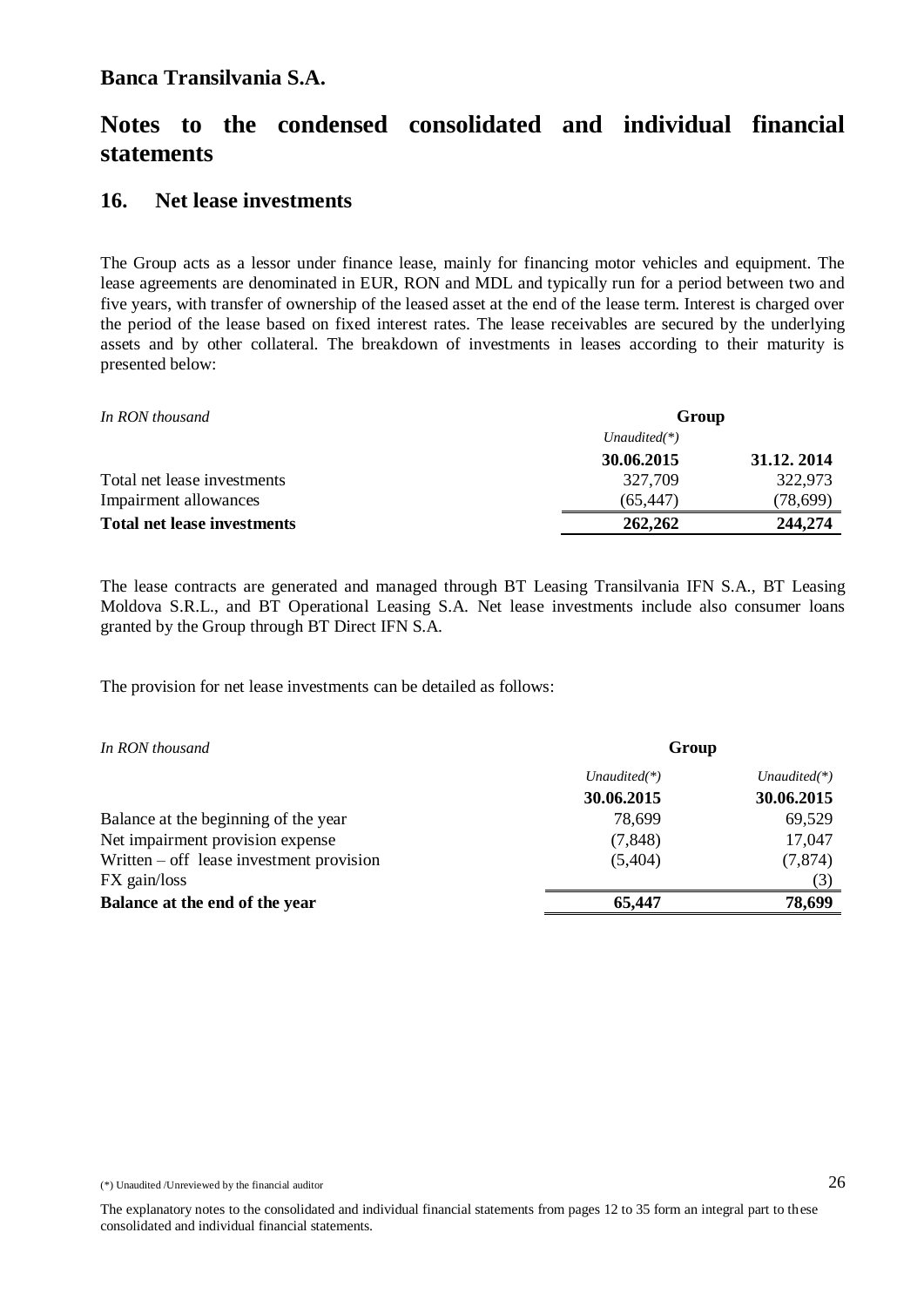# **Notes to the condensed consolidated and individual financial statements**

# **17. Investment securities**

|                                                                           | Group           |            |                 | <b>Bank</b>   |
|---------------------------------------------------------------------------|-----------------|------------|-----------------|---------------|
|                                                                           | Unaudited $(*)$ |            | Unaudited $(*)$ |               |
| In RON thousand                                                           | 30-06-2015      | 31-12-2014 | 30-06-2015      | 31-12-2014    |
| Investment securities available-for-sale                                  |                 |            |                 |               |
| Unlisted securities and other fixed income                                |                 |            |                 |               |
| instruments:                                                              | 10,832,565      | 10,579,324 | 9,512,387       | 10,579,324    |
| Treasury securities issued by the                                         |                 |            |                 |               |
| Romanian Government, of which:                                            | 7,935,100       | 7,878,702  | 6,689,482       | 7,878,702     |
| - discount certificates                                                   | 598,487         | 41,898     | 388,119         | 41,898        |
| - coupon certificates                                                     | 31,816          | 33,694     | 31,816          | 33,694        |
| - benchmark bonds (RON)                                                   | 6,476,738       | 7,245,046  | 5,765,178       | 7,245,046     |
| - treasury certificates with coupon (EUR)                                 | 828,059         | 558,064    | 504,369         | 558,064       |
| EURO bonds issued by Romanian                                             |                 |            |                 |               |
| Government on external markets<br>USD bonds issued by Romanian            | 2,286,372       | 2,014,285  | 2,239,483       | 2,014,285     |
| Government on external markets                                            | 423,729         | 626,052    | 423,729         | 626,052       |
| Bonds, of which                                                           | 187,364         | 60,285     | 159,693         | 60,285        |
|                                                                           | 149,624         | 50,203     | 149,624         |               |
| - issued by Bucharest Municipality<br>- issued by Alba Iulia Municipality | 517             | 544        | 517             | 50,203<br>544 |
| - issued by Republic of Montenegro                                        | 9,552           | 9,538      | 9.552           | 9.538         |
| - issued by Transelectrica                                                | 27,671          |            |                 |               |
| Listed shares                                                             | 87              | 84         |                 |               |
| Fund units                                                                | 179,657         | 151,159    | 270,256         | 232,316       |
| Certificates of participation                                             | 38,651          | 39,520     | 38,651          | 39,520        |
| Equity investments measured at cost, out                                  |                 |            |                 |               |
| of which:                                                                 | 3,135           | 1,748      | 2,062           | 1,705         |
| Gross value                                                               | 3,143           | 1,756      | 2,062           | 1,705         |
| Impairment allowances                                                     | (8)             | (8)        |                 |               |
| Total investment securities available-                                    |                 |            |                 |               |
| for-sale                                                                  | 11,054,095      | 10,771,835 | 9,823,356       | 10,852,865    |

(\*) Unaudited /Unreviewed by the financial auditor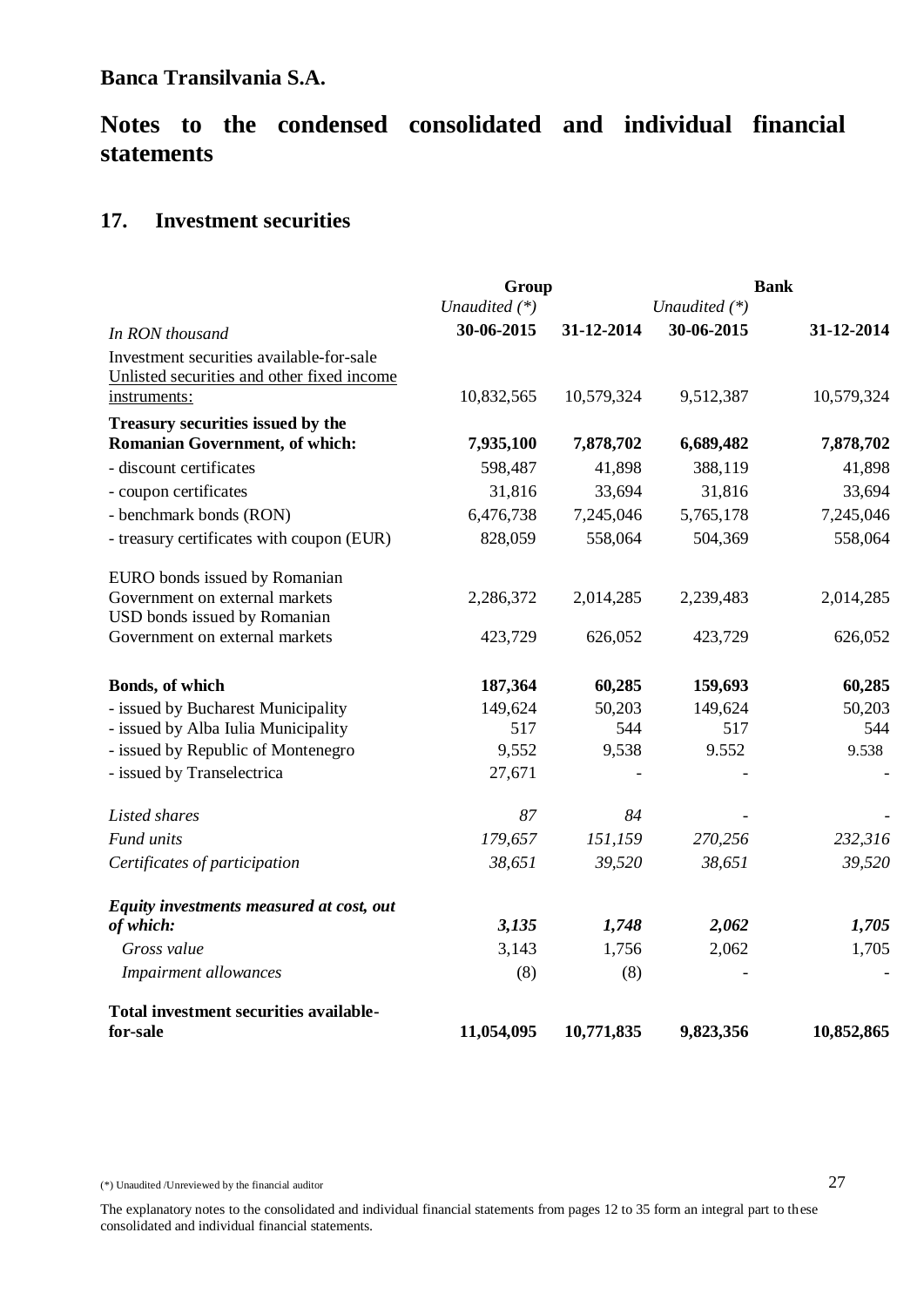### **18. Tangible and intangible assets**

During the 6 months ended June 30, 2015, the Group acquired tangible assets amounting to RON thousand 112,502 of which RON thousand 21,427 related to Banca Transilvania and RON thousand 69,083 related to tangible assets at fair value from acquisition of Volksbank.

Net book value of tangible assets at the end of this period at Group level amounts to RON thousand 410,157, and the one related to the Bank is in amount of RON thousand 281,772.

During the 6 months ended June 30, 2015, the Group acquired intangible assets amounting to RON thousand 24,606, of which RON thousand 6,210 related to Banca Transilvania and RON thousand 17,884 related to intangible assets at fair value from acquisition of Volksbank.

Net book value of intangible assets at the end of this period at Group level amounts to RON thousand 81,144, and the one related to the Bank is in amount of RON thousand 66,237.

Group amortization expense for tangible and intangible assets at the end of the 6 months ended June 30, 2015, amounts to RON thousand 40,911 (of which Volksbank related tangible and intangible assets amounting to RON thousand 7,760, related to the bank in amount of RON thousand 26,942).

### **19. Other assets**

| In RON thousand              | Group<br>Unaudited $(*)$ |            | <b>Bank</b><br>Unaudited $(*)$ |            |  |
|------------------------------|--------------------------|------------|--------------------------------|------------|--|
|                              | 30-06-2015               | 31-12-2014 | 30-06-2015                     | 31-12-2014 |  |
| Amounts under settlement     | 22,789                   | 27,108     | 24,531                         | 22,897     |  |
| Inventories                  | 130,345                  | 59,303     | 41,473                         | 39,489     |  |
| Prepayments                  | 29,398                   | 20,421     | 17,541                         | 19,783     |  |
| Sundry debtors               | 69,507                   | 34,622     | 51,284                         | 28,843     |  |
| Values received from cashing | 57,251                   | 44,626     | 57,003                         | 44,626     |  |
| VAT receivable               | 15,617                   | 3,778      | 7,301                          | 732        |  |
| Other assets                 | 11,386                   | 10,352     | 323                            | 4,043      |  |
| Impairment allowance         | (43, 840)                | (16,588)   | (3,134)                        | (3,134)    |  |
| <b>Total</b>                 | 292,453                  | 183,622    | 196,322                        | 157,288    |  |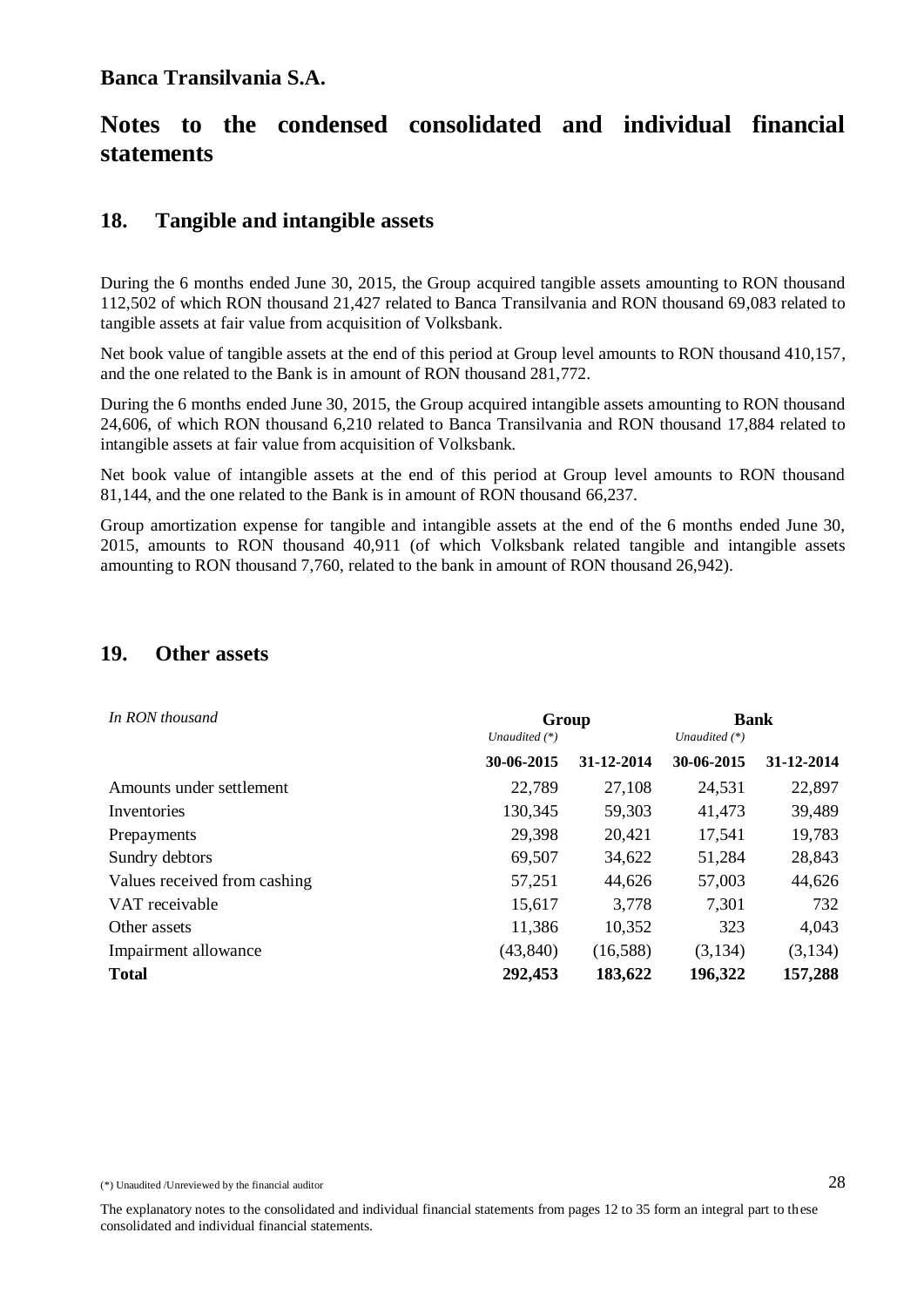### **20. Acquisition of Volksbank Romania S.A.**

On 10 december 2014 the Group signed the share purchase agreement for 100% of the shares of Volksbank Romania SA, after which there was a period of waiting for the approvals from the Competition Council and National Bank of Romania in order to close the transaction. The Group took control over Volksbank Romania SA on 7 April 2015.

In the three months to June 30, 2015, Volksbank Romania S.A. contributed with a profit of RON Mio 509 to Group results. If the acquisition had occurred on January 1, 2015, the management estimates that there would have been a contribution to the consolidated profit in amount of RON Mio 519. This estimate is based on the assumption that the preliminary adjustments of fair value recorded at the date of acquisition would have been the same if the acquisition had occurred on January 1, 2015.

#### *Consideration transferred*

The fair value of the consideration transferred is RON Mio 358 and was paid entirely at acquisition date. Of this amount, EUR Mio 58 (RON Mio 259 at June 30, 2015) were transferred to an escrow account to cover certain risks that could materialize in a time horizon of approximately one year from acquisition date. No equity instruments were issued as part of the acquisition of Volksbank Romania.

#### *Transactions recognized separately*

On acquisition, the Group repaid to the former shareholders of Volksbank Romania S.A. the amount of financing granted: EUR Mio 451 and CHF Mio 206.

#### *Assets acquired and liabilities assumed*

The table below summarizes the amounts recognized at acquisition date in terms of assets acquired and liabilities assumed (before transfer operation of financing granted to former shareholders):

| In RON Mio                                       | <b>Balance at</b><br>acquisition |
|--------------------------------------------------|----------------------------------|
| Cash, cash equivalents and placements with banks | 2,533                            |
| Securities                                       | 1,606                            |
| Loans and advances granted to customers (net)    | 5,327                            |
| Tangible and intangible assets                   | 87                               |
| Other assets                                     | 236                              |
| Deposits from banks                              | (29)                             |
| Deposits from customers                          | (4,368)                          |
| Borrowings from banks                            | (2,857)                          |
| Other liabilities                                | (613)                            |
| <b>Total net assets acquired</b>                 | 1,922                            |

At the date of acquisition, loans to customers have a contractual value of RON Mio 8,839, of which an amount of RON Mio 3,512 is estimated that will not be collected.

#### *Fair value provisional accounting*

In accordance with the IFRS (IFRS 3 "Business Combinations") on June 30, 2015, the initial accounting for the acquisition of Volksbank Romania is incomplete for certain balance sheet items. Thus, the interim consolidated financial statements for the six-month period ended June 30, 2015 include provisional values for the loan portfolio held by Volksbank Romania at individual level.

(\*) Unaudited /Unreviewed by the financial auditor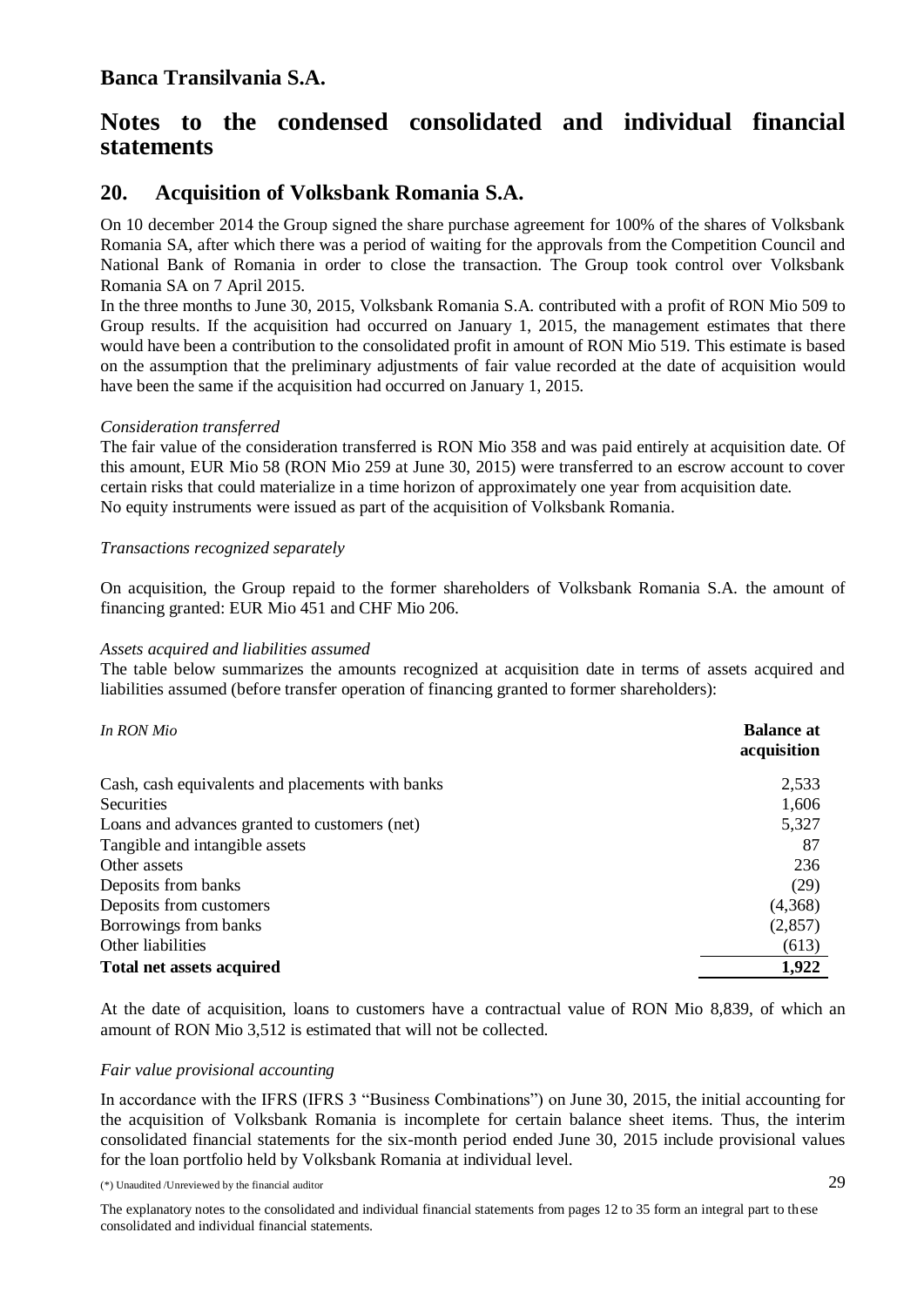### **20. Acquisition of Volksbank Romania S.A. (continued)**

#### *Fair value provisional accounting (continued)*

IFRS 3 allows for an assessment period, which cannot exceed one year from the date of control. During the assessment period (which cannot exceed one year from date of purchase), provisional amounts recognized at acquisition date will be retrospectively adjusted on completion of the evaluation report prepared by an independent appraiser for the assets and liabilities of Volksbank Romania S.A. at acquisition date. The Group will continue to review this value during the measurement.

The Group used for the purpose of reporting as at the end of 30 June 2015 a preliminary valuation reportprepared by PWC Romania.

#### *Gain from acquisition*

The Group results for the six-month period ended June 30, 2015 include the gain from the acquisition of Volksbank Romania S.A. in amount of RON thousand 1,564.

The gain from the acquisition was determined as the difference between the transferred consideration (acquisition price of shares in amount of RON Mio 358) and the fair value of the assets and liabilities of Volksbank Romania S.A. on takeover (amounting to RON Mio 1,922).

### **21. Deposits from banks**

| In RON thousand | Group           | <b>Bank</b> |                 |            |  |
|-----------------|-----------------|-------------|-----------------|------------|--|
|                 | Unaudited $(*)$ |             | Unaudited $(*)$ |            |  |
|                 | 30-06-2015      | 31-12-2014  | 30-06-2015      | 31-12-2014 |  |
| Sight deposits  | 218,214         | 22,389      | 630,417         | 22,389     |  |
| Term deposits   | 52,601          | 110,959     | 202,629         | 110,959    |  |
| <b>Total</b>    | 270,815         | 133,348     | 833,046         | 133,348    |  |

#### **22. Deposits from customers**

| In RON thousand     |                 | Group      |                 | <b>Bank</b> |  |
|---------------------|-----------------|------------|-----------------|-------------|--|
|                     | Unaudited $(*)$ |            | Unaudited $(*)$ |             |  |
|                     | 30-06-2015      | 31-12-2014 | 30-06-2015      | 31-12-2014  |  |
| Current accounts    | 8,435,220       | 6,988,569  | 7,859,961       | 7,007,704   |  |
| Sight deposits      | 584,705         | 161,016    | 162,169         | 161,017     |  |
| Term deposits       | 26,047,064      | 22,368,677 | 23,413,393      | 22,405,425  |  |
| Collateral deposits | 533,334         | 476,654    | 481,526         | 471,356     |  |
| <b>Total</b>        | 35,600,323      | 29,994,916 | 31,917,049      | 30,045,502  |  |

Deposits from customers can also be analyzed as follows:

| In RON thousand                                     | Group           |            | <b>Bank</b>     |            |
|-----------------------------------------------------|-----------------|------------|-----------------|------------|
|                                                     | Unaudited $(*)$ |            | Unaudited $(*)$ |            |
|                                                     | 30-06-2015      | 31-12-2014 | 30-06-2015      | 31-12-2014 |
| Private individuals                                 | 22,459,017      | 18,612,097 | 20,203,409      | 18,595,406 |
| Legal entities                                      | 13, 141, 306    | 11,382,819 | 11,713,640      | 11,450,096 |
| <b>Total</b>                                        | 35,600,323      | 29,994,916 | 31,917,049      | 30,045,502 |
| $(*)$ Hamdited /Hareviewed by the financial auditor |                 |            |                 | 30         |

(\*) Unaudited /Unreviewed by the financial auditor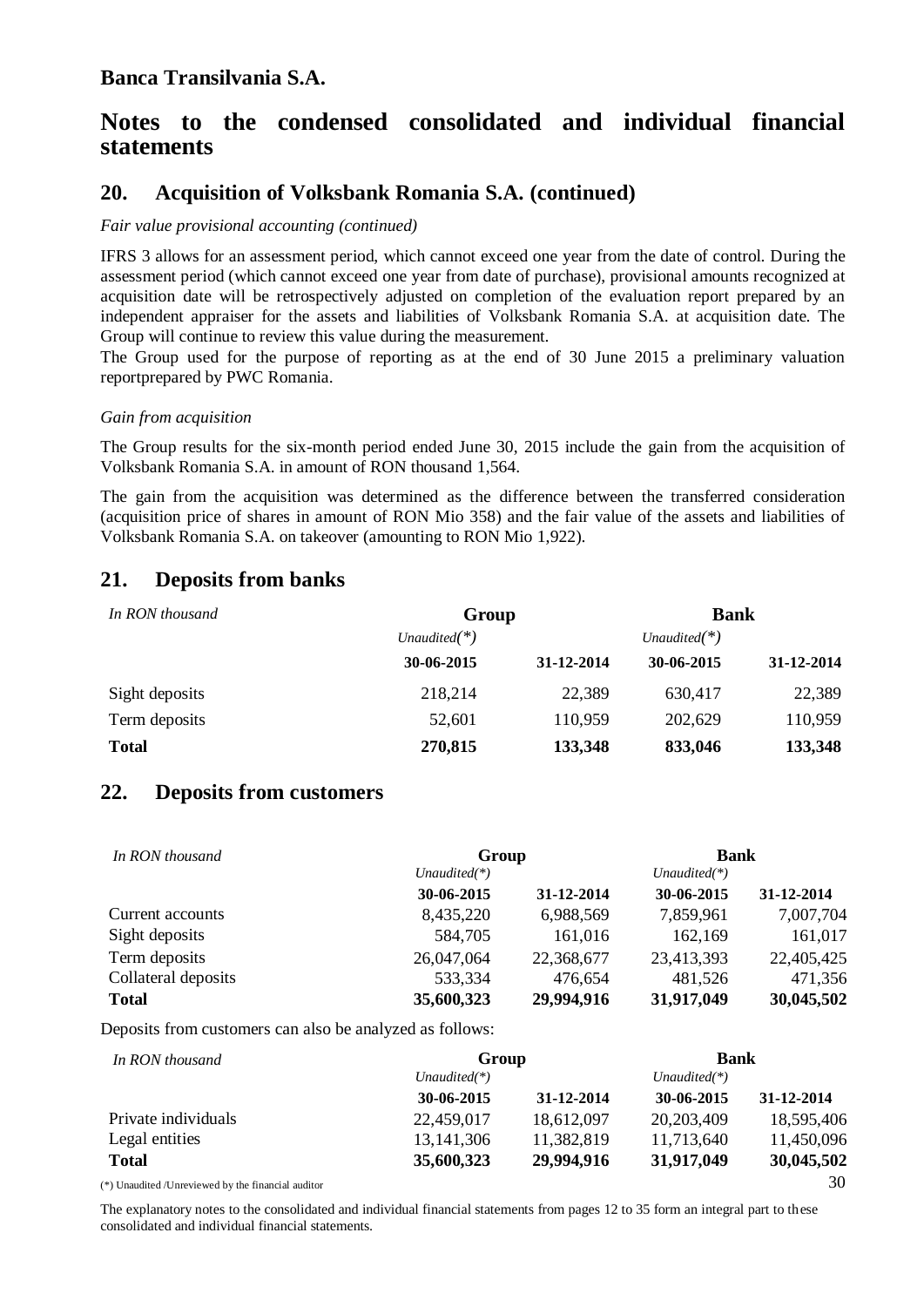### **23. Borrowings from banks and other financial institutions**

| In RON thousand                         | Group           |            | <b>Bank</b>     |            |
|-----------------------------------------|-----------------|------------|-----------------|------------|
|                                         | Unaudited $(*)$ |            | Unaudited $(*)$ |            |
|                                         | 30-06-2015      | 31-12-2014 | 30-06-2015      | 31-12-2014 |
| Borrowings from commercial banks        | 100,112         | 64,555     |                 |            |
| Borrowings from development banks       | 288,740         | 359,498    | 242,591         | 320,419    |
| Repurchase agreements                   | 968,012         | 503,321    | 968,012         | 503,321    |
| Other funds from financial institutions | 124,827         | 125,313    | 124,827         | 125,313    |
| <b>Total</b>                            | 1,481,691       | 1,052,687  | 1,335,430       | 949,053    |

### **24. Other subordinated liabilities**

| In RON thousand                   | Group           |            |                 | <b>Bank</b> |  |
|-----------------------------------|-----------------|------------|-----------------|-------------|--|
|                                   | Unaudited $(*)$ |            | Unaudited $(*)$ |             |  |
|                                   | 30-06-2015      | 31-12-2014 | 30-06-2015      | 31-12-2014  |  |
| Loans from financial institutions | 361.517         | 348,872    | 361.517         | 348.871     |  |
| Convertible bonds                 | 45.726          | 45.871     | 45.647          | 45.787      |  |
| <b>Total</b>                      | 407,243         | 394,743    | 407,164         | 394,658     |  |

Subordinated liabilities consist of three loans in EUR totaling EUR Mio 45, equiv. of RON thousand 201,308 (2014: EUR Mio 45, equiv. of RON thousand 201,695), and one loan in USD in amount of USD Mio 40, equiv. of RON thousand 159,876 (2014: USD Mio 40, equiv. of RON thousand 147,472)

In 2013 Banca Transilvania S.A. issued convertible bonds worth EUR Mio 30, equiv. of RON thousand 134,541 at EURIBOR6M + 6,25%, maturing in 2020. On June 30, 2015 the amount of convertible bonds was EUR 9,927,762, equiv. of RON thousand 44,412.

### **25. Other liabilities**

| In RON thousand          | Group           |                 | <b>Bank</b> |            |  |
|--------------------------|-----------------|-----------------|-------------|------------|--|
|                          | Unaudited $(*)$ | Unaudited $(*)$ |             |            |  |
|                          | 30-06-2015      | 31-12-2014      | 30-06-2015  | 31-12-2014 |  |
| Amounts under settlement | 415,838         | 156,540         | 337,371     | 155,060    |  |
| Other fees payable       | 25,418          | 86,299          | 18,727      | 84,669     |  |
| Sundry creditors         | 44,820          | 25,766          | 23,162      | 16,711     |  |
| Other liabilities        | 75,995          | 47,429          | 50,198      | 45,210     |  |
| Provisions $(i)$         | 521,988         | 52,012          | 43,609      | 49,624     |  |
| <b>Total</b>             | 1,084,059       | 368,046         | 473,067     | 351,274    |  |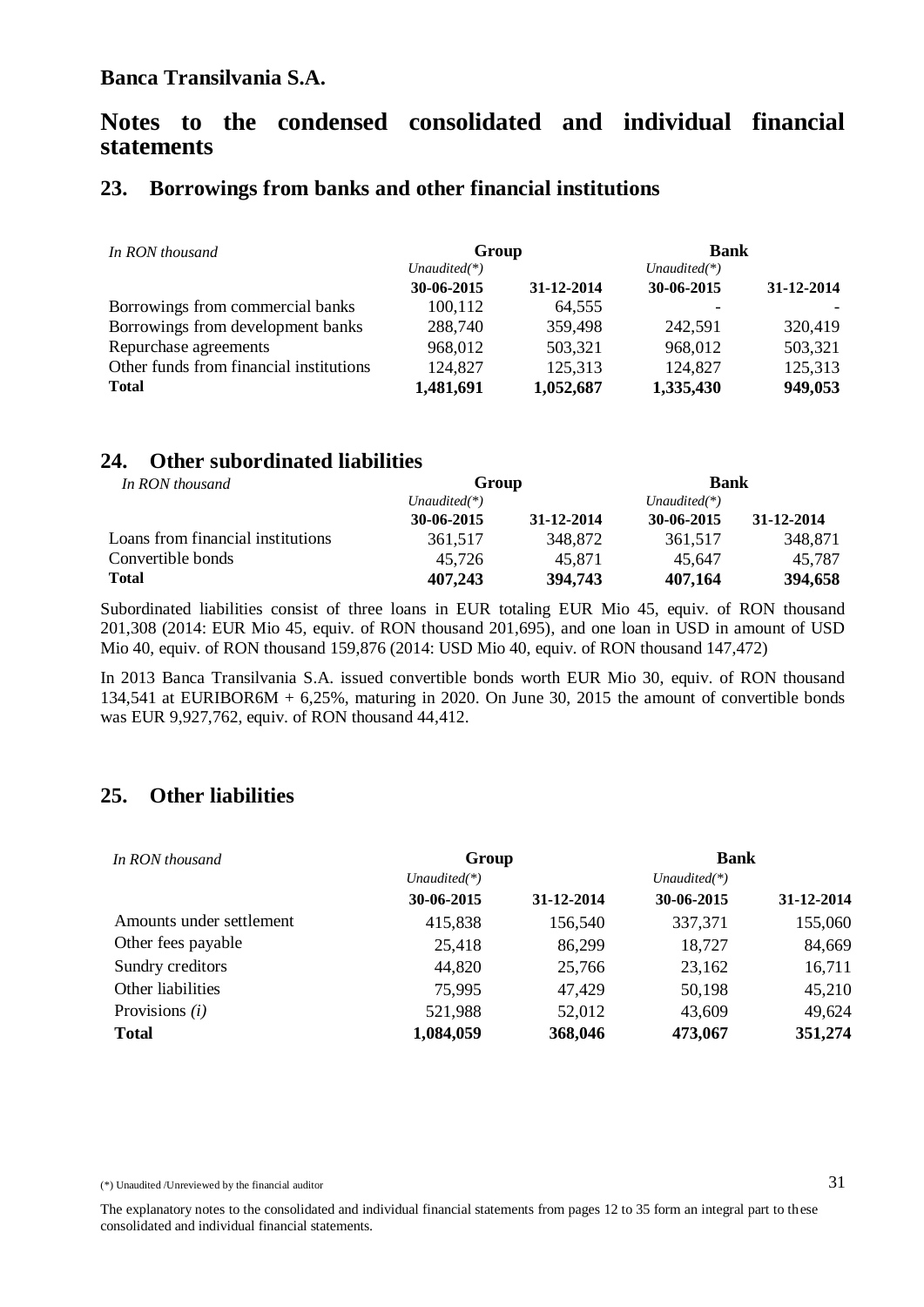# **Notes to the condensed consolidated and individual financial statements**

### **25. Other liabilities (continued)**

| The amounts included in "Provisions" are presented as follows:<br>(i) |                 |            |                 |            |
|-----------------------------------------------------------------------|-----------------|------------|-----------------|------------|
| In RON thousand                                                       | Group           |            | <b>Bank</b>     |            |
|                                                                       | Unaudited $(*)$ |            | Unaudited $(*)$ |            |
|                                                                       | 30-06-2015      | 31-12-2014 | 30-06-2015      | 31-12-2014 |
| Provisions for loan commitments                                       | 34,568          | 23,921     | 27,812          | 23,921     |
| Provisions for employee benefits as compensated                       |                 |            |                 |            |
| absences                                                              | 5,663           | 1,213      | 500             | 500        |
| Provisions for other employee benefits                                | 26,776          | 26,149     | 15,000          | 25,203     |
| Other provisions                                                      | 454,981         | 729        | 297             |            |
| <b>Total</b>                                                          | 521,988         | 52,012     | 43,609          | 49,624     |

### **26. Share capital**

The share capital of the Bank at June 30, 2015 consisted of 2,608,623,861 ordinary shares with a nominal value of RON 1 each (December 31, 2014: 2,608,623,861 shares of nominal value of RON 1 each). The shareholding structure is presented in Note 1.

### **27. Related parties transactions**

During the  $1<sup>st</sup>$  semester of 2015, the following transactions were carried out with the related parties:

|                                          |                                       | 30-06-2015                      | 31-12-2014                         |                                 |
|------------------------------------------|---------------------------------------|---------------------------------|------------------------------------|---------------------------------|
| Unaudited Group $(*)$                    |                                       |                                 |                                    |                                 |
| In RON thousand                          | <b>Management</b><br>key<br>personnel | <b>Other Related</b><br>parties | <b>Management</b><br>key personnel | <b>Other Related</b><br>parties |
| <b>Assets</b>                            |                                       |                                 |                                    |                                 |
| Loans                                    | 16,634                                | 9,283                           | 68,754                             | 33,521                          |
| <b>Liabilities</b>                       |                                       |                                 |                                    |                                 |
| Current accounts, deposits               | 16,124                                | 59,848                          | 26,110                             | 127,731                         |
| <b>Borrowings</b>                        |                                       | 259,950                         |                                    | 317,862                         |
| Subordinated debt                        |                                       | 160,174                         |                                    | 147,278                         |
| Subordinated securities                  |                                       | 45,726                          |                                    | 20,250                          |
| Commitments given                        | 2,208                                 | 4,302                           | 5,554                              | 3,126                           |
| Commitments received                     |                                       |                                 |                                    |                                 |
| <b>Statement of comprehensive income</b> |                                       |                                 |                                    |                                 |
| Interest and commission income           | 389                                   | 386                             | 3,783                              | 3,711                           |
| Interest and commission expense          | 124                                   | 12,022                          | 592                                | 20,572                          |
| Other income                             |                                       |                                 |                                    |                                 |
| Other expenses                           |                                       |                                 |                                    |                                 |
|                                          |                                       |                                 |                                    |                                 |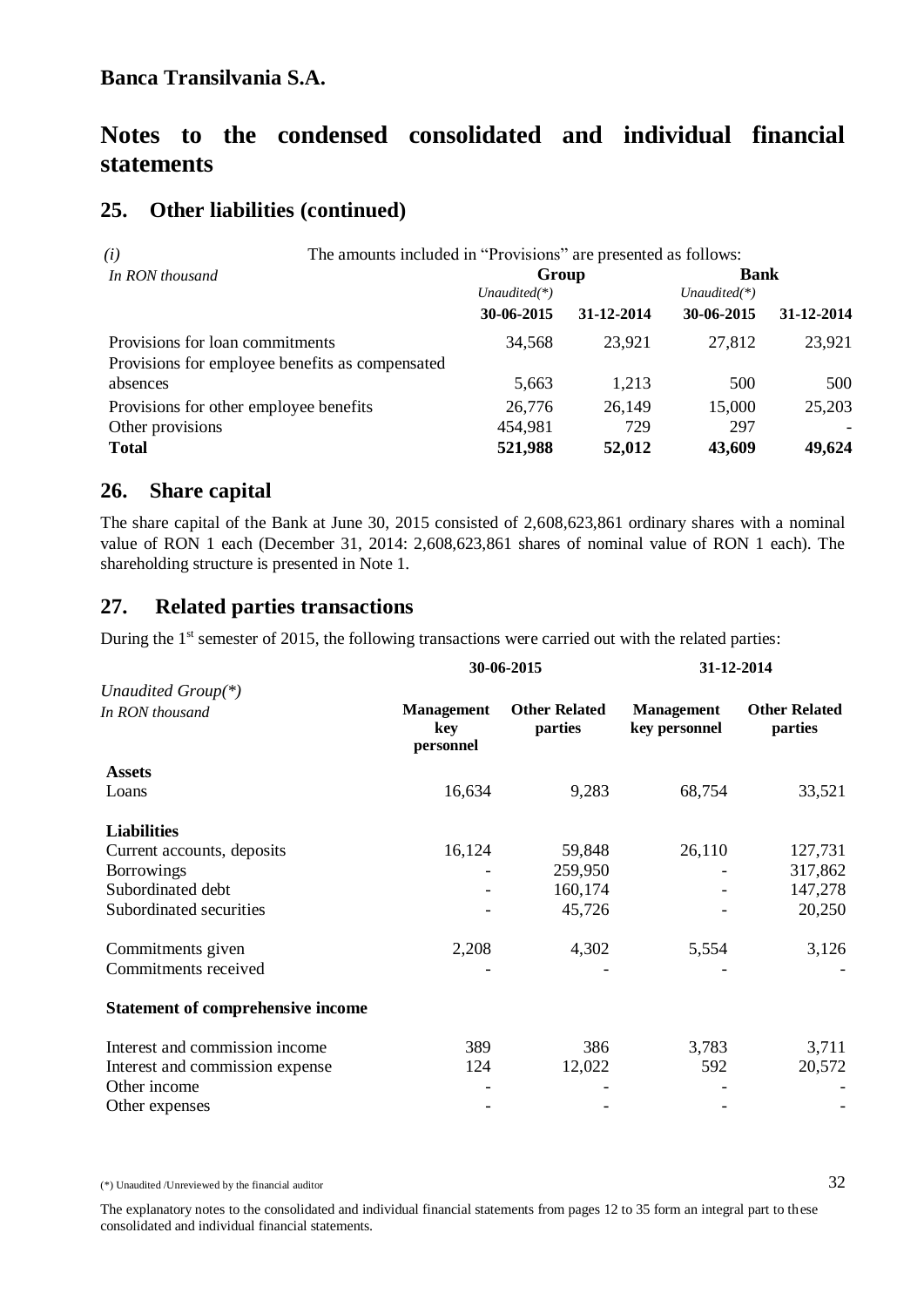### **28. Commitments and contingencies**

At any time, the Group has outstanding commitments to extend credit. These commitments are in the form of approved limit loans for credit cards and overdraft facilities. Outstanding loan commitments have a commitment period that does not extend beyond the normal underwriting and settlement period of one month to one year.

| In RON thousand   |                 | Group      |                 | <b>Bank</b> |  |
|-------------------|-----------------|------------|-----------------|-------------|--|
|                   | Unaudited $(*)$ |            | Unaudited $(*)$ |             |  |
|                   | 30-06-2015      | 31-12-2014 | 30-06-2015      | 31-12-2014  |  |
| Guarantees issued | 1,970,959       | 2,030,581  | 1,861,725       | 2,035,632   |  |
| Loan commitments  | 4,088,807       | 3,629,719  | 3,845,022       | 3,738,607   |  |
| <b>Total</b>      | 6,059,766       | 5,660,300  | 5,706,747       | 5,774,239   |  |

Commitments to customers were provisioned at Group level in amount of RON thousand 34,568 as at June 30, 2015 (December 31, 2014: RON thousand 23,921), and at Bank level in amount of RON thousand 27,812 (December 31, 2014: RON thousand 23,921).

### **29. Earnings per share**

The calculation of basic earnings per share (basic or diluted) is based on net profit attributable to ordinary shareholders of RON thousand 190,208 (at June 30, 2014: RON thousand 181,034) at individual level and RON thousand 2,278,104 (at June 30, 2014: RON thousand 185.950) at consolidated level, and the weighted average number of ordinary shares outstanding during the year, as follows:

|                                      | Group           |                  | <b>Bank</b>     |               |  |
|--------------------------------------|-----------------|------------------|-----------------|---------------|--|
|                                      | Unaudited $(*)$ |                  | Unaudited $(*)$ |               |  |
|                                      | 30-06-2015      | 30-06-2014       | 30-06-2015      | 30-06-2014    |  |
| Ordinary shares issued at January 1  | 2,608,623,861   | 2, 206, 436, 324 | 2,608,623,861   | 2,206,436,324 |  |
| Effect of shares issued at June 30   | 417,379,818     | 425, 175, 243    | 417,379,818     | 425, 175, 243 |  |
| Weighted average number of shares as | 3,026,003,679   | 2,631,611,567    | 3,026,003,679   | 2,631,611,567 |  |
| at June 30                           |                 |                  |                 |               |  |

The earning per share reflects the increase of capital registered in July 2015 in amount of RON 417,379,818 (after the reporting period but before the authorization of the financial statements).

<sup>(\*)</sup> Unaudited /Unreviewed by the financial auditor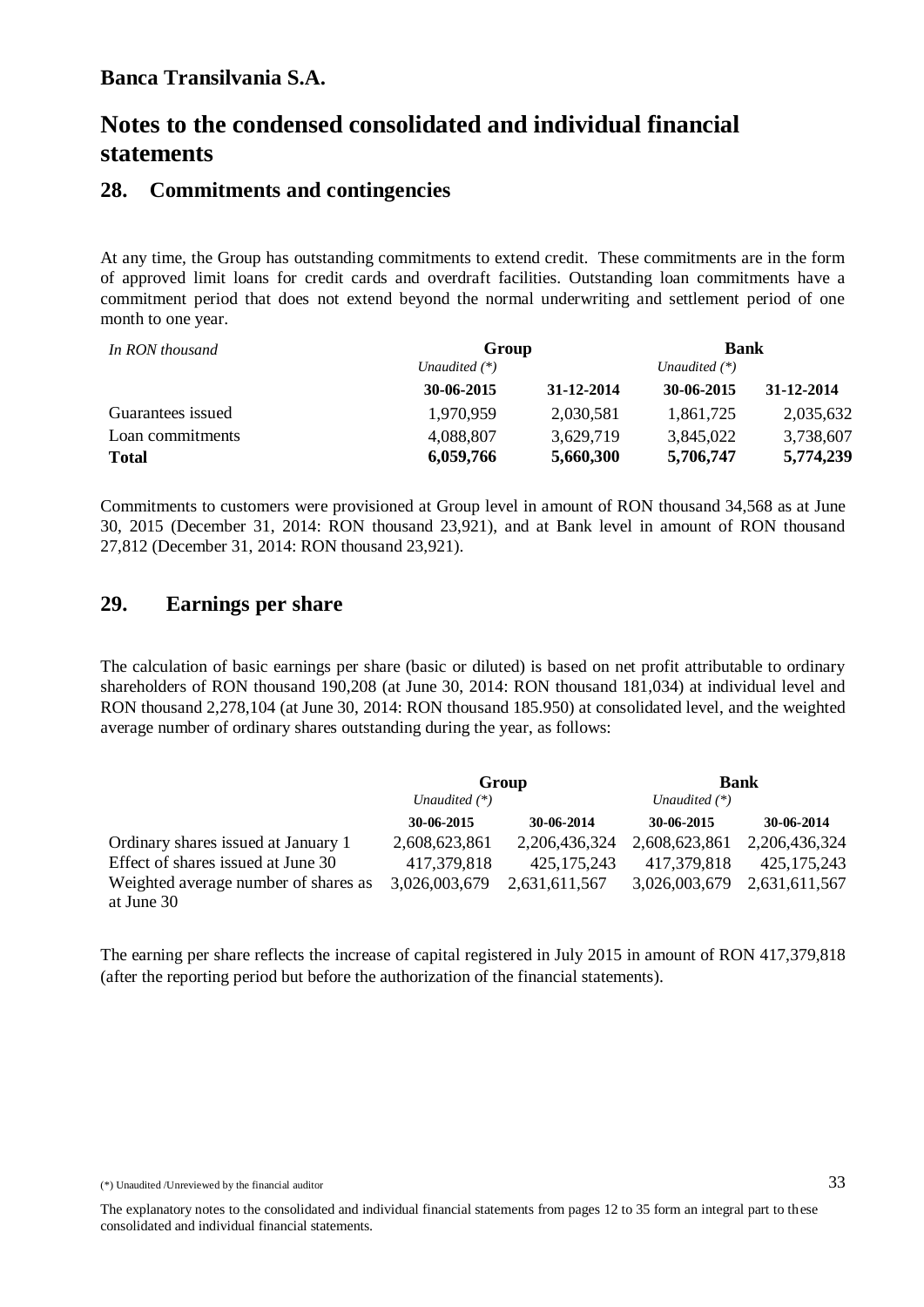### **30. Share capital management**

On June 30, 2014 the calculation of own funds was made based on Regulation no. 575/2013 of the European Parliament and Council of June 26, 2013 regarding prudential requirements for credit institutions and investments firms and the amendment of (EU) Regulation no. 648/2012, and on the provisions of NBR Regulation no. 5/20.12.2013 on prudential requirements for credit institutions.

In accordance with the legal regulations in force regarding capital adequacy, the own funds of the Bank and Group include:

- Tier I own funds, comprising mainly subscribed and paid up capital, share premiums, eligible reserves, minus: the value of intangible assets, own shares and 50% of prudential filters;
- Tier II own funds, comprising the eligible value of subordinated loans minus 50% of prudential filters.

Starting with 2014 the Bank applies the (EU) Regulation no. 575/2013 in order to determine the minimum capital requirements, and adopted:

- the standard method regarding the treatment of credit risk according to (EU) Regulation no. 575/2013 for the calculation of minimum capital requirements for position risk, currency risk and commodity risk;
- the base method regarding the minimum capital requirements for operational risk in accordance with (EU) Regulation no. 575/2013.

The Group's and Bank's own funds, as well as the capital requirements at June 30, 2015 and December 31, 2014, in accordance with the regulations in force, are as follows:

| In RON thousand                         | <b>Bank</b><br>Group          |            |                               |            |
|-----------------------------------------|-------------------------------|------------|-------------------------------|------------|
|                                         | Unaudited $(*)$<br>30.06.2015 | 31.12.2014 | Unaudited $(*)$<br>30.06.2015 | 31.12.2014 |
| Tier I capital                          | 3,216,965                     | 3,351,606  | 3,174,848                     | 3,243,828  |
| Tier II capital                         | 300,205                       | 373,532    | 334,479                       | 373,036    |
| <b>Total capital of the Group</b>       | 3,517,170                     | 3,725,138  | 3,509,327                     | 3,616,864  |
| Value of credit risk exposures          | 19,784,318                    | 14,740,681 | 15,856,688                    | 14,554,687 |
| Market value and freight risk exposures | 3,545,983                     | 3,449,587  | 3,370,475                     | 3,399,351  |
| Value of operational risk exposures     | 3,495,554                     | 3,061,304  | 3,333,266                     | 2,913,934  |
| Total exposure risk                     | 26,825,855                    | 21,251,572 | 22,560,429                    | 20,867,972 |

*Note: The calculation of Bank's own funds does not include the result for the period ended June 30, 2015, and it includes the Bank's result for the year ended December 31, 2014.*